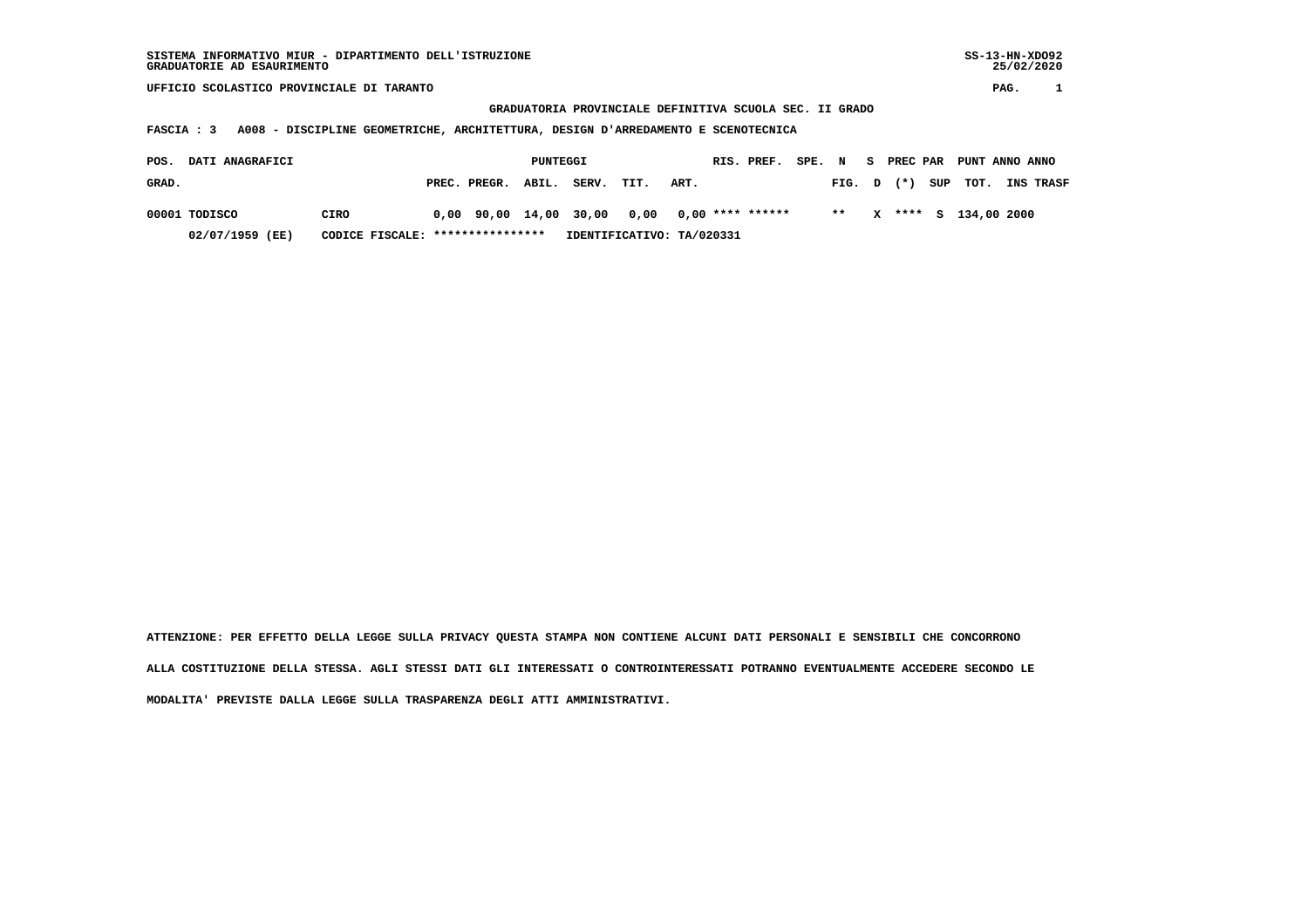**GRADUATORIA PROVINCIALE DEFINITIVA SCUOLA SEC. II GRADO**

 **FASCIA : 3 A009 - DISCIPLINE GRAFICHE, PITTORICHE E SCENOGRAFICHE**

| POS.  | DATI ANAGRAFICI                     |                                                  |                                            | PUNTEGGI |       |                                   |      | RIS. PREF.         | SPE. N |        | S. | PREC PAR |     | PUNT ANNO ANNO   |                  |
|-------|-------------------------------------|--------------------------------------------------|--------------------------------------------|----------|-------|-----------------------------------|------|--------------------|--------|--------|----|----------|-----|------------------|------------------|
| GRAD. |                                     |                                                  | PREC. PREGR.                               | ABIL.    | SERV. | TIT.                              | ART. |                    |        | FIG. D |    | $(* )$   | SUP | тот.             | <b>INS TRASF</b> |
|       | 00001 CAPOGROSSO<br>01/06/1981 (BR) | <b>MAURO</b><br>CODICE FISCALE: **************** | $0.00 \quad 69.00 \quad 42.00 \quad 54.00$ |          |       | 0,00<br>IDENTIFICATIVO: TA/078096 |      | $0,00$ **** ****** |        | $* *$  | x  | ****     | s   | 165,00 2011 2011 |                  |
|       |                                     |                                                  |                                            |          |       |                                   |      |                    |        |        |    |          |     |                  |                  |
|       | 00002 TODISCO                       | CIRO                                             | 0,00 123,00                                | 17,00    | 0,00  | 0.00                              |      | $0,00$ **** ****** |        | $**$   | x  | ****     | S.  | 140,00 2000      |                  |
|       | 02/07/1959 (EE)                     | CODICE FISCALE: *****************                |                                            |          |       | IDENTIFICATIVO: TA/020331         |      |                    |        |        |    |          |     |                  |                  |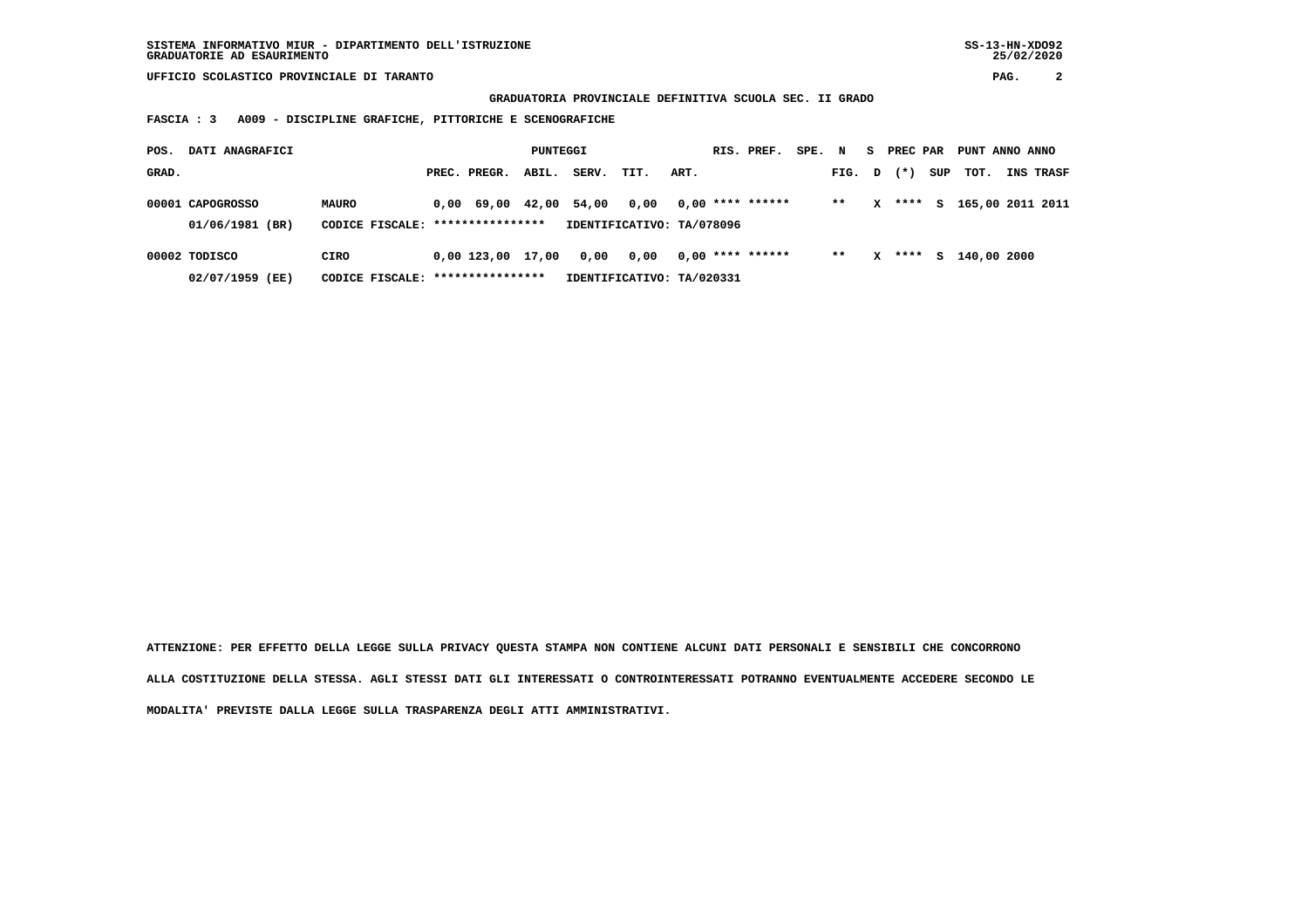**GRADUATORIA PROVINCIALE DEFINITIVA SCUOLA SEC. II GRADO**

 **FASCIA : 3 A012 - DISCIPLINE LETTERARIE NEGLI ISTITUTI DI ISTRUZIONE SECONDARIA DI II GRADO**

| <b>DATI ANAGRAFICI</b><br>POS. |                                  |                    | PUNTEGGI |       |                                               |      | RIS. PREF. | SPE. N |        | <b>S.</b> |           | PREC PAR PUNT ANNO ANNO |                  |
|--------------------------------|----------------------------------|--------------------|----------|-------|-----------------------------------------------|------|------------|--------|--------|-----------|-----------|-------------------------|------------------|
| GRAD.                          |                                  | PREC. PREGR. ABIL. |          | SERV. | TIT.                                          | ART. |            |        | FIG. D |           | $(\star)$ | SUP TOT.                | <b>INS TRASF</b> |
| 00001 DE VINCENTIS             | <b>DANIELA</b>                   |                    |          |       | $0.00$ 51.00 15.00 0.00 0.00 0.00 **** ****** |      |            |        | $***$  |           | X **** S  | 66,00 2019              |                  |
| 25/04/1970 (TA)                | CODICE FISCALE: **************** |                    |          |       | IDENTIFICATIVO: TA/021667                     |      |            |        |        |           |           |                         |                  |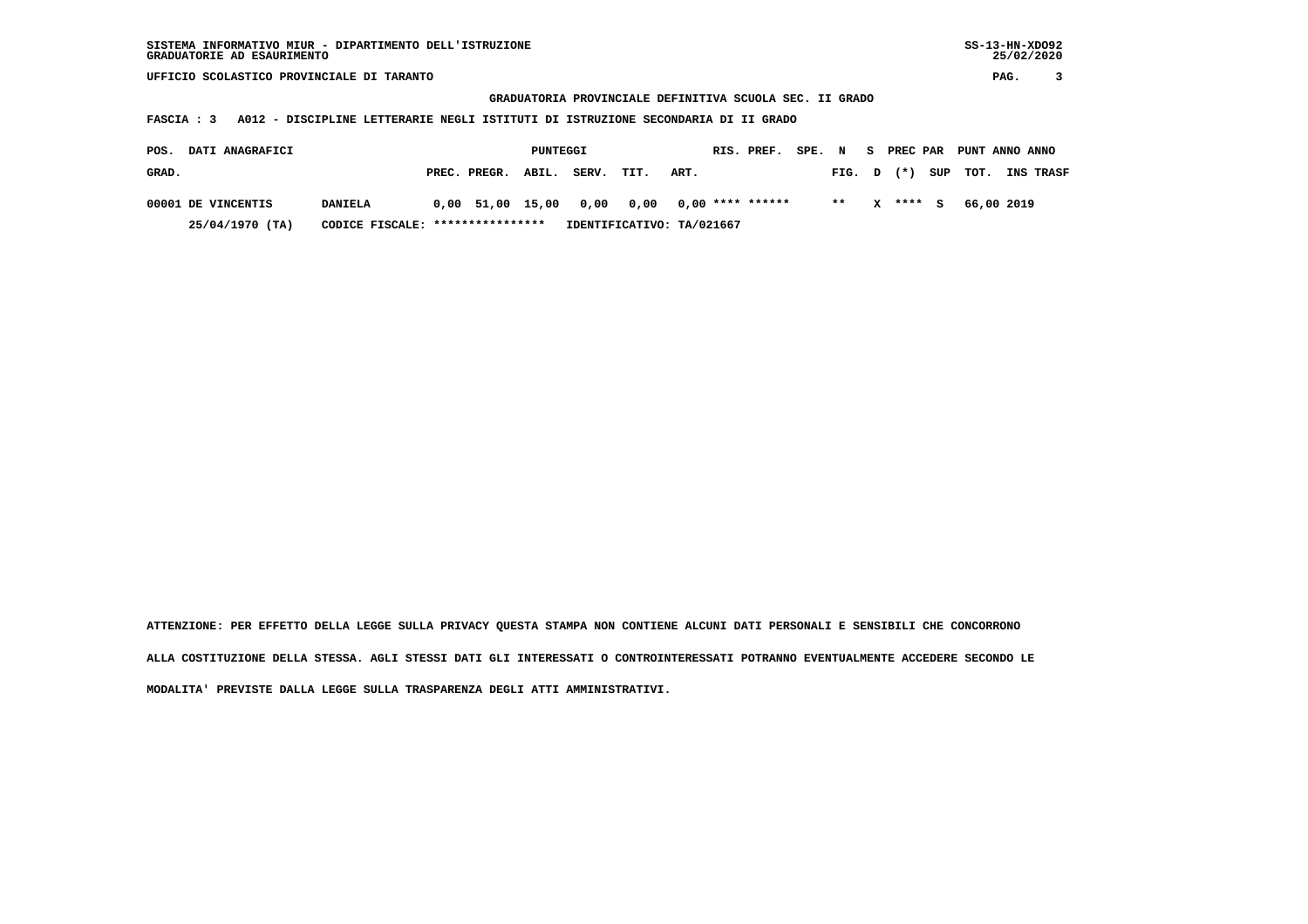**GRADUATORIA PROVINCIALE DEFINITIVA SCUOLA SEC. II GRADO**

 **FASCIA : 3 A017 - DISEGNO E STORIA DELL'ARTE NEGLI ISTITUTI DI ISTRUZIONE SECONDARIA DI II GRADO**

| POS.  | DATI ANAGRAFICI   |                                   |      |                  | <b>PUNTEGGI</b> |                                         |                                        |      | RIS. PREF.         | SPE. N |              |   | S PREC PAR   |     | PUNT ANNO ANNO |                  |
|-------|-------------------|-----------------------------------|------|------------------|-----------------|-----------------------------------------|----------------------------------------|------|--------------------|--------|--------------|---|--------------|-----|----------------|------------------|
| GRAD. |                   |                                   |      | PREC. PREGR.     |                 | ABIL. SERV.                             | TIT.                                   | ART. |                    |        |              |   | FIG. D $(*)$ | SUP | тот.           | <b>INS TRASF</b> |
|       | 00001 PASSERO     | <b>ORESTE</b>                     | 0,00 |                  | 0,00 15,00      |                                         | $0,00$ $0,00$ $0,00$ $***$ **** ****** |      |                    |        | $\star\star$ |   | $***$ S      |     | 15,00 2014     |                  |
|       | $25/09/1956$ (TA) | CODICE FISCALE: ***************** |      |                  |                 | IDENTIFICATIVO: TA/031185               |                                        |      |                    |        |              |   |              |     |                |                  |
|       | 00002 PROTOPAPA   | COSIMO                            | 0,00 |                  | 1,00 14,00      |                                         | $0,00$ $0,00$ $0,00$ $***$ **** ****** |      |                    |        | $* *$        |   | $X$ **** $S$ |     | 15,00 2019     |                  |
|       | 25/10/1970 (TA)   | CODICE FISCALE: ***************** |      |                  |                 | IDENTIFICATIVO: TA/030939               |                                        |      |                    |        |              |   |              |     |                |                  |
|       | 00003 ANCONA      | PATRIZIA                          | 0,00 |                  |                 | $0,00$ 13,00 0,00 0,00 0,00 **** ****** |                                        |      |                    |        | $**$         |   | $***5$       |     | 13,00 2019     |                  |
|       | $29/04/1967$ (TA) | CODICE FISCALE:                   |      | **************** |                 | IDENTIFICATIVO: TA/021904               |                                        |      |                    |        |              |   |              |     |                |                  |
|       | 00004 CAVALLO     | <b>MARIA</b>                      | 0,00 |                  | 0,00 13,00      |                                         | 0,00 0,00                              |      | $0,00$ **** ****** |        | $***$        |   | $***$ S      |     | 13,00 2019     |                  |
|       | 27/08/1967 (TA)   | CODICE FISCALE: ****************  |      |                  |                 | IDENTIFICATIVO: TA/031192               |                                        |      |                    |        |              |   |              |     |                |                  |
|       | 00005 DANZA       | <b>ANNA MARIA</b>                 | 0,00 |                  | 0,00 12,00      |                                         | 0,00 0,00 0,00 **** ******             |      |                    |        | $***$        | x | $***$ S      |     | 12,00 2007     |                  |
|       | $14/02/1963$ (TA) | CODICE FISCALE: ****************  |      |                  |                 | IDENTIFICATIVO: TA/021344               |                                        |      |                    |        |              |   |              |     |                |                  |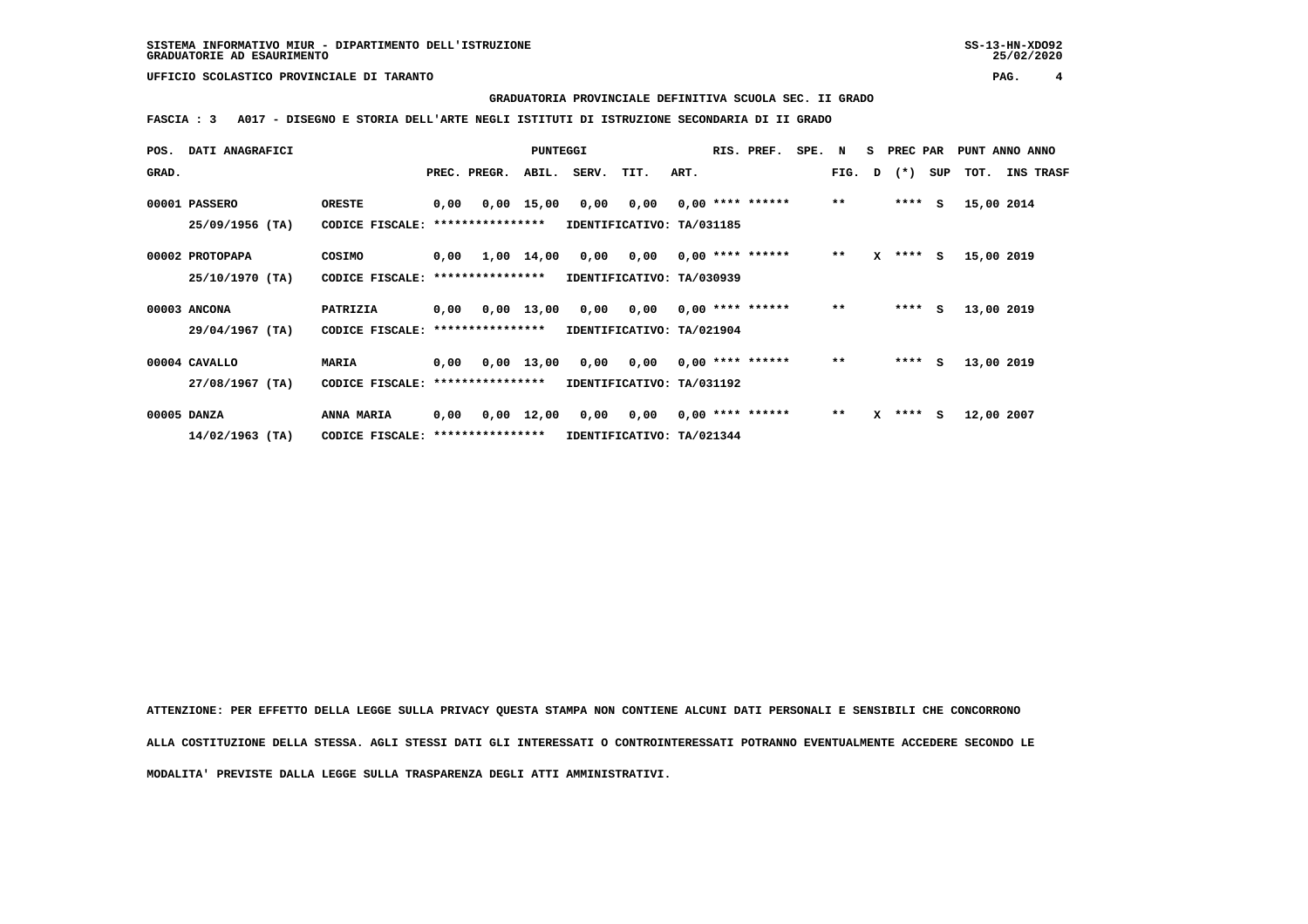**SISTEMA INFORMATIVO MIUR - DIPARTIMENTO DELL'ISTRUZIONE SS-13-HN-XDO92 GRADUATORIE AD ESAURIMENTO 25/02/2020**

 **UFFICIO SCOLASTICO PROVINCIALE DI TARANTO PAG. 5**

 **GRADUATORIA PROVINCIALE DEFINITIVA SCUOLA SEC. II GRADO**

 **FASCIA : 3 A018 - FILOSOFIA E SCIENZE UMANE**

| POS.  | DATI ANAGRAFICI   |                                   |      |                                | PUNTEGGI   |       |                           |      | RIS. PREF.         | SPE. N |        |   | S PREC PAR |     | PUNT ANNO ANNO |                  |
|-------|-------------------|-----------------------------------|------|--------------------------------|------------|-------|---------------------------|------|--------------------|--------|--------|---|------------|-----|----------------|------------------|
| GRAD. |                   |                                   |      | PREC. PREGR.                   | ABIL.      | SERV. | TIT.                      | ART. |                    |        | FIG. D |   | $(\star)$  | SUP | тот.           | <b>INS TRASF</b> |
|       | 00001 MICUCCI     | <b>ROSALBA</b>                    | 0.00 |                                | 6,00 11,00 | 18,00 | 0,00                      |      | $0,00$ **** ****** |        | $**$   | x | ****       | s   | 35,00 2019     |                  |
|       | 24/01/1966 (TA)   | CODICE FISCALE: ***************** |      |                                |            |       | IDENTIFICATIVO: TA/021460 |      |                    |        |        |   |            |     |                |                  |
|       | 00002 MURIANNA    | <b>ANNA</b>                       |      | $0.00 \quad 10.00 \quad 13.00$ |            | 6,00  | 0,00                      |      | $0,00$ **** ****** |        | $**$   | x | ****       | s   | 29,00 2019     |                  |
|       | 09/11/1962 (TA)   | CODICE FISCALE: ****************  |      |                                |            |       | IDENTIFICATIVO: TA/021546 |      |                    |        |        |   |            |     |                |                  |
|       | 00003 LIACI       | <b>FRANCESCO</b>                  | 0,00 |                                | 3,00 14,00 | 0,00  | 0,00                      |      | $0,00$ **** ****** |        | $* *$  | x | ****       | s   | 17,00 2019     |                  |
|       | $30/07/1958$ (TA) | CODICE FISCALE:                   |      | ****************               |            |       | IDENTIFICATIVO: TA/031336 |      |                    |        |        |   |            |     |                |                  |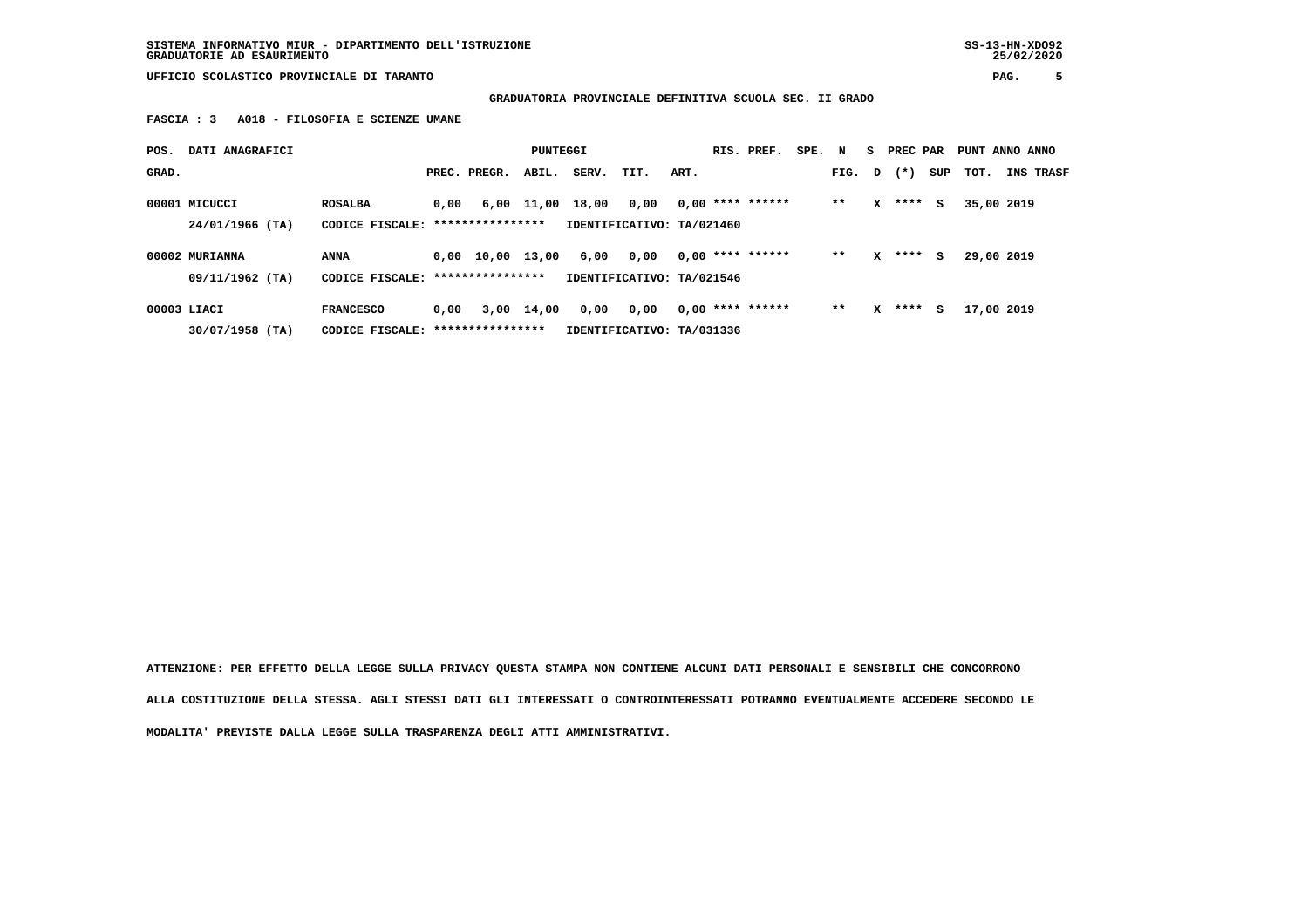**GRADUATORIA PROVINCIALE DEFINITIVA SCUOLA SEC. II GRADO**

 **FASCIA : 3 A019 - FILOSOFIA E STORIA**

| POS.  | DATI ANAGRAFICI                       |                                                      |      |                                | PUNTEGGI   |       |                                   |      | RIS. PREF.         | SPE. N |        | S. | PREC PAR |     | PUNT ANNO ANNO |                  |
|-------|---------------------------------------|------------------------------------------------------|------|--------------------------------|------------|-------|-----------------------------------|------|--------------------|--------|--------|----|----------|-----|----------------|------------------|
| GRAD. |                                       |                                                      |      | PREC. PREGR.                   | ABIL.      | SERV. | TIT.                              | ART. |                    |        | FIG. D |    | $(* )$   | SUP | тот.           | <b>INS TRASF</b> |
|       | 00001 PASTORELLI<br>12/01/1977 (TA)   | <b>FRANCESCO</b><br>CODICE FISCALE: **************** |      | $0.00 \quad 12.00 \quad 42.00$ |            | 12,00 | 0,00<br>IDENTIFICATIVO: TA/096276 |      | $0,00$ **** ****** |        | $***$  |    | ****     | s   |                | 66,00 2019 2019  |
|       | 00002 MONTAGNOLO<br>$01/08/1967$ (TA) | <b>MARIANNA</b><br>CODICE FISCALE: ***************** | 0.00 |                                | 4,00 11,00 | 36,00 | 4,00<br>IDENTIFICATIVO: TA/031100 |      | $0.00$ **** ****** |        | $***$  |    | ****     | s   | 55,00 2019     |                  |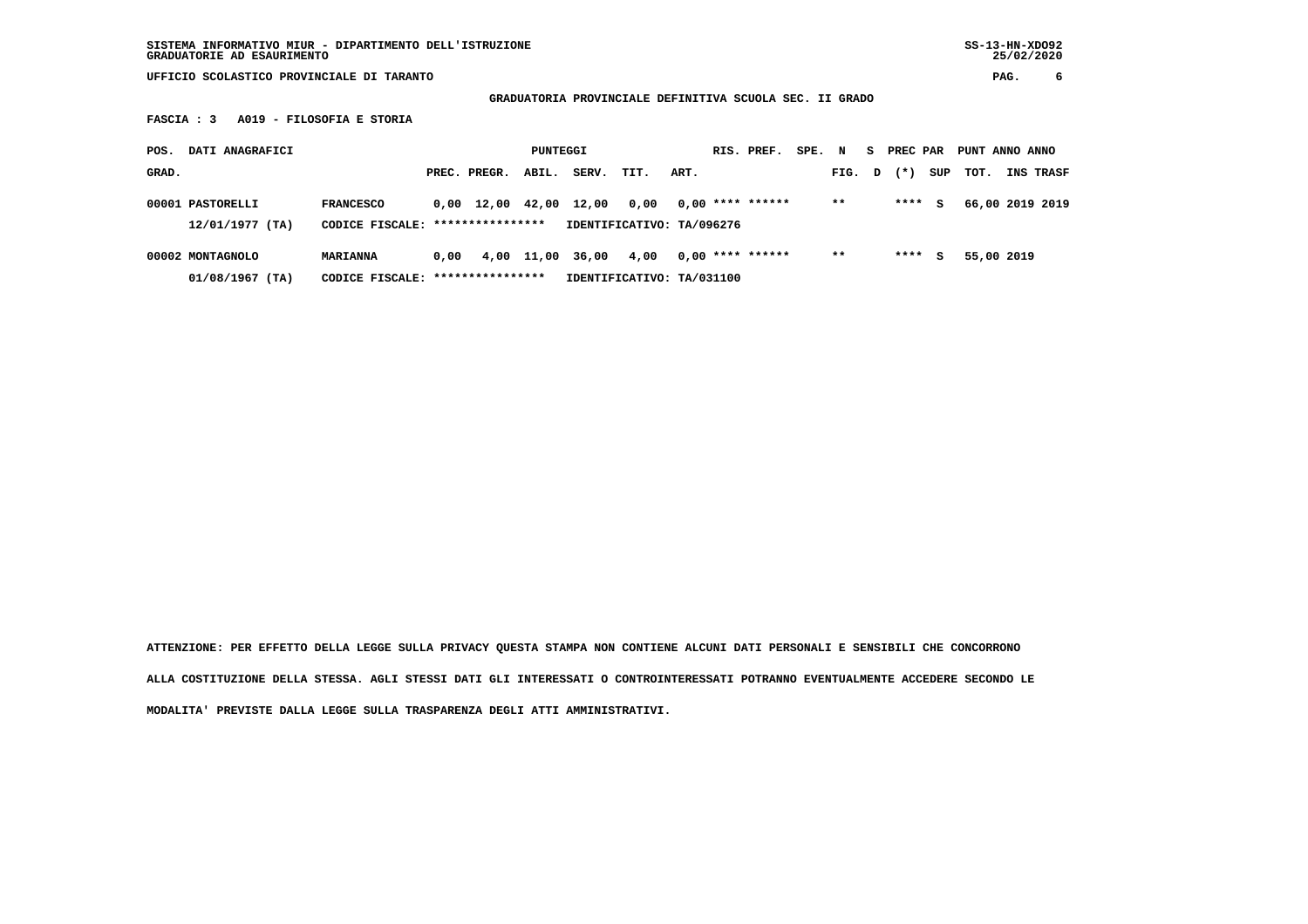| SISTEMA INFORMATIVO MIUR - DIPARTIMENTO DELL'ISTRUZIONE<br>GRADUATORIE AD ESAURIMENTO | SS-13-HN-XD092<br>25/02/2020 |  |
|---------------------------------------------------------------------------------------|------------------------------|--|
| UFFICIO SCOLASTICO PROVINCIALE DI TARANTO                                             | PAG.                         |  |

 $SS-13-HN-XDO92$  $25/02/2020$ 

 **GRADUATORIA PROVINCIALE DEFINITIVA SCUOLA SEC. II GRADO**

 **FASCIA : 3 A027 - MATEMATICA E FISICA**

| POS.  | <b>DATI ANAGRAFICI</b> |                                  |                    | PUNTEGGI |                            |                           |      | RIS. PREF. SPE. N S PREC PAR PUNT ANNO ANNO |       |          |                         |                  |
|-------|------------------------|----------------------------------|--------------------|----------|----------------------------|---------------------------|------|---------------------------------------------|-------|----------|-------------------------|------------------|
| GRAD. |                        |                                  | PREC. PREGR. ABIL. |          | SERV.                      | TIT.                      | ART. |                                             |       |          | FIG. $D$ $(*)$ SUP TOT. | <b>INS TRASF</b> |
|       | 00001 ANTEZZA          | VALERIA                          |                    |          | 0,00 10,00 40,00 0,00 6,00 |                           |      | 0,00 **** ******                            | $***$ | X **** S |                         | 56,00 2005 2005  |
|       | 27/12/1977 (MT)        | CODICE FISCALE: **************** |                    |          |                            | IDENTIFICATIVO: TA/035289 |      |                                             |       |          |                         |                  |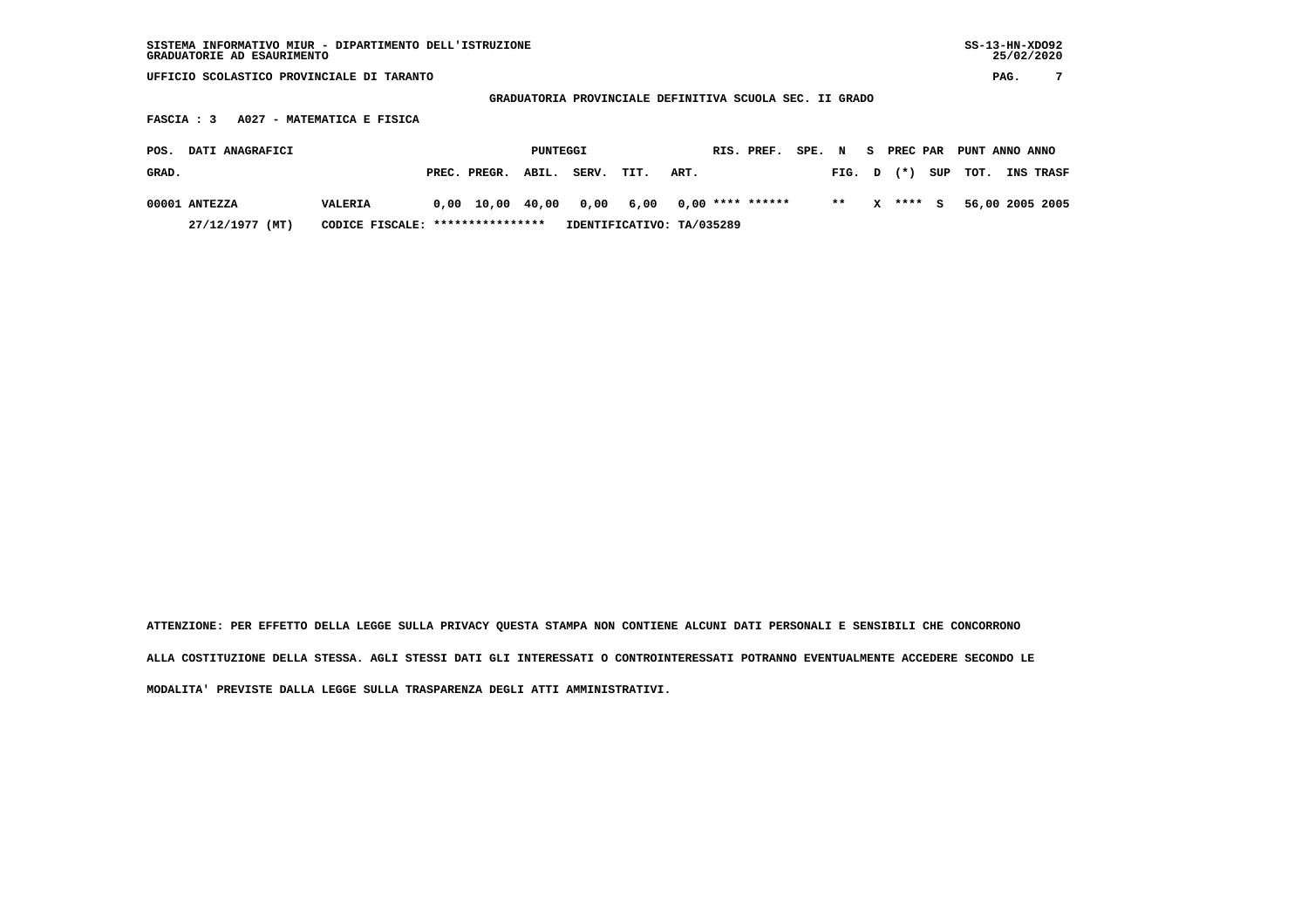| SISTEMA INFORMATIVO MIUR - DIPARTIMENTO DELL'ISTRUZIONE | SS-13-HN-XD092 |
|---------------------------------------------------------|----------------|
| GRADUATORIE AD ESAURIMENTO                              | 25/02/2020     |

 **GRADUATORIA PROVINCIALE DEFINITIVA SCUOLA SEC. II GRADO**

 **FASCIA : 2 A029 - MUSICA NEGLI ISTITUTI DI ISTRUZIONE SECONDARIA DI II GRADO**

| POS.<br><b>DATI ANAGRAFICI</b> |                                  |       |                    | PUNTEGGI |                     |      |                           | RIS. PREF. |        |        | SPE. N S PREC PAR PUNT ANNO ANNO |            |                  |
|--------------------------------|----------------------------------|-------|--------------------|----------|---------------------|------|---------------------------|------------|--------|--------|----------------------------------|------------|------------------|
| GRAD.                          |                                  |       | PREC. PREGR. ABIL. |          | SERV.               | TIT. | ART.                      |            | FIG. D | $(* )$ | SUP TOT.                         |            | <b>INS TRASF</b> |
| 00001 MIRO                     | <b>SAVERIO</b>                   | 39,00 |                    |          | 0,00 0,00 0,00 0,00 |      | 0,00 **** ******          |            | $* *$  | ****   |                                  | 39,00 2000 |                  |
| $04/05/1962$ (TA)              | CODICE FISCALE: **************** |       |                    |          |                     |      | IDENTIFICATIVO: TA/002688 |            |        |        |                                  |            |                  |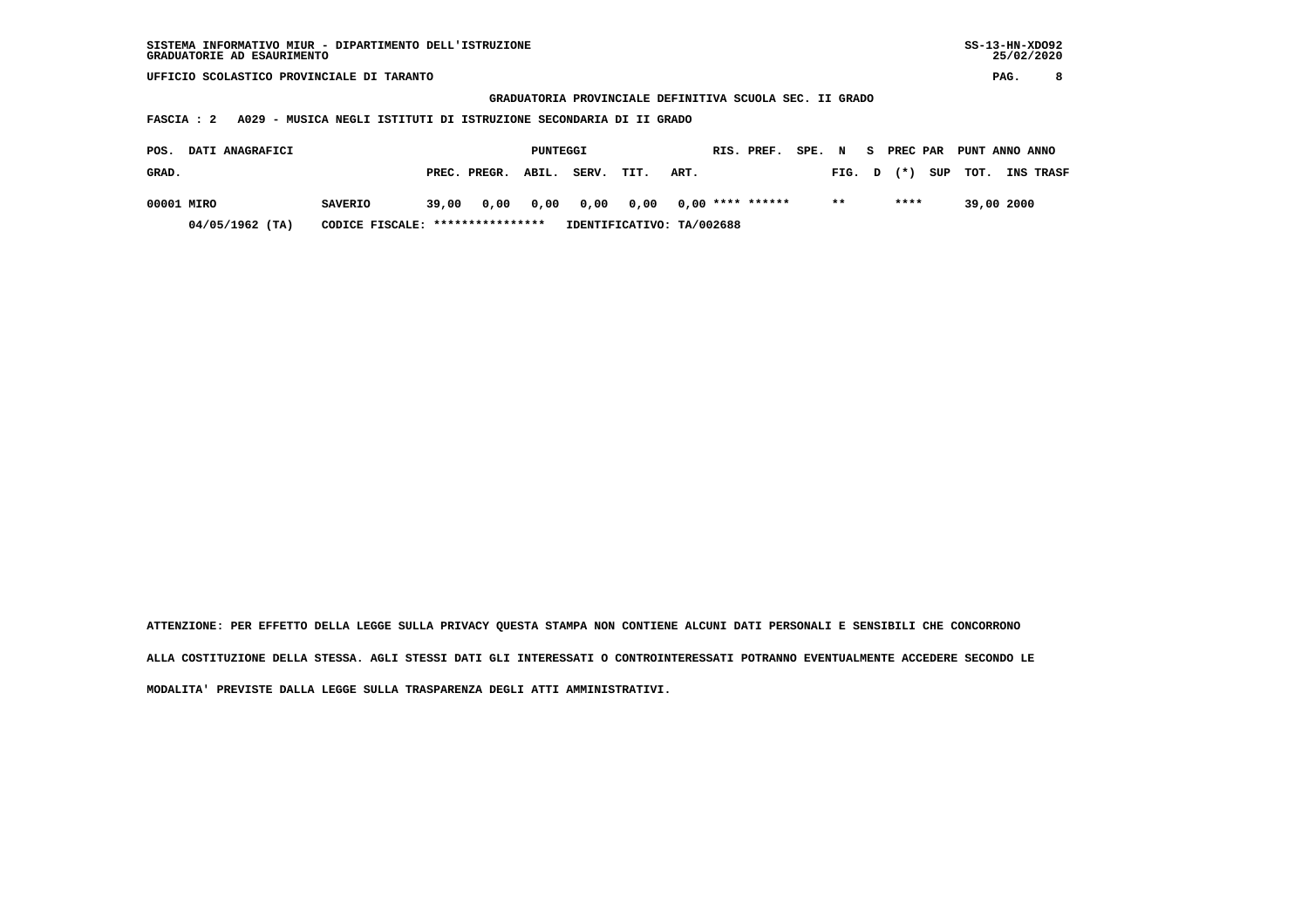| SISTEMA INFORMATIVO MIUR - DIPARTIMENTO DELL'ISTRUZIONE | SS-13-HN-XD092 |
|---------------------------------------------------------|----------------|
| GRADUATORIE AD ESAURIMENTO                              | 25/02/2020     |

 **GRADUATORIA PROVINCIALE DEFINITIVA SCUOLA SEC. II GRADO**

 **FASCIA : 3 A029 - MUSICA NEGLI ISTITUTI DI ISTRUZIONE SECONDARIA DI II GRADO**

| POS.        | <b>DATI ANAGRAFICI</b> |                                  |      |                                       | PUNTEGGI |                           |      |      | RIS. PREF. | SPE. N |        |   |        | S PREC PAR PUNT ANNO ANNO |                  |
|-------------|------------------------|----------------------------------|------|---------------------------------------|----------|---------------------------|------|------|------------|--------|--------|---|--------|---------------------------|------------------|
| GRAD.       |                        |                                  |      | PREC. PREGR. ABIL.                    |          | SERV.                     | TIT. | ART. |            |        | FIG. D |   |        | $(*)$ SUP TOT.            | <b>INS TRASF</b> |
| 00002 SPADA |                        | <b>FRANCESCO</b>                 | 0.00 | 0,00 14,00 0,00 0,00 0,00 **** ****** |          |                           |      |      |            |        | $* *$  | x | **** S | 14,00 2002                |                  |
|             | 08/03/1956 (TA)        | CODICE FISCALE: **************** |      |                                       |          | IDENTIFICATIVO: TA/030609 |      |      |            |        |        |   |        |                           |                  |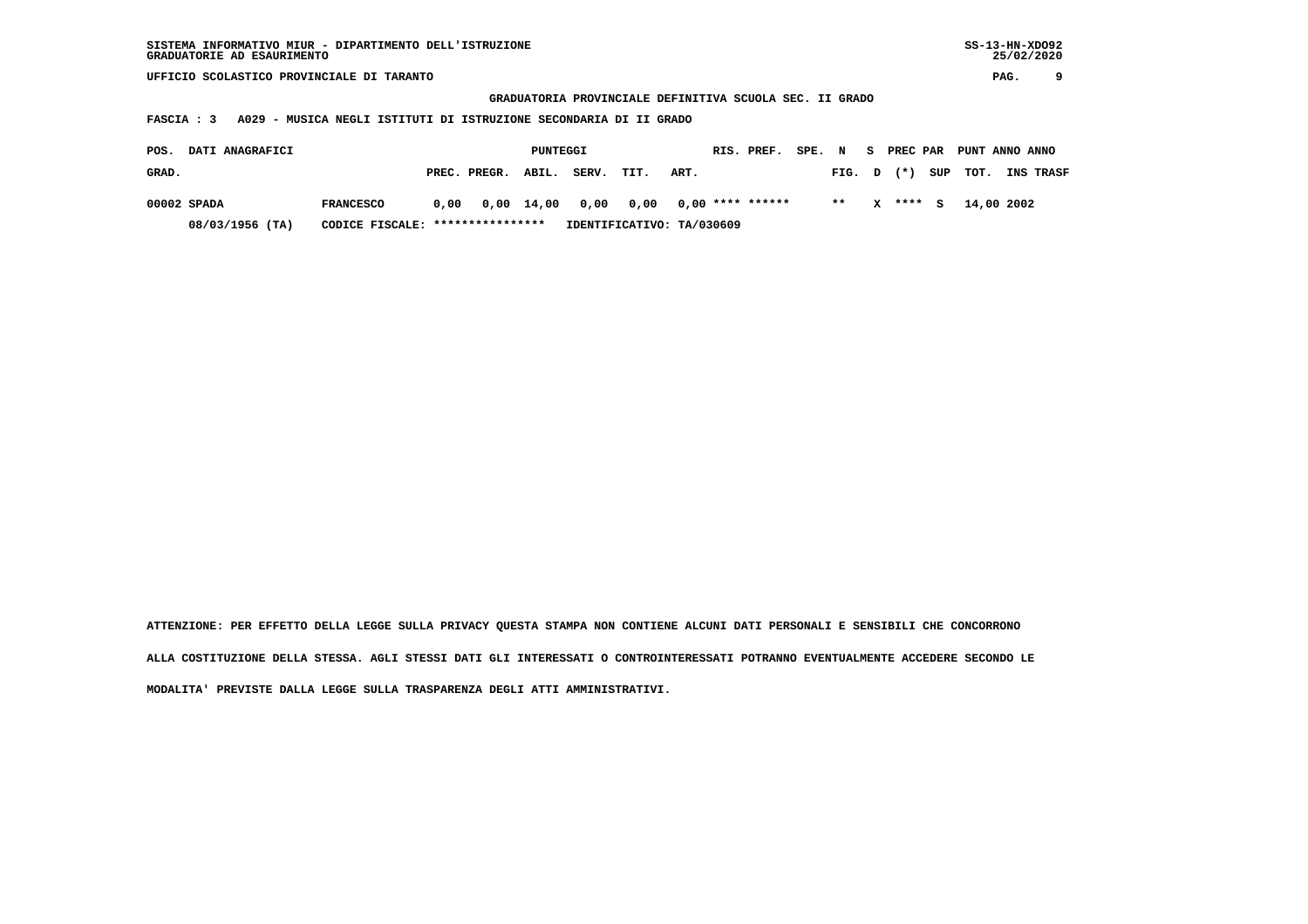| SISTEMA INFORMATIVO MIUR - DIPARTIMENTO DELL'ISTRUZIONE<br>GRADUATORIE AD ESAURIMENTO                                           |                                   |  |              |          |                           |      |      |                    |        |        |  |            |     |            | $SS-13-HN-XDO92$<br>25/02/2020 |  |
|---------------------------------------------------------------------------------------------------------------------------------|-----------------------------------|--|--------------|----------|---------------------------|------|------|--------------------|--------|--------|--|------------|-----|------------|--------------------------------|--|
| UFFICIO SCOLASTICO PROVINCIALE DI TARANTO                                                                                       |                                   |  |              |          |                           |      |      |                    |        |        |  |            |     |            | 10<br>PAG.                     |  |
| GRADUATORIA PROVINCIALE DEFINITIVA SCUOLA SEC. II GRADO<br>A040 - SCIENZE E TECNOLOGIE ELETTRICHE ED ELETTRONICHE<br>FASCIA : 4 |                                   |  |              |          |                           |      |      |                    |        |        |  |            |     |            |                                |  |
|                                                                                                                                 |                                   |  |              |          |                           |      |      |                    |        |        |  |            |     |            |                                |  |
|                                                                                                                                 |                                   |  |              |          |                           |      |      |                    |        |        |  |            |     |            |                                |  |
| DATI ANAGRAFICI<br>POS.                                                                                                         |                                   |  |              | PUNTEGGI |                           |      |      | RIS. PREF.         | SPE. N |        |  | S PREC PAR |     |            | PUNT ANNO ANNO                 |  |
| GRAD.                                                                                                                           |                                   |  | PREC. PREGR. | ABIL.    | SERV.                     | TIT. | ART. |                    |        | FIG. D |  | $(* )$     | SUP | TOT.       | INS TRASF                      |  |
| 00001 PINGITORE                                                                                                                 | SILVIO                            |  | $0,00$ 24,00 | 0,00     | 50,00                     | 0,00 |      | $0,00$ **** ****** |        | $***$  |  | ****       | s   | 74,00 2019 |                                |  |
|                                                                                                                                 |                                   |  |              |          |                           |      |      |                    |        |        |  |            |     |            |                                |  |
| 26/07/1972 (CS)<br>т                                                                                                            | CODICE FISCALE: ***************** |  |              |          | IDENTIFICATIVO: TA/095277 |      |      |                    |        |        |  |            |     |            |                                |  |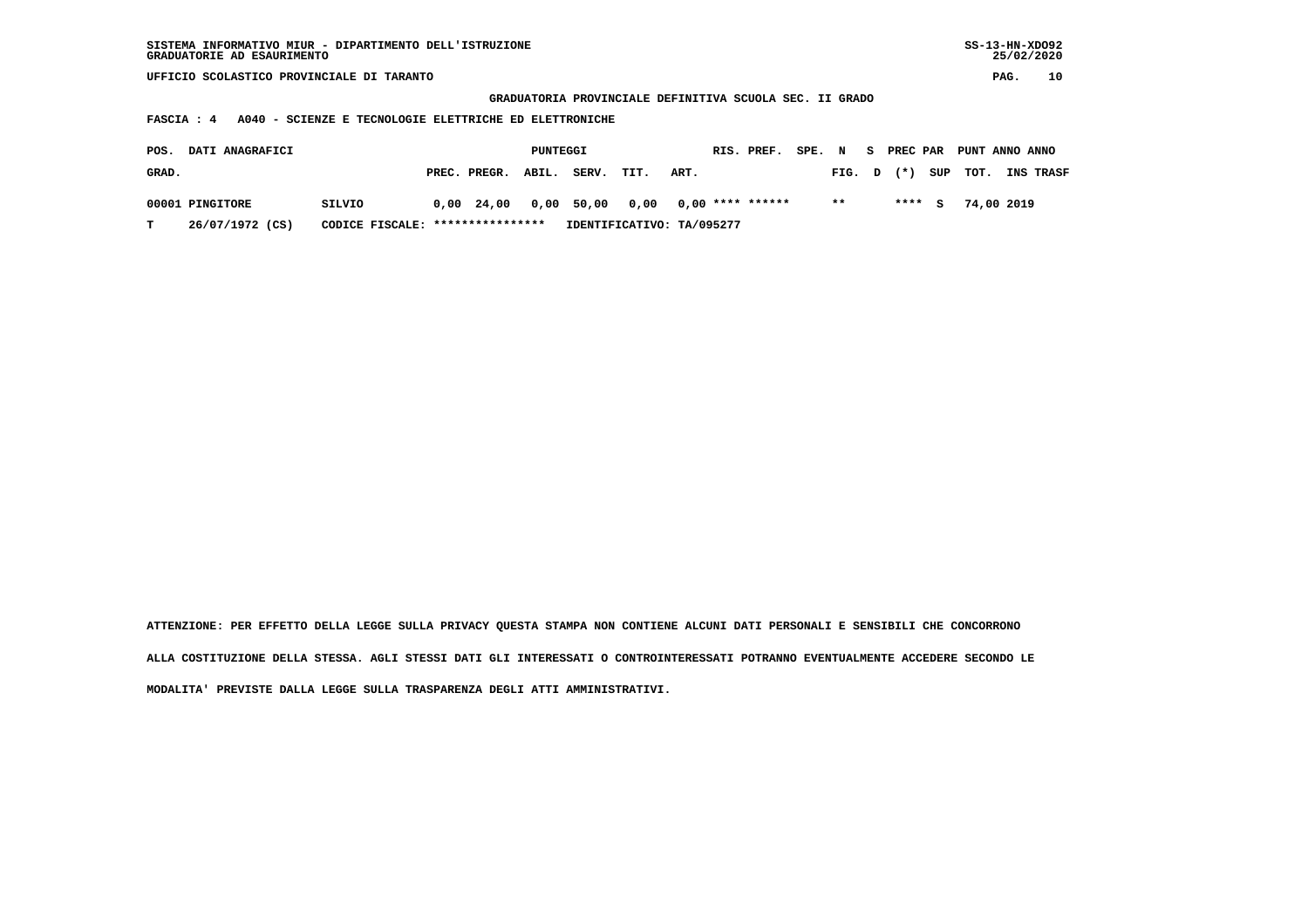**GRADUATORIA PROVINCIALE DEFINITIVA SCUOLA SEC. II GRADO**

 **FASCIA : 3 A045 - SCIENZE ECONOMICO-AZIENDALI**

|           | POS. DATI ANAGRAFICI |                                   |      |                                       | <b>PUNTEGGI</b> |                           |      | RIS. PREF.         | SPE. N |              | S. | PREC PAR     |     |                    | PUNT ANNO ANNO |
|-----------|----------------------|-----------------------------------|------|---------------------------------------|-----------------|---------------------------|------|--------------------|--------|--------------|----|--------------|-----|--------------------|----------------|
| GRAD.     |                      |                                   |      | PREC. PREGR. ABIL. SERV.              |                 | TIT.                      | ART. |                    |        | FIG.         | D  | $(*)$        | SUP |                    | TOT. INS TRASF |
|           | 00001 LONGO          | MASSIMO                           |      | $0,00$ 124,00 18,00 46,00 0,00        |                 |                           |      | $0.00$ **** ****** |        | $***$        |    |              |     | **** S 188,00 2007 |                |
|           | $16/01/1973$ (TA)    | CODICE FISCALE:                   |      | ****************                      |                 | IDENTIFICATIVO: TA/037862 |      |                    |        |              |    |              |     |                    |                |
|           | 00002 SPEDICATO      | <b>MARIA TERESA</b>               |      | 0,00 110,00 15,00 60,00 0,00          |                 |                           |      | $0.00$ **** ****** |        | $***$        |    |              |     | **** S 185,00 2007 |                |
|           | $07/03/1969$ (TA)    | CODICE FISCALE:                   |      | ****************                      |                 | IDENTIFICATIVO: TA/037955 |      |                    |        |              |    |              |     |                    |                |
|           | 00003 BALTA          | POMPEO                            |      | $0,00$ 43,00 14,00 48,00 0,00         |                 |                           |      | $0.00$ **** ****** |        | $\star\star$ |    |              |     | **** S 105,00 2019 |                |
|           | 26/04/1965 (FG)      | CODICE FISCALE: ***************** |      |                                       |                 | IDENTIFICATIVO: TA/020019 |      |                    |        |              |    |              |     |                    |                |
|           | 00004 MISSIANI       | <b>FLORIANA</b>                   |      | $0.00$ 74.00 17.00                    |                 | 0,00 0,00                 |      | $0.00$ **** ****** |        | $***$        |    | $***5$       |     | 91,00 2007         |                |
|           | $22/12/1975$ (TA)    | CODICE FISCALE:                   |      | ****************                      |                 | IDENTIFICATIVO: TA/037749 |      |                    |        |              |    |              |     |                    |                |
|           | 00005 QUERO          | PATRIZIA                          |      | $0,00$ $20,00$ $13,00$ $34,00$ $3,00$ |                 |                           |      | $0.00$ **** ****** |        | $***$        |    | $X$ **** $S$ |     | 70,00 2018         |                |
|           | $06/01/1965$ (TA)    | CODICE FISCALE: ****************  |      |                                       |                 | IDENTIFICATIVO: TA/020289 |      |                    |        |              |    |              |     |                    |                |
| 00006 MEO |                      | <b>ADDOLORATA</b>                 | 0,00 |                                       |                 | 3,00 42,00 0,00 0,00      |      | $0.00$ **** ****** |        | $* *$        |    | $X$ ****     |     | 45,00 2019         |                |
|           | 04/07/1967 (TA)      | CODICE FISCALE:                   |      | ****************                      |                 | IDENTIFICATIVO: TA/030638 |      |                    |        |              |    |              |     |                    |                |
|           | 00007 RUGGIERI       | STEFANIA VINC                     | 0.00 |                                       | $0,00$ 13,00    | 0,00 0,00                 |      | $0.00$ **** ****** |        | $* *$        |    | $***$ S      |     | 13,00 2019         |                |
|           | 28/02/1963 (TA)      | CODICE FISCALE: ****************  |      |                                       |                 | IDENTIFICATIVO: TA/020615 |      |                    |        |              |    |              |     |                    |                |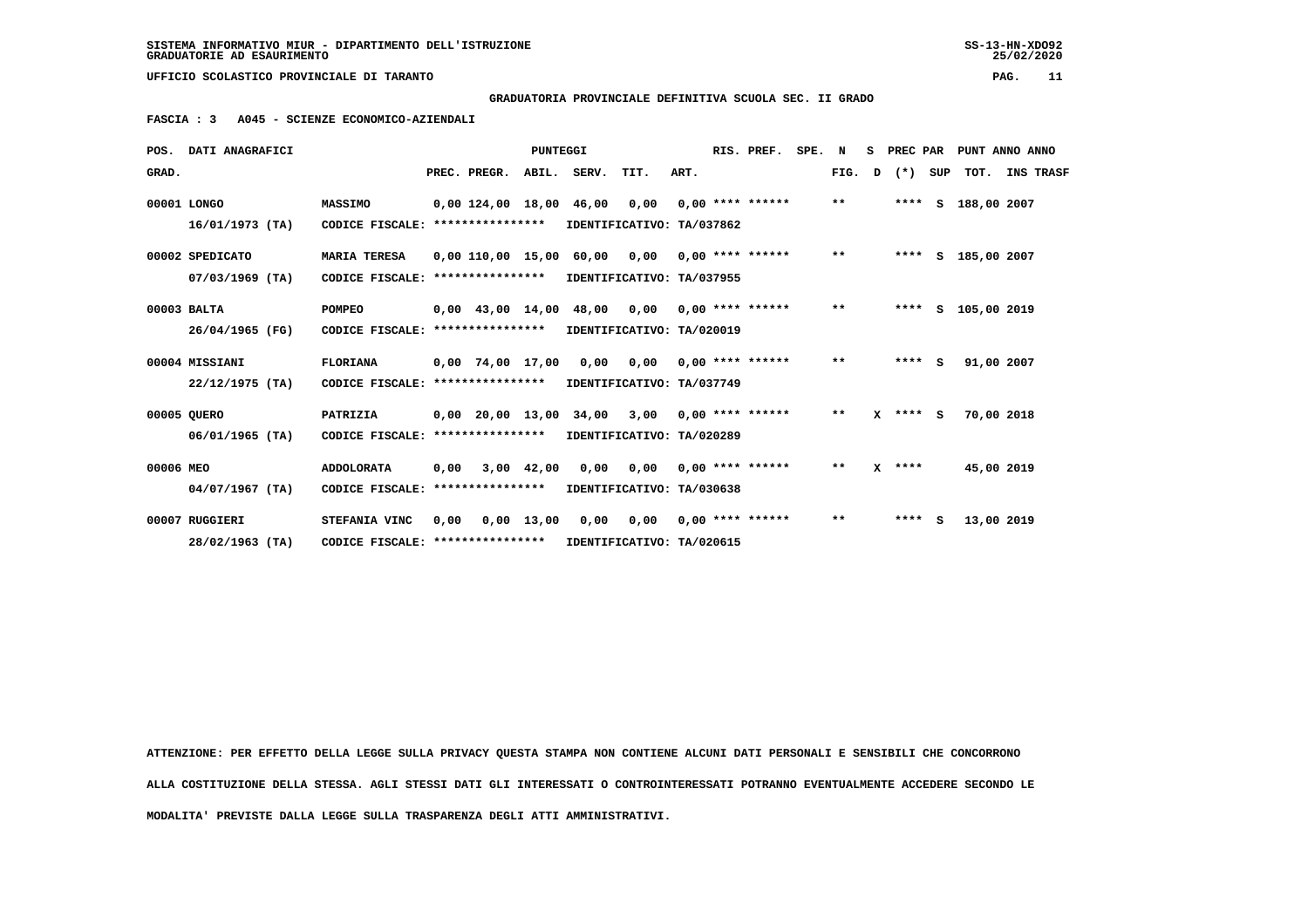| SISTEMA INFORMATIVO MIUR - DIPARTIMENTO DELL'ISTRUZIONE<br>GRADUATORIE AD ESAURIMENTO |                                   |       |              |          |       |                                                         |      |  |                    |        |        |    |          |     |                |            | $SS-13-HN-XDO92$<br>25/02/2020 |
|---------------------------------------------------------------------------------------|-----------------------------------|-------|--------------|----------|-------|---------------------------------------------------------|------|--|--------------------|--------|--------|----|----------|-----|----------------|------------|--------------------------------|
| UFFICIO SCOLASTICO PROVINCIALE DI TARANTO                                             |                                   |       |              |          |       |                                                         |      |  |                    |        |        |    |          |     |                | PAG.       | 12                             |
|                                                                                       |                                   |       |              |          |       | GRADUATORIA PROVINCIALE DEFINITIVA SCUOLA SEC. II GRADO |      |  |                    |        |        |    |          |     |                |            |                                |
| A046 - SCIENZE GIURIDICO-ECONOMICHE<br>FASCIA : 1                                     |                                   |       |              |          |       |                                                         |      |  |                    |        |        |    |          |     |                |            |                                |
| DATI ANAGRAFICI<br>POS.                                                               |                                   |       |              | PUNTEGGI |       |                                                         |      |  | RIS. PREF.         | SPE. N |        | S. | PREC PAR |     | PUNT ANNO ANNO |            |                                |
| GRAD.                                                                                 |                                   |       | PREC. PREGR. | ABIL.    | SERV. | TIT.                                                    | ART. |  |                    |        | FIG. D |    | $(* )$   | SUP | TOT.           |            | INS TRASF                      |
| 00001 MIRO                                                                            | <b>SAVERIO</b>                    | 76,00 | 0,00         | 0,00     | 0,00  | 0,00                                                    |      |  | $0,00$ **** ****** |        | $* *$  |    | ****     |     |                | 76,00 2000 |                                |
| $04/05/1962$ (TA)                                                                     | CODICE FISCALE: ***************** |       |              |          |       | IDENTIFICATIVO: TA/002688                               |      |  |                    |        |        |    |          |     |                |            |                                |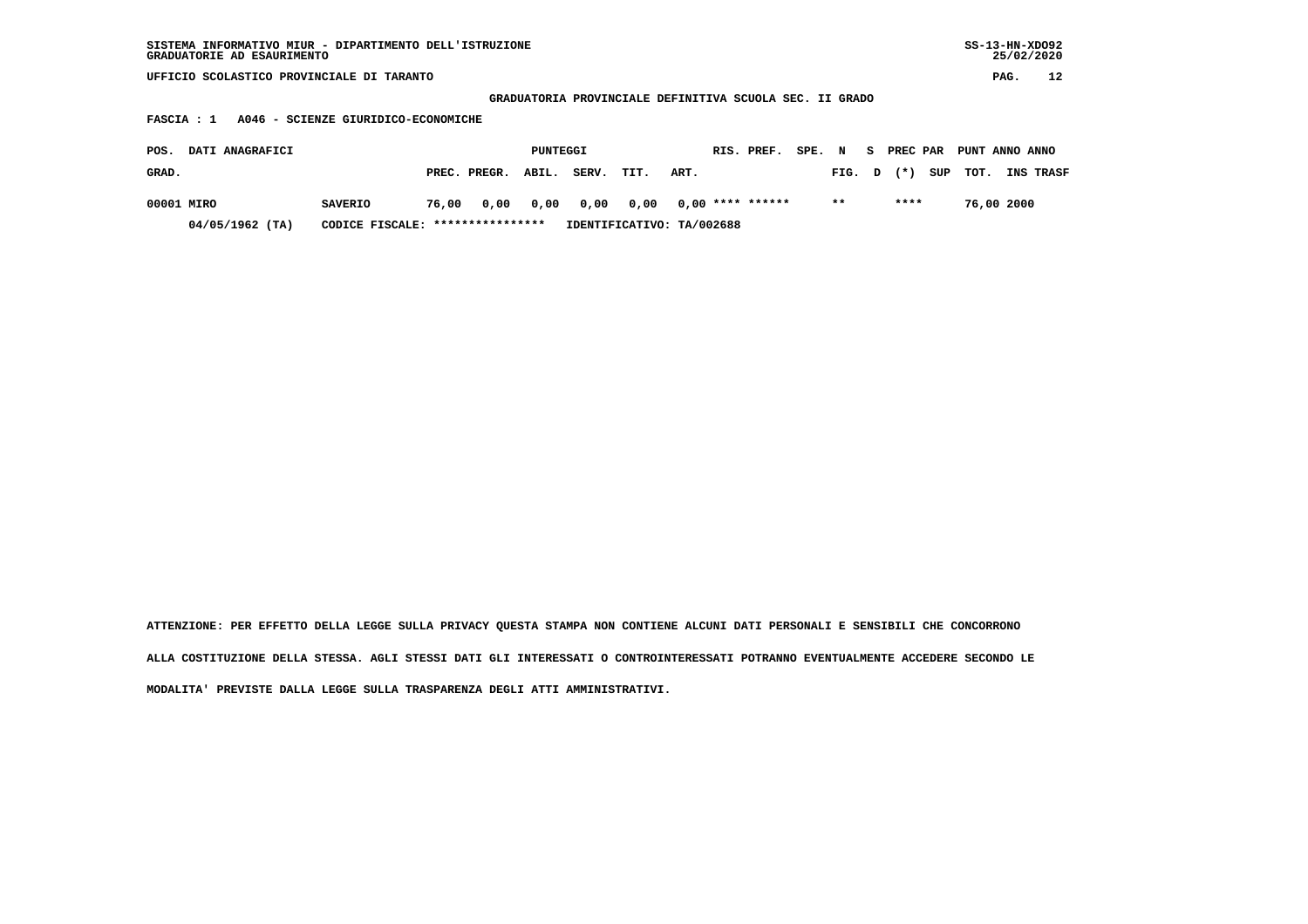$25/02/2020$ 

 **UFFICIO SCOLASTICO PROVINCIALE DI TARANTO PAG. 13**

 **GRADUATORIA PROVINCIALE DEFINITIVA SCUOLA SEC. II GRADO**

 **FASCIA : 3 A046 - SCIENZE GIURIDICO-ECONOMICHE**

|       | POS. DATI ANAGRAFICI                                                                                                          |                                                                                                                |                          | PUNTEGGI |                                                |                            |      | RIS. PREF. SPE. N         |              |              | S PREC PAR PUNT ANNO ANNO |  |
|-------|-------------------------------------------------------------------------------------------------------------------------------|----------------------------------------------------------------------------------------------------------------|--------------------------|----------|------------------------------------------------|----------------------------|------|---------------------------|--------------|--------------|---------------------------|--|
| GRAD. |                                                                                                                               |                                                                                                                | PREC. PREGR. ABIL. SERV. |          |                                                | TIT.                       | ART. |                           | FIG. D       | (*) SUP      | TOT. INS TRASF            |  |
|       | 00002 GENTILE                                                                                                                 | CATALDO                                                                                                        | 0,00 149,00 16,00 64,00  |          |                                                | 0,00                       |      | $0,00$ **** ******        | $* *$        | ****         | 229,00 2002               |  |
|       | 27/10/1970 (TA)                                                                                                               | CODICE FISCALE: ****************                                                                               |                          |          |                                                | IDENTIFICATIVO: TA/031347  |      |                           |              |              |                           |  |
|       | 00003 DEVITO                                                                                                                  | <b>ANNA</b>                                                                                                    |                          |          | 0,00 150,00 16,00 60,00 0,00 0,00 **** ******  |                            |      |                           | $\star\star$ |              | **** S 226,00 2002        |  |
|       | 25/12/1967 (TA)                                                                                                               | CODICE FISCALE: *****************                                                                              |                          |          |                                                | IDENTIFICATIVO: TA/030039  |      |                           |              |              |                           |  |
|       | 00004 GIORGINO                                                                                                                | <b>MICHELA</b>                                                                                                 |                          |          | 0,00 24,00 16,00 120,00 0,00 0,00 **** ******  |                            |      |                           | $* *$        |              | X **** S 160,00 2019      |  |
|       | 14/10/1968 (TA)                                                                                                               | CODICE FISCALE: **************** IDENTIFICATIVO: TA/030000                                                     |                          |          |                                                |                            |      |                           |              |              |                           |  |
|       | 00005 CORIGLIANO                                                                                                              | <b>GAETANA</b>                                                                                                 |                          |          | 0,00 99,00 14,00 34,00 0,00 0,00 **** ******   |                            |      |                           | $* *$        |              | X **** S 147,00 2002      |  |
|       | 25/02/1966 (EE)                                                                                                               | CODICE FISCALE: ****************                                                                               |                          |          |                                                | IDENTIFICATIVO: TA/029991  |      |                           |              |              |                           |  |
|       | 00006 RAFFO                                                                                                                   | <b>ANTONELLA</b>                                                                                               |                          |          | 0,00 54,00 15,00 60,00 7,00 0,00 **** ******   |                            |      |                           | $***$        |              | X **** S 136,00 2014 2007 |  |
|       | 06/09/1974 (TA)                                                                                                               | CODICE FISCALE: *****************                                                                              |                          |          |                                                | IDENTIFICATIVO: TA/035304  |      |                           |              |              |                           |  |
|       | 00007 CONDEMI                                                                                                                 | <b>ANNAMARIA</b>                                                                                               |                          |          | $0,00$ 76,00 15,00 22,00 0,00 0,00 **** ****** |                            |      |                           | $***$        |              | **** S 113,00 2002        |  |
|       | 21/08/1973 (TA)                                                                                                               | CODICE FISCALE: *****************                                                                              |                          |          |                                                | IDENTIFICATIVO: TA/030888  |      |                           |              |              |                           |  |
|       | 00008 DI SANTO                                                                                                                | <b>MARISA</b>                                                                                                  | $0,00$ 68,00 15,00       |          | 0,00                                           |                            |      | $0,00$ $0,00$ **** ****** | $* *$        | $X$ **** S   | 83,00 2019                |  |
|       | 19/09/1962 (PZ)                                                                                                               | CODICE FISCALE: *****************                                                                              |                          |          |                                                | IDENTIFICATIVO: TA/021632  |      |                           |              |              |                           |  |
|       | 00009 VOZZA                                                                                                                   | <b>CARMELA</b>                                                                                                 |                          |          | $0,00$ 42,00 16,00 24,00 0,00 0,00 **** ****** |                            |      |                           | $* *$        | $***$ S      | 82,00 2014                |  |
|       | $17/05/1967$ (TA)                                                                                                             | CODICE FISCALE: *****************                                                                              |                          |          |                                                | IDENTIFICATIVO: TA/031063  |      |                           |              |              |                           |  |
|       | 00010 LIACI                                                                                                                   | <b>FRANCESCO</b>                                                                                               | $0,00$ 67,00 14,00       |          |                                                | 0,00 0,00 0,00 **** ****** |      |                           | $***$        | $X$ **** $S$ | 81,00 2019                |  |
|       | $30/07/1958$ (TA)                                                                                                             | CODICE FISCALE: **************** IDENTIFICATIVO: TA/031336                                                     |                          |          |                                                |                            |      |                           |              |              |                           |  |
|       | ATTENZIONE: PER EFFETTO DELLA LEGGE SULLA PRIVACY QUESTA STAMPA NON CONTIENE ALCUNI DATI PERSONALI E SENSIBILI CHE CONCORRONO |                                                                                                                |                          |          |                                                |                            |      |                           |              |              |                           |  |
|       |                                                                                                                               | $\overline{a}$ mmaal lätt ammaat blet alt tummboaalest a aalumbatumpoolales bamblinia muhimmillikuus läänbobbo |                          |          |                                                |                            |      |                           |              |              |                           |  |

 **ALLA COSTITUZIONE DELLA STESSA. AGLI STESSI DATI GLI INTERESSATI O CONTROINTERESSATI POTRANNO EVENTUALMENTE ACCEDERE SECONDO LE MODALITA' PREVISTE DALLA LEGGE SULLA TRASPARENZA DEGLI ATTI AMMINISTRATIVI.**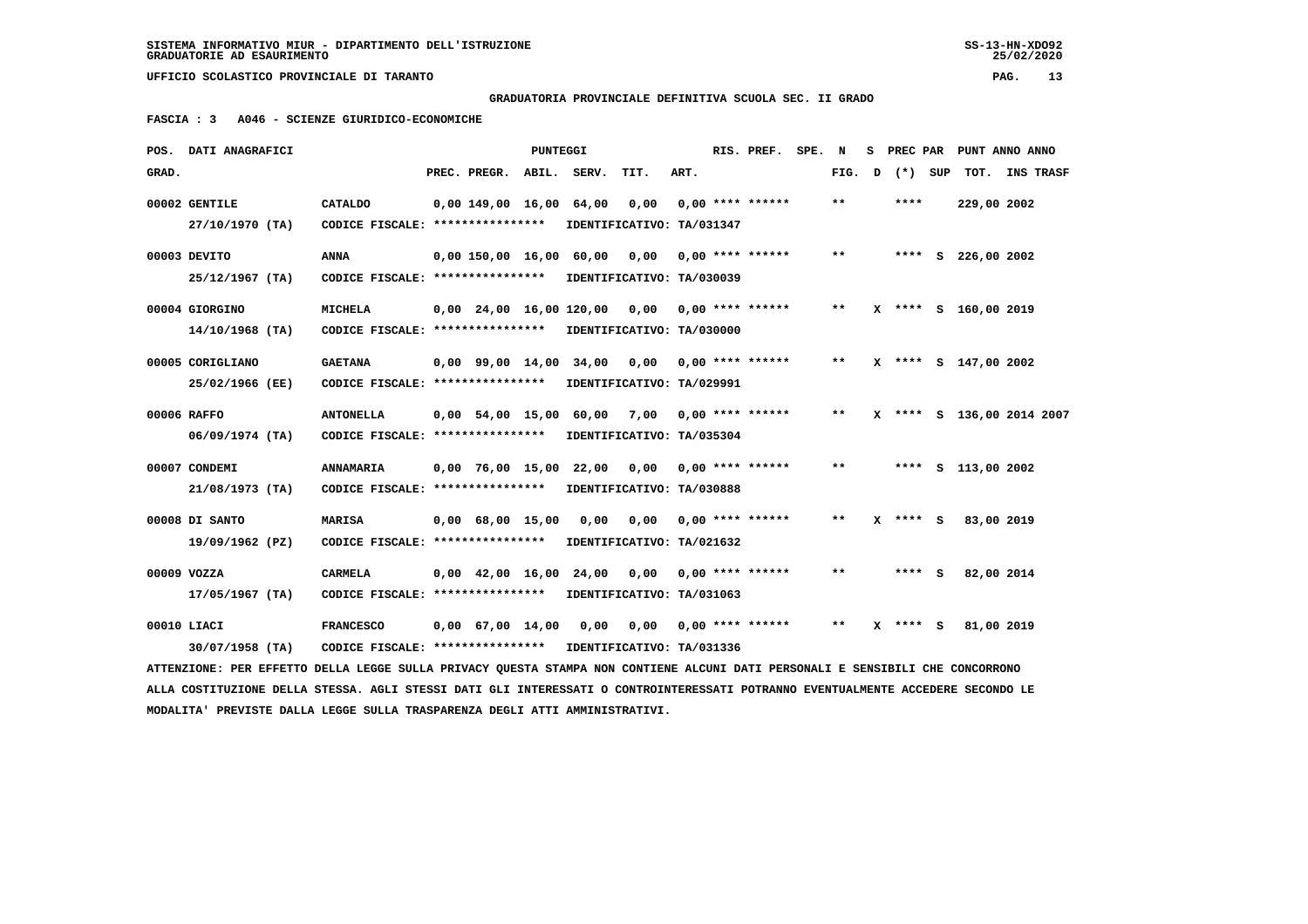$25/02/2020$ 

 **UFFICIO SCOLASTICO PROVINCIALE DI TARANTO PAG. 14**

 **GRADUATORIA PROVINCIALE DEFINITIVA SCUOLA SEC. II GRADO**

 **FASCIA : 3 A046 - SCIENZE GIURIDICO-ECONOMICHE**

|       | POS. DATI ANAGRAFICI                                                                                                            |                                                            |      |                                            | PUNTEGGI |                                                |                           |      | RIS. PREF. SPE. N  |       |   |              | S PREC PAR PUNT ANNO ANNO |                  |  |
|-------|---------------------------------------------------------------------------------------------------------------------------------|------------------------------------------------------------|------|--------------------------------------------|----------|------------------------------------------------|---------------------------|------|--------------------|-------|---|--------------|---------------------------|------------------|--|
| GRAD. |                                                                                                                                 |                                                            |      | PREC. PREGR.                               |          | ABIL. SERV.                                    | TIT.                      | ART. |                    | FIG.  | D | (*) SUP      | TOT.                      | <b>INS TRASF</b> |  |
|       | 00011 PELLEGRINI                                                                                                                | MONICA                                                     |      | $0.00$ 24.00 17.00                         |          | 36,00                                          | 0,00                      |      | $0.00$ **** ****** | $***$ |   | $X$ **** S   | 77,00 2018                |                  |  |
|       | $03/11/1967$ (TA)                                                                                                               | CODICE FISCALE: ****************                           |      |                                            |          |                                                | IDENTIFICATIVO: TA/030986 |      |                    |       |   |              |                           |                  |  |
|       | 00012 SILVESTRI                                                                                                                 | <b>VINCENZA</b>                                            |      | 0,00 23,00 14,00 38,00                     |          |                                                | 0,00                      |      | $0.00$ **** ****** | $***$ |   | $X$ **** S   | 75,00 2000                |                  |  |
|       | $04/09/1961$ (TA)                                                                                                               | CODICE FISCALE: ****************                           |      |                                            |          |                                                | IDENTIFICATIVO: TA/021592 |      |                    |       |   |              |                           |                  |  |
|       | 00013 CARROZZO                                                                                                                  | <b>FABIO</b>                                               |      | $0.00 \quad 14.00 \quad 15.00$             |          | 46,00                                          | 0.00                      |      | $0.00$ **** ****** | **    |   | $X$ **** S   | 75,00 2017                |                  |  |
|       | $04/07/1970$ (TA)                                                                                                               | CODICE FISCALE: ****************                           |      |                                            |          |                                                | IDENTIFICATIVO: TA/090348 |      |                    |       |   |              |                           |                  |  |
|       | 00014 TOCCI                                                                                                                     | <b>FRANCESCA</b>                                           |      | $0.00 \quad 10.00 \quad 15.00 \quad 46.00$ |          |                                                | 0,00                      |      | $0.00$ **** ****** | $* *$ |   | $X$ **** S   | 71,00 2002                |                  |  |
|       | $05/06/1969$ (TA)                                                                                                               | CODICE FISCALE: ****************                           |      |                                            |          |                                                | IDENTIFICATIVO: TA/030773 |      |                    |       |   |              |                           |                  |  |
|       | 00015 CORIGLIANO                                                                                                                | <b>GIUSEPPINA</b>                                          |      | $0.00$ $34.00$ $13.00$                     |          | 24,00                                          | 0,00                      |      | $0.00$ **** ****** | $* *$ |   | $X$ **** $S$ | 71,00 2018                |                  |  |
|       | 21/01/1969 (TA)                                                                                                                 | CODICE FISCALE: ****************                           |      |                                            |          |                                                | IDENTIFICATIVO: TA/030757 |      |                    |       |   |              |                           |                  |  |
|       |                                                                                                                                 |                                                            |      |                                            |          |                                                |                           |      |                    | $* *$ |   |              |                           |                  |  |
|       | 00016 LANZA                                                                                                                     | <b>GABRIELLA</b><br>CODICE FISCALE: ****************       |      | 0,00 23,00 16,00 24,00                     |          |                                                | 7,00                      |      | $0.00$ **** ****** |       |   | **** S       | 70,00 2018                |                  |  |
|       | 31/03/1961 (TA)                                                                                                                 |                                                            |      |                                            |          |                                                | IDENTIFICATIVO: TA/022540 |      |                    |       |   |              |                           |                  |  |
|       | 00017 LEONE                                                                                                                     | ANNA RITA                                                  |      | 0,00 16,00 15,00 36,00                     |          |                                                | 0,00                      |      | $0.00$ **** ****** | $**$  |   | $X$ **** S   | 67,00 2019                |                  |  |
|       | 18/09/1969 (TA)                                                                                                                 | CODICE FISCALE: ****************                           |      |                                            |          |                                                | IDENTIFICATIVO: TA/031219 |      |                    |       |   |              |                           |                  |  |
|       | 00018 MARRUCHELLA                                                                                                               | <b>MARIA</b>                                               | 0,00 |                                            |          | $6,00$ $14,00$ $46,00$                         | 0,00                      |      | $0.00$ **** ****** | $* *$ |   | $X$ **** S   |                           | 66,00 2018 2004  |  |
|       | 26/06/1962 (SS)                                                                                                                 | CODICE FISCALE: ****************                           |      |                                            |          |                                                | IDENTIFICATIVO: TA/033089 |      |                    |       |   |              |                           |                  |  |
|       | 00019 DIDONNA                                                                                                                   | PASQUA SABRIN                                              |      |                                            |          | $0,00$ 21,00 14,00 24,00 6,00 0,00 **** ****** |                           |      |                    | $* *$ |   | $X$ **** S   |                           | 65,00 2019 2004  |  |
|       | 13/09/1974 (TA)                                                                                                                 | CODICE FISCALE: **************** IDENTIFICATIVO: TA/033072 |      |                                            |          |                                                |                           |      |                    |       |   |              |                           |                  |  |
|       | ATTENZIONE: PER EFFETTO DELLA LEGGE SULLA PRIVACY QUESTA STAMPA NON CONTIENE ALCUNI DATI PERSONALI E SENSIBILI CHE CONCORRONO   |                                                            |      |                                            |          |                                                |                           |      |                    |       |   |              |                           |                  |  |
|       | ALLA COSTITUZIONE DELLA STESSA. AGLI STESSI DATI GLI INTERESSATI O CONTROINTERESSATI POTRANNO EVENTUALMENTE ACCEDERE SECONDO LE |                                                            |      |                                            |          |                                                |                           |      |                    |       |   |              |                           |                  |  |
|       | MODALITA' PREVISTE DALLA LEGGE SULLA TRASPARENZA DEGLI ATTI AMMINISTRATIVI.                                                     |                                                            |      |                                            |          |                                                |                           |      |                    |       |   |              |                           |                  |  |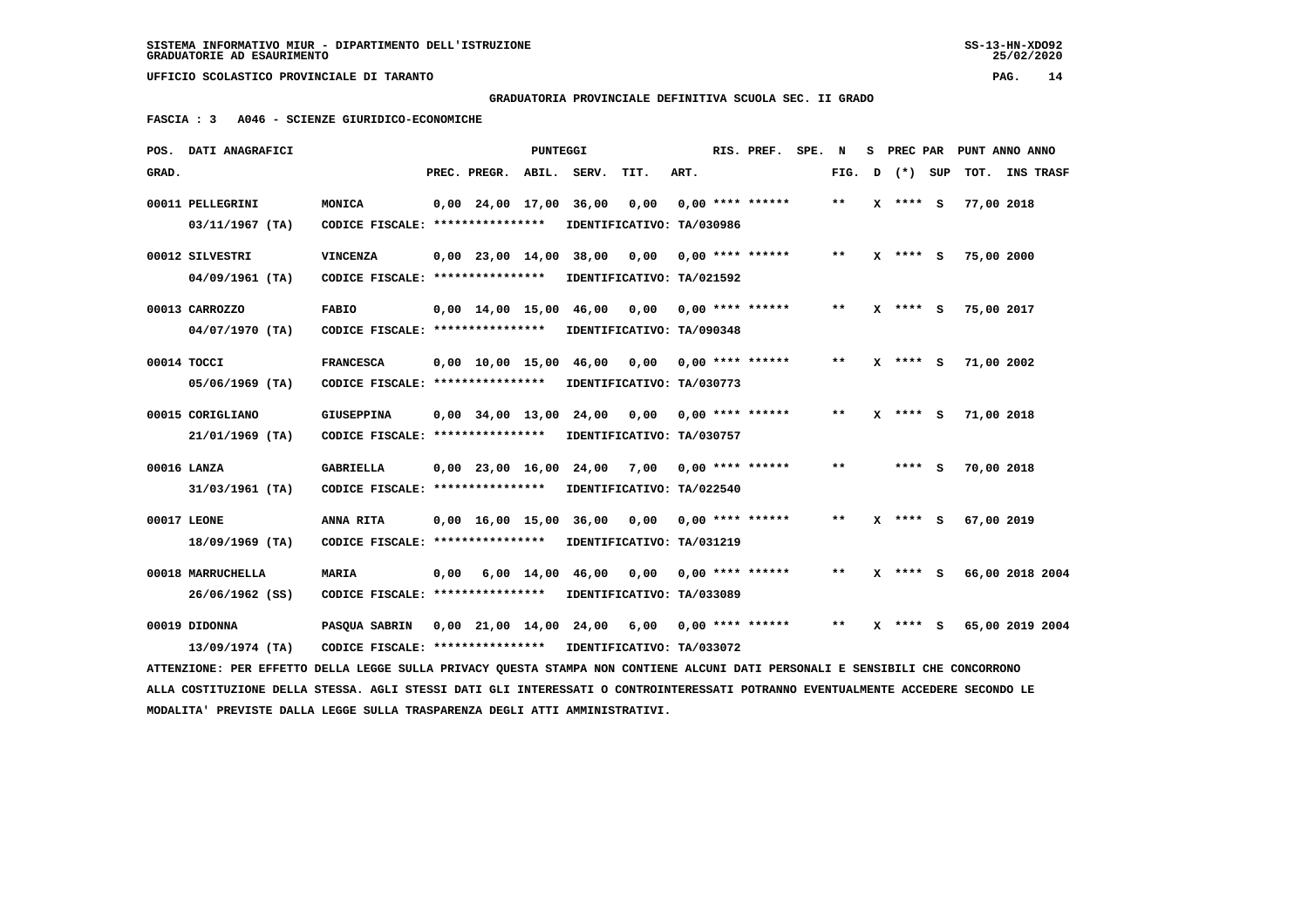### **GRADUATORIA PROVINCIALE DEFINITIVA SCUOLA SEC. II GRADO**

 **FASCIA : 3 A046 - SCIENZE GIURIDICO-ECONOMICHE**

| POS.  | DATI ANAGRAFICI                                                                                                               |                                                            |      |                          | <b>PUNTEGGI</b>    |                                |                           |      | RIS. PREF.         | SPE. | N            | S. | PREC PAR |     |            | PUNT ANNO ANNO |
|-------|-------------------------------------------------------------------------------------------------------------------------------|------------------------------------------------------------|------|--------------------------|--------------------|--------------------------------|---------------------------|------|--------------------|------|--------------|----|----------|-----|------------|----------------|
| GRAD. |                                                                                                                               |                                                            |      | PREC. PREGR.             |                    | ABIL. SERV.                    | TIT.                      | ART. |                    |      | FIG.         | D  | $(* )$   | SUP |            | TOT. INS TRASF |
|       | 00020 VIOLA                                                                                                                   | <b>ANTONELLA</b>                                           |      | $0,00$ 22,00 15,00 24,00 |                    |                                | 3,00                      |      | $0.00$ **** ****** |      | $* *$        |    | **** S   |     | 64,00 2014 |                |
|       | $10/02/1968$ (TA)                                                                                                             | CODICE FISCALE: ****************                           |      |                          |                    |                                | IDENTIFICATIVO: TA/035598 |      |                    |      |              |    |          |     |            |                |
|       | 00021 DUGGENTO                                                                                                                | <b>TIZIANA</b>                                             | 0,00 |                          | $0.00 \quad 12.00$ | 46,00                          | 6,00                      |      | $0,00$ **** ****** |      | $***$        | x  | **** S   |     | 64,00 2019 |                |
|       | $30/08/1972$ (TA)                                                                                                             | CODICE FISCALE: *****************                          |      |                          |                    |                                | IDENTIFICATIVO: TA/031366 |      |                    |      |              |    |          |     |            |                |
|       | 00022 CHIALA'                                                                                                                 | ANNA FILOMENA                                              | 0,00 |                          |                    | 0,00 15,00 48,00               | 0,00                      |      | $0.00$ **** ****** |      | $* *$        |    | $***$ S  |     | 63,00 2002 |                |
|       | 28/04/1970 (TA)                                                                                                               | CODICE FISCALE: ****************                           |      |                          |                    |                                | IDENTIFICATIVO: TA/030771 |      |                    |      |              |    |          |     |            |                |
|       | 00023 LUCCARELLI                                                                                                              | <b>VALENTINA</b>                                           | 0,00 |                          | $0,00 \quad 12,00$ | 48,00                          | 3,00                      |      | $0.00$ **** ****** |      | $\star\star$ | x  | **** S   |     | 63,00 2002 |                |
|       | 27/06/1973 (TA)                                                                                                               | CODICE FISCALE: ****************                           |      |                          |                    |                                | IDENTIFICATIVO: TA/031068 |      |                    |      |              |    |          |     |            |                |
|       | 00024 BONGERMINO                                                                                                              | <b>ANGELA</b>                                              | 0,00 |                          | $0.00 \quad 13.00$ | 44,00                          | 6,00                      |      | $0.00$ **** ****** |      | $* *$        |    | $***$ S  |     | 63,00 2002 |                |
|       | $16/08/1970$ (TA)                                                                                                             | CODICE FISCALE: *****************                          |      |                          |                    |                                | IDENTIFICATIVO: TA/030756 |      |                    |      |              |    |          |     |            |                |
|       | 00025 PENNELLI                                                                                                                | <b>MARIA ROSA</b>                                          | 0,00 |                          |                    | $0,00 \quad 15,00 \quad 46,00$ | 0,00 0,00 **** ******     |      |                    |      | $***$        |    | **** S   |     | 61,00 2002 |                |
|       | 21/11/1974 (BA)                                                                                                               | CODICE FISCALE: **************** IDENTIFICATIVO: TA/030573 |      |                          |                    |                                |                           |      |                    |      |              |    |          |     |            |                |
|       | 00026 DE MARCO                                                                                                                | ANNA PAOLA                                                 |      |                          |                    | 0,00 11,00 14,00 36,00 0,00    |                           |      | $0.00$ **** ****** |      | $* *$        |    | **** S   |     | 61,00 2011 |                |
|       | 21/03/1967 (TA)                                                                                                               | CODICE FISCALE: ****************                           |      |                          |                    |                                | IDENTIFICATIVO: TA/031093 |      |                    |      |              |    |          |     |            |                |
|       | 00027 SEBASTIO                                                                                                                | <b>IOLANDA</b>                                             | 0.00 |                          |                    | $0.00 \quad 13.00 \quad 48.00$ | 0.00                      |      | $0.00$ **** ****** |      | **           |    | ****     | s   | 61,00 2019 |                |
|       | $06/07/1972$ (TA)                                                                                                             | CODICE FISCALE: *****************                          |      |                          |                    |                                | IDENTIFICATIVO: TA/030984 |      |                    |      |              |    |          |     |            |                |
|       | 00028 DELL'ERBA                                                                                                               | GIULIA                                                     | 0,00 |                          |                    | 0,00 12,00 48,00               | 0,00 0,00 **** ******     |      |                    |      | $* *$        |    | **** S   |     | 60,00 2018 |                |
|       | $30/07/1966$ (TA)                                                                                                             | CODICE FISCALE: **************** IDENTIFICATIVO: TA/021846 |      |                          |                    |                                |                           |      |                    |      |              |    |          |     |            |                |
|       | ATTENZIONE: PER EFFETTO DELLA LEGGE SULLA PRIVACY QUESTA STAMPA NON CONTIENE ALCUNI DATI PERSONALI E SENSIBILI CHE CONCORRONO |                                                            |      |                          |                    |                                |                           |      |                    |      |              |    |          |     |            |                |

 **ALLA COSTITUZIONE DELLA STESSA. AGLI STESSI DATI GLI INTERESSATI O CONTROINTERESSATI POTRANNO EVENTUALMENTE ACCEDERE SECONDO LE MODALITA' PREVISTE DALLA LEGGE SULLA TRASPARENZA DEGLI ATTI AMMINISTRATIVI.**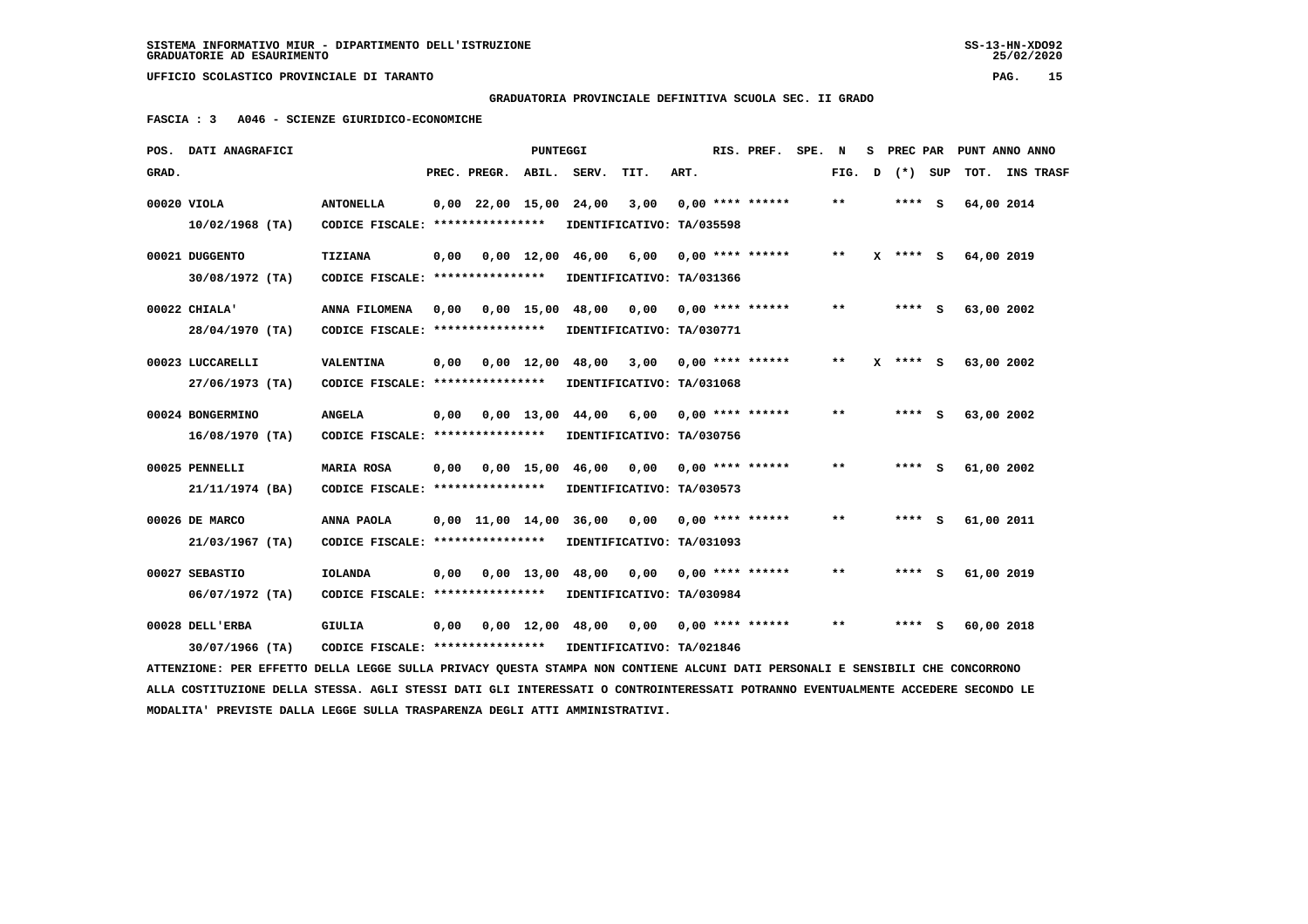**GRADUATORIA PROVINCIALE DEFINITIVA SCUOLA SEC. II GRADO**

 **FASCIA : 3 A046 - SCIENZE GIURIDICO-ECONOMICHE**

|       | POS. DATI ANAGRAFICI                                                                                                            |                                                            |      |              | PUNTEGGI           |                                |                                          |      | RIS. PREF.         | SPE. N |                            | s | PREC PAR     | PUNT ANNO ANNO  |           |
|-------|---------------------------------------------------------------------------------------------------------------------------------|------------------------------------------------------------|------|--------------|--------------------|--------------------------------|------------------------------------------|------|--------------------|--------|----------------------------|---|--------------|-----------------|-----------|
| GRAD. |                                                                                                                                 |                                                            |      | PREC. PREGR. | ABIL.              | SERV.                          | TIT.                                     | ART. |                    |        | FIG.                       | D | (*) SUP      | TOT.            | INS TRASF |
|       | 00029 STELLACCIO                                                                                                                | <b>VINCENZO</b>                                            | 0,00 |              |                    | $0,00 \quad 16,00 \quad 44,00$ | 0,00                                     |      | $0,00$ **** ****** |        | $* *$                      |   | X **** S     | 60,00 2019      |           |
|       | $19/06/1959$ (TA)                                                                                                               | CODICE FISCALE: ****************                           |      |              |                    |                                | IDENTIFICATIVO: TA/031082                |      |                    |        |                            |   |              |                 |           |
|       | 00030 NOTARISTEFANO                                                                                                             | VITA MARIA RO                                              | 0.00 |              |                    | 9,00 14,00 36,00               | 0,00                                     |      | $0.00$ **** ****** |        | $* *$                      |   | $X$ **** $S$ | 59,00 2002      |           |
|       | 29/01/1961 (TA)                                                                                                                 | CODICE FISCALE: ****************                           |      |              |                    |                                | IDENTIFICATIVO: TA/031367                |      |                    |        |                            |   |              |                 |           |
|       | 00031 DI TARANTO                                                                                                                | ANNA MARIA                                                 | 0,00 |              |                    |                                | 0,00 13,00 44,00 0,00 0,00 **** ******   |      |                    |        | $**$                       |   | **** S       | 57,00 2019      |           |
|       | 27/07/1971 (BA)                                                                                                                 | CODICE FISCALE: ****************                           |      |              |                    |                                | IDENTIFICATIVO: TA/031362                |      |                    |        |                            |   |              |                 |           |
|       | 00032 DE BARTOLO                                                                                                                | <b>GIANFRANCO</b>                                          | 0,00 |              | 3,00 13,00         | 36,00                          | 3,00                                     |      | $0,00$ **** ****** |        | **                         |   | $X$ **** S   | 55,00 2019      |           |
|       | 14/03/1972 (RM)                                                                                                                 | CODICE FISCALE: *****************                          |      |              |                    |                                | IDENTIFICATIVO: TA/031026                |      |                    |        |                            |   |              |                 |           |
|       | 00033 DE CRESCENZO                                                                                                              | <b>MARIA</b>                                               | 0,00 |              |                    | 0,00 14,00 36,00               | $3,00$ 0,00 **** ******                  |      |                    |        | $* *$                      |   | **** S       | 53,00 2014      |           |
|       | 25/03/1963 (TA)                                                                                                                 | CODICE FISCALE: ****************                           |      |              |                    |                                | IDENTIFICATIVO: TA/030809                |      |                    |        |                            |   |              |                 |           |
|       | 00034 MERCURIO                                                                                                                  | MARIA DANIELA                                              | 0,00 |              | $0,00 \quad 16,00$ |                                | 36,00 0,00                               |      | $0,00$ **** ****** |        | **                         |   | $***$ S      | 52,00 2019 2004 |           |
|       | $01/12/1973$ (BA)                                                                                                               | CODICE FISCALE: *****************                          |      |              |                    |                                | IDENTIFICATIVO: TA/033092                |      |                    |        |                            |   |              |                 |           |
|       | 00035 RIZZO                                                                                                                     | <b>COSIMO</b>                                              | 0,00 |              |                    |                                | $0,00$ 13,00 36,00 3,00 0,00 **** ****** |      |                    |        | $**$                       |   | **** S       | 52,00 2019      |           |
|       | $27/11/1969$ (TA)                                                                                                               | CODICE FISCALE: ****************                           |      |              |                    |                                | IDENTIFICATIVO: TA/037745                |      |                    |        |                            |   |              |                 |           |
|       | 00036 MINIERO                                                                                                                   | CLARA CARMEN                                               | 0,00 |              | 0,00 13,00         |                                | 36,00 3,00                               |      | $0.00$ **** ****** |        | $\pmb{\times}\pmb{\times}$ |   | **** S       | 52,00 2019      |           |
|       | 18/12/1968 (TA)                                                                                                                 | CODICE FISCALE: *****************                          |      |              |                    |                                | IDENTIFICATIVO: TA/031106                |      |                    |        |                            |   |              |                 |           |
|       | 00037 ATTINO                                                                                                                    | <b>ANTONIO</b>                                             | 0,00 |              |                    |                                | $0,00$ 16,00 26,00 9,00 0,00 **** ****** |      |                    |        | $***$                      |   | $X$ **** S   | 51,00 2007      |           |
|       | $11/08/1960$ (TA)                                                                                                               | CODICE FISCALE: **************** IDENTIFICATIVO: TA/031039 |      |              |                    |                                |                                          |      |                    |        |                            |   |              |                 |           |
|       | ATTENZIONE: PER EFFETTO DELLA LEGGE SULLA PRIVACY QUESTA STAMPA NON CONTIENE ALCUNI DATI PERSONALI E SENSIBILI CHE CONCORRONO   |                                                            |      |              |                    |                                |                                          |      |                    |        |                            |   |              |                 |           |
|       | ALLA COSTITUZIONE DELLA STESSA. AGLI STESSI DATI GLI INTERESSATI O CONTROINTERESSATI POTRANNO EVENTUALMENTE ACCEDERE SECONDO LE |                                                            |      |              |                    |                                |                                          |      |                    |        |                            |   |              |                 |           |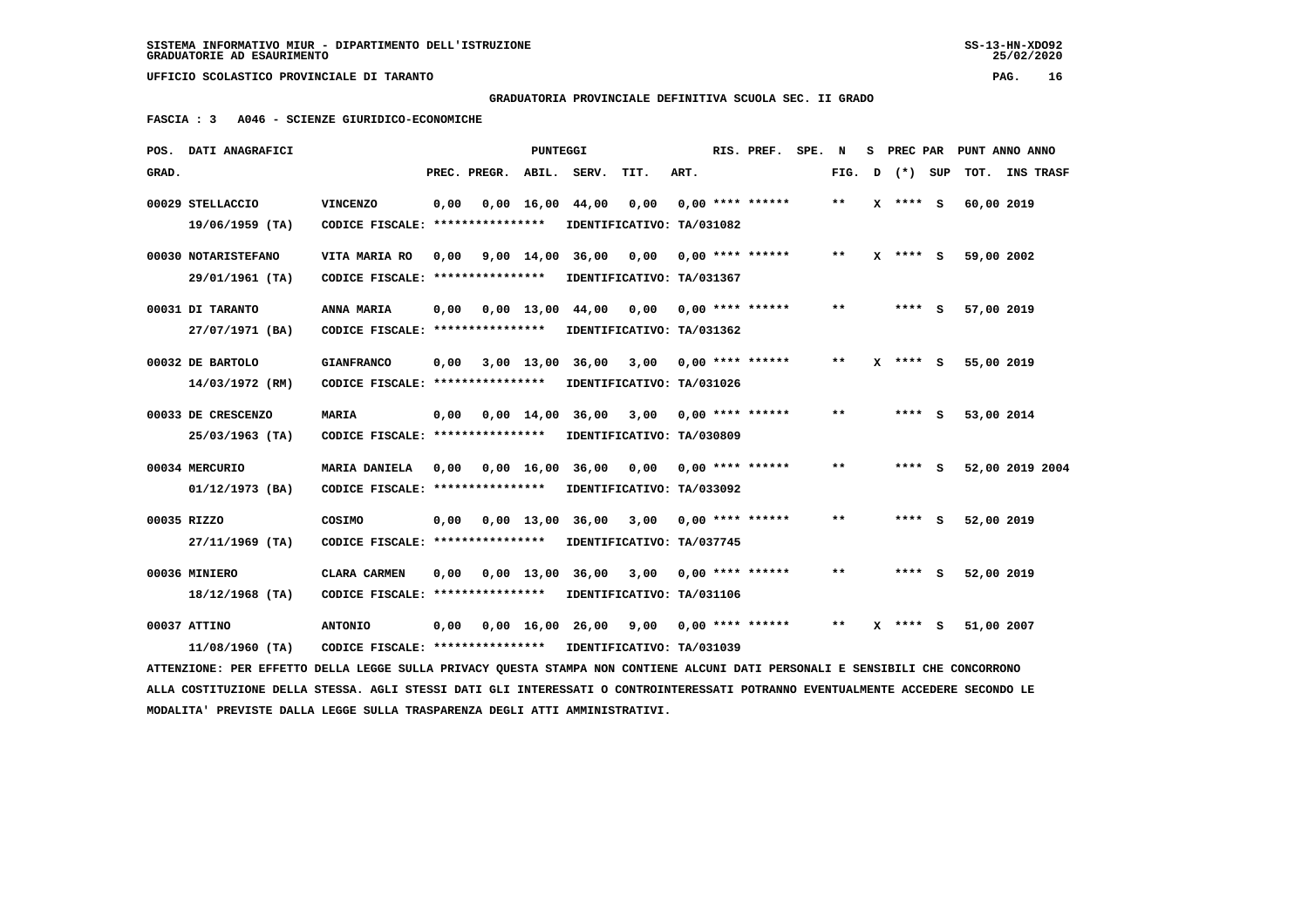### **GRADUATORIA PROVINCIALE DEFINITIVA SCUOLA SEC. II GRADO**

 **FASCIA : 3 A046 - SCIENZE GIURIDICO-ECONOMICHE**

|           | POS. DATI ANAGRAFICI                                                                                                          |                                                            |      |                                            | <b>PUNTEGGI</b> |                                                |                       |      | RIS. PREF.            | SPE. | N                          | s. | PREC PAR   |            | PUNT ANNO ANNO  |
|-----------|-------------------------------------------------------------------------------------------------------------------------------|------------------------------------------------------------|------|--------------------------------------------|-----------------|------------------------------------------------|-----------------------|------|-----------------------|------|----------------------------|----|------------|------------|-----------------|
| GRAD.     |                                                                                                                               |                                                            |      | PREC. PREGR. ABIL. SERV.                   |                 |                                                | TIT.                  | ART. |                       |      | FIG.                       | D  | (*) SUP    |            | TOT. INS TRASF  |
|           | 00038 AVALLONE                                                                                                                | ADRIANA CHIAR                                              | 0,00 |                                            |                 | 4,00 13,00 24,00                               | 9,00                  |      | $0.00$ **** ******    |      | $***$                      |    | X **** S   |            | 50,00 2003 2003 |
|           | 14/05/1970 (MT)                                                                                                               | CODICE FISCALE: **************** IDENTIFICATIVO: TA/032151 |      |                                            |                 |                                                |                       |      |                       |      |                            |    |            |            |                 |
|           | 00039 MAZZA                                                                                                                   | COSIMO                                                     |      | $0.00 \quad 14.00 \quad 12.00 \quad 24.00$ |                 |                                                | 0.00                  |      | $0.00$ **** ******    |      | $* *$                      |    | **** S     | 50,00 2018 |                 |
|           | $26/02/1964$ (TA)                                                                                                             | CODICE FISCALE: *****************                          |      |                                            |                 | IDENTIFICATIVO: TA/021430                      |                       |      |                       |      |                            |    |            |            |                 |
|           | 00040 GAROFALO                                                                                                                | <b>DANIELA</b>                                             |      |                                            |                 | $0,00$ 1,00 15,00 24,00 10,00 0,00 **** ****** |                       |      |                       |      | $* *$                      |    | $X$ **** S | 50,00 2019 |                 |
|           | $20/08/1966$ (TA)                                                                                                             | CODICE FISCALE: *****************                          |      |                                            |                 | IDENTIFICATIVO: TA/029999                      |                       |      |                       |      |                            |    |            |            |                 |
|           | 00041 LATAGLIATA                                                                                                              | <b>KATIA</b>                                               | 0,00 |                                            |                 | $0,00$ 13,00 36,00 0,00 0,00 **** ******       |                       |      |                       |      | $***$                      |    | **** S     | 49,00 2018 |                 |
|           | $18/12/1973$ (TA)                                                                                                             | CODICE FISCALE: *****************                          |      |                                            |                 | IDENTIFICATIVO: TA/031309                      |                       |      |                       |      |                            |    |            |            |                 |
|           | 00042 SILVESTRI                                                                                                               | <b>ROSA</b>                                                |      | $0.00 \quad 11.00 \quad 14.00 \quad 24.00$ |                 |                                                | 0,00 0,00 **** ****** |      |                       |      | $\pmb{\times}\pmb{\times}$ |    | **** S     | 49,00 2019 |                 |
|           | $27/08/1959$ (TA)                                                                                                             | CODICE FISCALE: *****************                          |      |                                            |                 | IDENTIFICATIVO: TA/022117                      |                       |      |                       |      |                            |    |            |            |                 |
| 00043 MEO |                                                                                                                               | <b>ADDOLORATA</b>                                          | 0,00 |                                            | $6,00$ $42,00$  | 0,00                                           |                       |      | 0,00 0,00 **** ****** |      | $* *$                      |    | $X$ ****   | 48,00 2019 |                 |
|           | $04/07/1967$ (TA)                                                                                                             | CODICE FISCALE: ****************                           |      |                                            |                 | IDENTIFICATIVO: TA/030638                      |                       |      |                       |      |                            |    |            |            |                 |
|           | 00044 TOSCANO                                                                                                                 | <b>AURORA</b>                                              | 0,00 |                                            |                 | 0,00 13,00 34,00                               | 0,00                  |      | $0.00$ **** ******    |      | $\star\star$               |    | **** S     | 47,00 2019 |                 |
|           | $04/03/1957$ (TA)                                                                                                             | CODICE FISCALE: ****************                           |      |                                            |                 | IDENTIFICATIVO: TA/031288                      |                       |      |                       |      |                            |    |            |            |                 |
|           | 00045 LAGHEZZA                                                                                                                | <b>ALESSANDRA</b>                                          | 0.00 |                                            |                 | 8,00 14,00 24,00                               | 0,00                  |      | $0.00$ **** ******    |      | $* *$                      |    | $***$ S    | 46,00 2019 |                 |
|           | 29/07/1969 (TA)                                                                                                               | CODICE FISCALE: ****************                           |      |                                            |                 | IDENTIFICATIVO: TA/031013                      |                       |      |                       |      |                            |    |            |            |                 |
|           | 00046 PESARE                                                                                                                  | <b>DANIELA</b>                                             | 0,00 |                                            |                 | 9,00 15,00 20,00 0,00 0,00 **** ******         |                       |      |                       |      | $* *$                      |    | **** S     | 44,00 2016 |                 |
|           | 08/04/1971 (BR)                                                                                                               | CODICE FISCALE: *****************                          |      |                                            |                 | IDENTIFICATIVO: TA/031111                      |                       |      |                       |      |                            |    |            |            |                 |
|           | ATTENZIONE: PER EFFETTO DELLA LEGGE SULLA PRIVACY QUESTA STAMPA NON CONTIENE ALCUNI DATI PERSONALI E SENSIBILI CHE CONCORRONO |                                                            |      |                                            |                 |                                                |                       |      |                       |      |                            |    |            |            |                 |

 **ALLA COSTITUZIONE DELLA STESSA. AGLI STESSI DATI GLI INTERESSATI O CONTROINTERESSATI POTRANNO EVENTUALMENTE ACCEDERE SECONDO LE MODALITA' PREVISTE DALLA LEGGE SULLA TRASPARENZA DEGLI ATTI AMMINISTRATIVI.**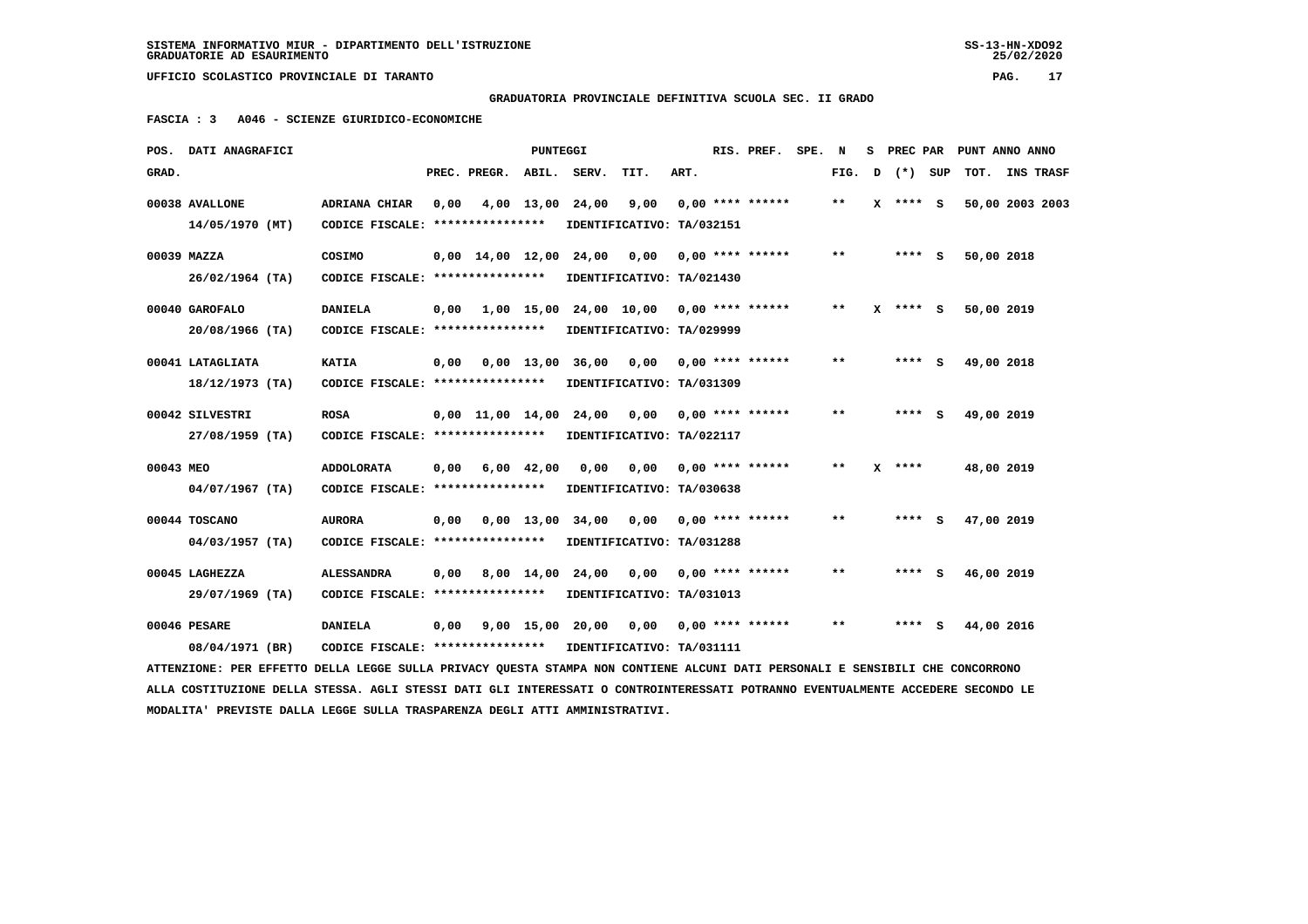#### **GRADUATORIA PROVINCIALE DEFINITIVA SCUOLA SEC. II GRADO**

 **FASCIA : 3 A046 - SCIENZE GIURIDICO-ECONOMICHE**

|           | POS. DATI ANAGRAFICI                                                                                                            |                                                            |      |                          | PUNTEGGI |                                |                                                                  |      | RIS. PREF. SPE. N  |                            |              |            | S PREC PAR PUNT ANNO ANNO |
|-----------|---------------------------------------------------------------------------------------------------------------------------------|------------------------------------------------------------|------|--------------------------|----------|--------------------------------|------------------------------------------------------------------|------|--------------------|----------------------------|--------------|------------|---------------------------|
| GRAD.     |                                                                                                                                 |                                                            |      | PREC. PREGR. ABIL. SERV. |          |                                | TIT.                                                             | ART. |                    | FIG.                       | D (*) SUP    |            | TOT. INS TRASF            |
|           | 00047 MONTEFORTE                                                                                                                | <b>VINCENZO</b>                                            | 0,00 |                          |          | $0,00$ $14,00$ $24,00$ $6,00$  |                                                                  |      | $0.00$ **** ****** | $* *$                      | $X$ **** S   | 44,00 2019 |                           |
|           | 29/04/1972 (TA)                                                                                                                 | CODICE FISCALE: *****************                          |      |                          |          |                                | IDENTIFICATIVO: TA/033171                                        |      |                    |                            |              |            |                           |
| 00048 LIA |                                                                                                                                 | RITA BEATRICE                                              | 0.00 |                          |          | 0,00 15,00 28,00 0,00          |                                                                  |      | $0.00$ **** ****** | $\pmb{\times}\pmb{\times}$ | $***$ S      | 43,00 2014 |                           |
|           | 17/12/1967 (LE)                                                                                                                 | CODICE FISCALE: *****************                          |      |                          |          |                                | IDENTIFICATIVO: TA/030987                                        |      |                    |                            |              |            |                           |
|           | 00049 FISCHETTI                                                                                                                 | <b>PAOLA</b>                                               |      |                          |          |                                | 0,00    1,00    16,00    24,00    0,00    0,00    ****    ****** |      |                    | $**$                       | $X$ **** S   | 41,00 2002 |                           |
|           | $17/05/1969$ (TA)                                                                                                               | CODICE FISCALE: ****************                           |      |                          |          |                                | IDENTIFICATIVO: TA/030708                                        |      |                    |                            |              |            |                           |
|           | 00050 ZIGRINO                                                                                                                   | <b>MARIA</b>                                               | 0,00 |                          |          | $0.00 \quad 14.00 \quad 24.00$ | 3,00 0,00 **** ******                                            |      |                    | $***$                      | $X$ **** S   | 41,00 2016 |                           |
|           | 22/02/1971 (TA)                                                                                                                 | CODICE FISCALE: *****************                          |      |                          |          |                                | IDENTIFICATIVO: TA/032124                                        |      |                    |                            |              |            |                           |
|           | 00051 ROSSANO                                                                                                                   | <b>GIANTOMMASO</b>                                         |      |                          |          |                                | $0,00$ $0,00$ $15,00$ $24,00$ $0,00$ $0,00$ $***$ **** ******    |      |                    | $* *$                      | $X$ **** $S$ | 39,00 2019 |                           |
|           | 09/10/1970 (TA)                                                                                                                 | CODICE FISCALE: *****************                          |      |                          |          |                                | IDENTIFICATIVO: TA/031118                                        |      |                    |                            |              |            |                           |
|           | 00052 MARAZIA                                                                                                                   | <b>FLORA</b>                                               | 0,00 |                          |          |                                | 0,00 13,00 24,00 0,00 0,00 **** ******                           |      |                    | $* *$                      | $***$ S      | 37,00 2016 |                           |
|           | $20/10/1966$ (TA)                                                                                                               | CODICE FISCALE: ****************                           |      |                          |          |                                | IDENTIFICATIVO: TA/030972                                        |      |                    |                            |              |            |                           |
|           | 00053 LATARTARA                                                                                                                 | LUCIANO                                                    |      |                          |          |                                | $0,00$ 6,00 15,00 12,00 3,00 0,00 **** ******                    |      |                    | $**$                       | $***$ S      | 36,00 2019 |                           |
|           | $13/12/1968$ (TA)                                                                                                               | CODICE FISCALE: ****************                           |      |                          |          |                                | IDENTIFICATIVO: TA/030674                                        |      |                    |                            |              |            |                           |
|           | 00054 MAZZEI                                                                                                                    | <b>MARIA</b>                                               |      | $0,00$ $0,00$ $14,00$    |          |                                | 20,00 0,00 0,00 **** ******                                      |      |                    | $* *$                      | $***$ S      | 34,00 2002 |                           |
|           | $11/06/1968$ (TA)                                                                                                               | CODICE FISCALE: *****************                          |      |                          |          |                                | IDENTIFICATIVO: TA/031132                                        |      |                    |                            |              |            |                           |
|           | 00055 GIUDICE                                                                                                                   | DELIA MARIA C                                              |      |                          |          |                                | 0,00 9,00 13,00 12,00 0,00 0,00 **** ******                      |      |                    | $* *$                      | X **** S     |            | 34,00 2014 2007           |
|           | 14/01/1970 (MT)                                                                                                                 | CODICE FISCALE: **************** IDENTIFICATIVO: TA/037313 |      |                          |          |                                |                                                                  |      |                    |                            |              |            |                           |
|           | ATTENZIONE: PER EFFETTO DELLA LEGGE SULLA PRIVACY QUESTA STAMPA NON CONTIENE ALCUNI DATI PERSONALI E SENSIBILI CHE CONCORRONO   |                                                            |      |                          |          |                                |                                                                  |      |                    |                            |              |            |                           |
|           | ALLA COSTITUZIONE DELLA STESSA. AGLI STESSI DATI GLI INTERESSATI O CONTROINTERESSATI POTRANNO EVENTUALMENTE ACCEDERE SECONDO LE |                                                            |      |                          |          |                                |                                                                  |      |                    |                            |              |            |                           |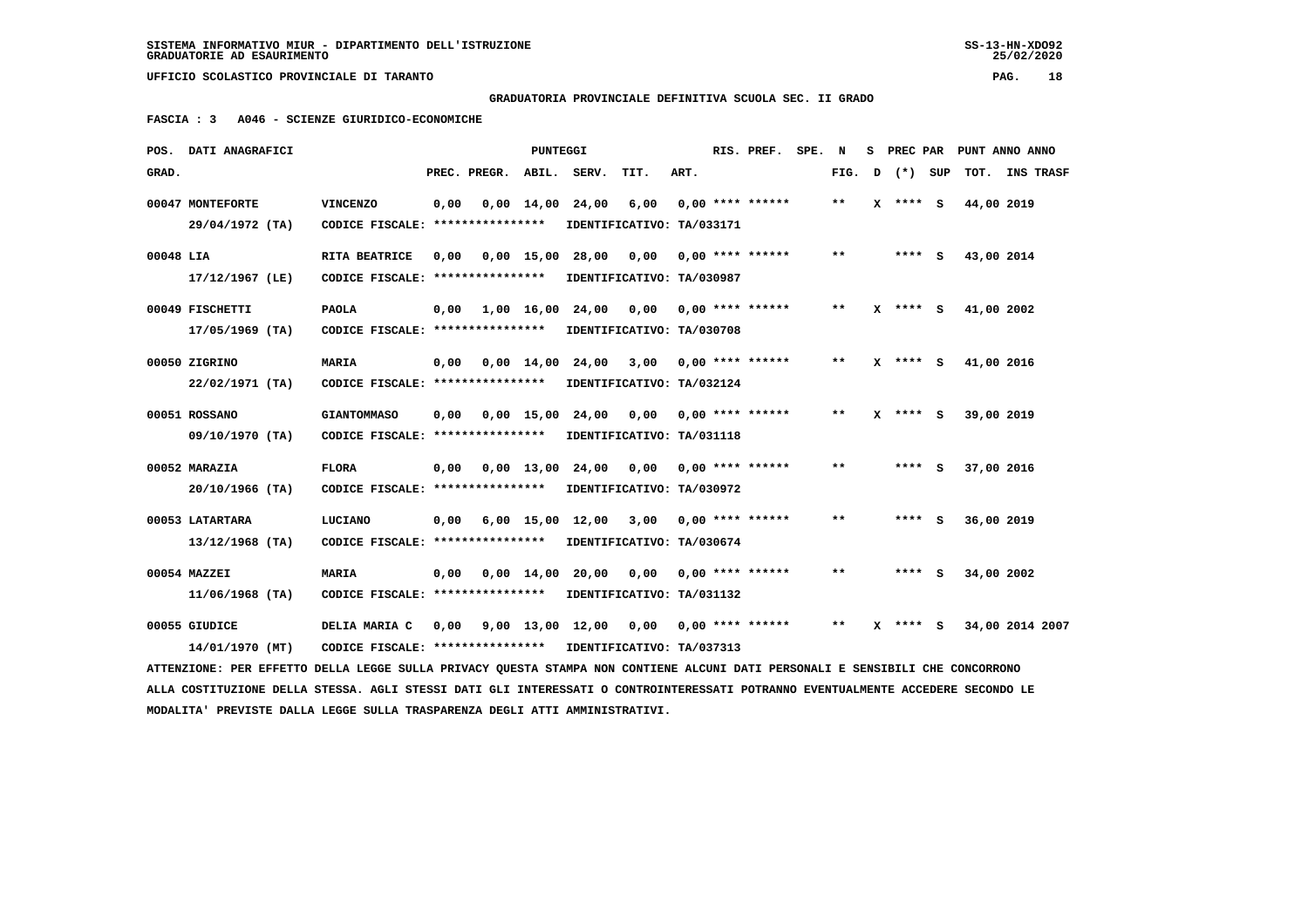### **GRADUATORIA PROVINCIALE DEFINITIVA SCUOLA SEC. II GRADO**

 **FASCIA : 3 A046 - SCIENZE GIURIDICO-ECONOMICHE**

| POS.  | DATI ANAGRAFICI                                                                                                               |                                                                            |      |                                | PUNTEGGI |                                                                       |                       |      | RIS. PREF. SPE.    | N            |   | S PREC PAR   |            | PUNT ANNO ANNO |
|-------|-------------------------------------------------------------------------------------------------------------------------------|----------------------------------------------------------------------------|------|--------------------------------|----------|-----------------------------------------------------------------------|-----------------------|------|--------------------|--------------|---|--------------|------------|----------------|
| GRAD. |                                                                                                                               |                                                                            |      | PREC. PREGR.                   |          | ABIL. SERV.                                                           | TIT.                  | ART. |                    | FIG.         | D | (*) SUP      |            | TOT. INS TRASF |
|       | 00056 MICUCCI<br>24/01/1966 (TA)                                                                                              | <b>ROSALBA</b><br>CODICE FISCALE: *****************                        |      | $0,00$ 20,00 14,00             |          | 0,00<br>IDENTIFICATIVO: TA/021460                                     | 0,00                  |      | $0.00$ **** ****** | **           |   | $X$ **** S   | 34,00 2019 |                |
|       | 00057 CHIRUZZI                                                                                                                | <b>MICAELA</b>                                                             | 0,00 |                                |          | $0,00$ 15,00 18,00                                                    | 0,00                  |      | $0.00$ **** ****** | $* *$        |   | **** S       | 33,00 2018 |                |
|       | $07/12/1973$ (TA)<br>00058 SANSUBRINO                                                                                         | CODICE FISCALE: ****************<br>ANNA MARIA                             |      | $0,00 \quad 14,00 \quad 14,00$ |          | IDENTIFICATIVO: TA/029796<br>0,00                                     | 3,00                  |      | $0,00$ **** ****** | $* *$        |   | **** S       | 31,00 2018 |                |
|       | $14/06/1965$ (TA)<br>00059 NUZZO                                                                                              | CODICE FISCALE: *****************<br>CLOTILDE                              | 0,00 |                                |          | IDENTIFICATIVO: TA/021472<br>0,00 15,00 12,00                         | 3,00 0,00 **** ****** |      |                    | $* *$        |   | X **** S     | 30,00 2018 |                |
|       | $19/02/1964$ (TA)                                                                                                             | CODICE FISCALE: ****************                                           |      |                                |          | IDENTIFICATIVO: TA/031251                                             |                       |      |                    |              |   |              |            |                |
|       | 00060 CONSERVA<br>29/12/1966 (TA)                                                                                             | LUISA<br>CODICE FISCALE: ****************                                  | 0,00 |                                |          | 3,00 15,00 12,00<br>IDENTIFICATIVO: TA/032215                         |                       |      |                    | $***$        |   | $X$ **** S   | 30,00 2018 |                |
|       | 00061 ISCHIA<br>27/03/1969 (TO)                                                                                               | <b>PAOLA</b><br>CODICE FISCALE: **************** IDENTIFICATIVO: TA/033159 | 0,00 |                                |          | 0,00 18,00 12,00                                                      |                       |      |                    | $* *$        |   | **** S       | 30,00 2019 |                |
|       | 00062 DE ANGELIS<br>18/12/1969 (MI)                                                                                           | COSIMA<br>CODICE FISCALE: *****************                                | 0,00 |                                |          | $0,00$ 13,00 16,00 0,00 0,00 **** ******<br>IDENTIFICATIVO: TA/032218 |                       |      |                    | **           |   | **** S       | 29,00 2018 |                |
|       | 00063 FRANCHINO                                                                                                               | <b>MIMMA</b>                                                               | 0.00 |                                |          | $0.00 \quad 16.00 \quad 12.00$                                        | 0,00                  |      | $0.00$ **** ****** | $* *$        | x | **** S       | 28,00 2002 |                |
|       | $11/09/1969$ (TA)                                                                                                             | CODICE FISCALE: ****************                                           |      |                                |          | IDENTIFICATIVO: TA/031319                                             |                       |      |                    |              |   |              |            |                |
|       | 00064 MURIANNA<br>09/11/1962 (TA)                                                                                             | ANNA<br>CODICE FISCALE: **************** IDENTIFICATIVO: TA/021546         |      | $0.00 \quad 13.00 \quad 15.00$ |          | 0,00                                                                  |                       |      |                    | $\star\star$ |   | $X$ **** $S$ | 28,00 2019 |                |
|       | ATTENZIONE: PER EFFETTO DELLA LEGGE SULLA PRIVACY QUESTA STAMPA NON CONTIENE ALCUNI DATI PERSONALI E SENSIBILI CHE CONCORRONO |                                                                            |      |                                |          |                                                                       |                       |      |                    |              |   |              |            |                |

 **ALLA COSTITUZIONE DELLA STESSA. AGLI STESSI DATI GLI INTERESSATI O CONTROINTERESSATI POTRANNO EVENTUALMENTE ACCEDERE SECONDO LE MODALITA' PREVISTE DALLA LEGGE SULLA TRASPARENZA DEGLI ATTI AMMINISTRATIVI.**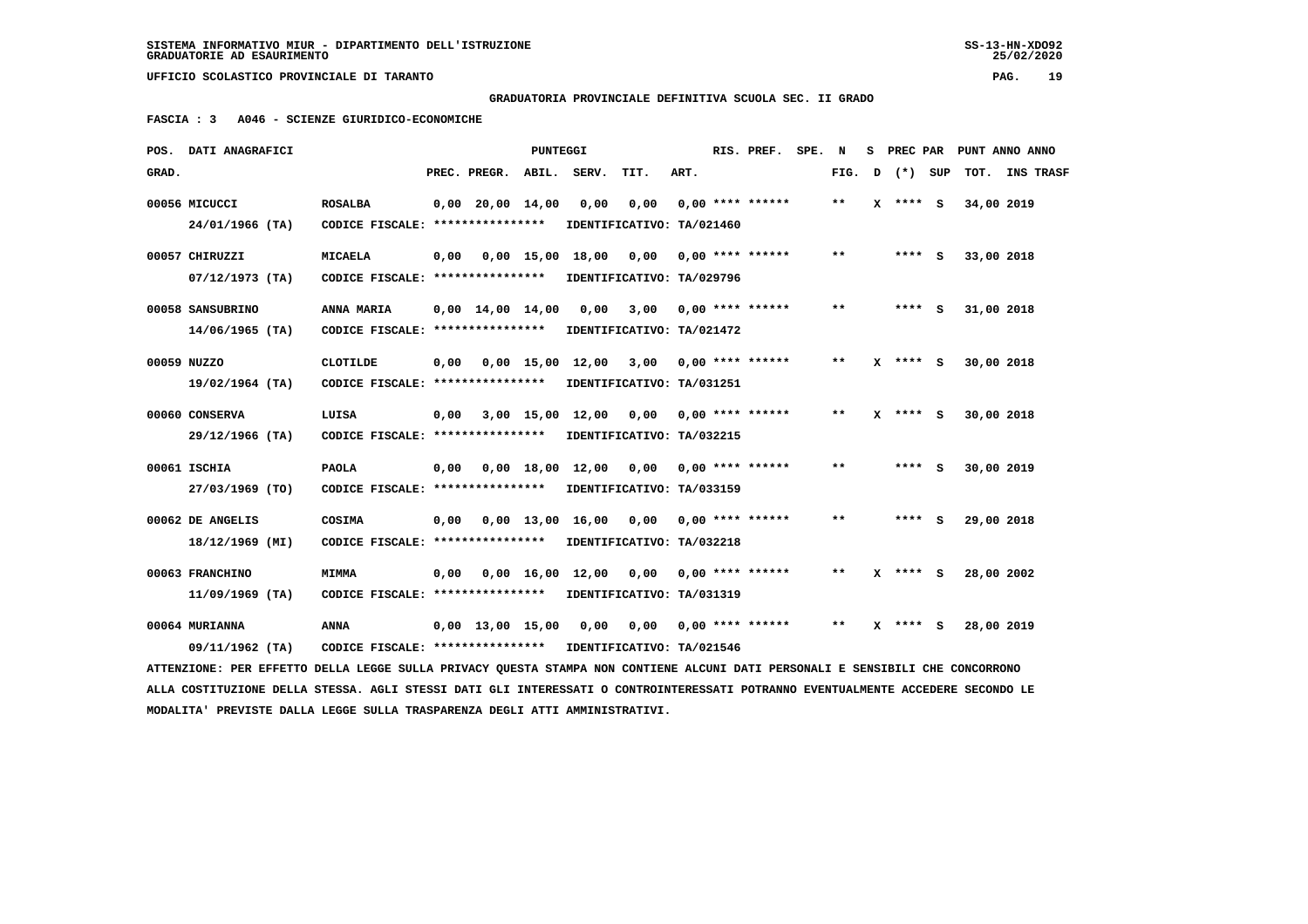$25/02/2020$ 

 **GRADUATORIA PROVINCIALE DEFINITIVA SCUOLA SEC. II GRADO**

 **FASCIA : 3 A046 - SCIENZE GIURIDICO-ECONOMICHE**

|       | POS. DATI ANAGRAFICI                                                                                                            |                                                            |      |                                | PUNTEGGI |                                          |                       |      | RIS. PREF. SPE. N  |       |   | S PREC PAR   | PUNT ANNO ANNO |                 |  |
|-------|---------------------------------------------------------------------------------------------------------------------------------|------------------------------------------------------------|------|--------------------------------|----------|------------------------------------------|-----------------------|------|--------------------|-------|---|--------------|----------------|-----------------|--|
| GRAD. |                                                                                                                                 |                                                            |      | PREC. PREGR. ABIL. SERV.       |          |                                          | TIT.                  | ART. |                    | FIG.  | D | (*) SUP      |                | TOT. INS TRASF  |  |
|       | 00065 CHIARELLI                                                                                                                 | <b>RAFFAELLA</b>                                           |      | $0.00 \quad 12.00 \quad 15.00$ |          | 0.00                                     | 0,00                  |      | $0.00$ **** ****** | $* *$ |   | $X$ **** $S$ | 27,00 2002     |                 |  |
|       | $10/11/1971$ (TA)                                                                                                               | CODICE FISCALE: ****************                           |      |                                |          | IDENTIFICATIVO: TA/031084                |                       |      |                    |       |   |              |                |                 |  |
|       | 00066 PACIARIELLO                                                                                                               | <b>MARIA</b>                                               |      | $0.00 \quad 12.00 \quad 15.00$ |          | 0.00                                     | 0,00                  |      | $0.00$ **** ****** | $* *$ |   | **** S       | 27,00 2002     |                 |  |
|       | $06/02/1968$ (MT)                                                                                                               | CODICE FISCALE: ****************                           |      |                                |          | IDENTIFICATIVO: TA/030339                |                       |      |                    |       |   |              |                |                 |  |
|       | 00067 PASCULLI                                                                                                                  | ANNA GRAZIA                                                | 0.00 |                                |          | $0.00$ 15.00 12.00 0.00 0.00 **** ****** |                       |      |                    | $* *$ |   | **** S       | 27,00 2019     |                 |  |
|       | $14/05/1970$ (TA)                                                                                                               | CODICE FISCALE: ****************                           |      |                                |          | IDENTIFICATIVO: TA/032110                |                       |      |                    |       |   |              |                |                 |  |
|       | 00068 SALERNO                                                                                                                   | ANNA OLIMPIA                                               | 0.00 |                                |          | 0,00 15,00 12,00 0,00                    |                       |      | $0.00$ **** ****** | $***$ | x | **** S       | 27,00 2019     |                 |  |
|       | 18/07/1960 (TA)                                                                                                                 | CODICE FISCALE: ****************                           |      |                                |          | IDENTIFICATIVO: TA/030964                |                       |      |                    |       |   |              |                |                 |  |
|       | 00069 GIUSI                                                                                                                     | PIERA                                                      | 0.00 |                                |          | 3,00 12,00 12,00                         | 0.00                  |      | $0.00$ **** ****** | $* *$ |   | **** S       | 27,00 2019     |                 |  |
|       | $07/02/1967$ (TA)                                                                                                               | CODICE FISCALE: *****************                          |      |                                |          | IDENTIFICATIVO: TA/031401                |                       |      |                    |       |   |              |                |                 |  |
|       | 00070 DE PACE                                                                                                                   | <b>MICHELA</b>                                             | 0,00 |                                |          | 0,00 14,00 12,00 0,00                    |                       |      | $0.00$ **** ****** | $* *$ |   | **** S       |                | 26,00 2019 2004 |  |
|       | 28/09/1965 (TA)                                                                                                                 | CODICE FISCALE: ****************                           |      |                                |          | IDENTIFICATIVO: TA/033039                |                       |      |                    |       |   |              |                |                 |  |
|       | 00071 MELECHI'                                                                                                                  | <b>MARIA GIUSEPP</b>                                       | 0,00 |                                |          | $0,00 \quad 14,00 \quad 12,00$           | 0,00                  |      | $0.00$ **** ****** | $* *$ |   | **** S       | 26,00 2019     |                 |  |
|       | 23/02/1964 (BR)                                                                                                                 | CODICE FISCALE: ****************                           |      |                                |          | IDENTIFICATIVO: TA/030604                |                       |      |                    |       |   |              |                |                 |  |
|       | 00072 D'ONOFRIO                                                                                                                 | <b>BEATRICE SONI</b>                                       | 0.00 |                                |          | $0,00 \quad 14,00 \quad 12,00$           | 0,00 0,00 **** ****** |      |                    | $* *$ |   | **** S       | 26,00 2019     |                 |  |
|       | 08/07/1969 (TA)                                                                                                                 | CODICE FISCALE: ****************                           |      |                                |          | IDENTIFICATIVO: TA/030833                |                       |      |                    |       |   |              |                |                 |  |
|       | 00073 MURIANNI                                                                                                                  | <b>FRANCESCO</b>                                           | 0,00 |                                |          | $0,00$ 13,00 12,00                       | 0,00 0,00 **** ****** |      |                    | $* *$ |   | **** S       | 25,00 2002     |                 |  |
|       | $01/07/1965$ (TA)                                                                                                               | CODICE FISCALE: **************** IDENTIFICATIVO: TA/030958 |      |                                |          |                                          |                       |      |                    |       |   |              |                |                 |  |
|       | ATTENZIONE: PER EFFETTO DELLA LEGGE SULLA PRIVACY QUESTA STAMPA NON CONTIENE ALCUNI DATI PERSONALI E SENSIBILI CHE CONCORRONO   |                                                            |      |                                |          |                                          |                       |      |                    |       |   |              |                |                 |  |
|       | ALLA COSTITUZIONE DELLA STESSA. AGLI STESSI DATI GLI INTERESSATI O CONTROINTERESSATI POTRANNO EVENTUALMENTE ACCEDERE SECONDO LE |                                                            |      |                                |          |                                          |                       |      |                    |       |   |              |                |                 |  |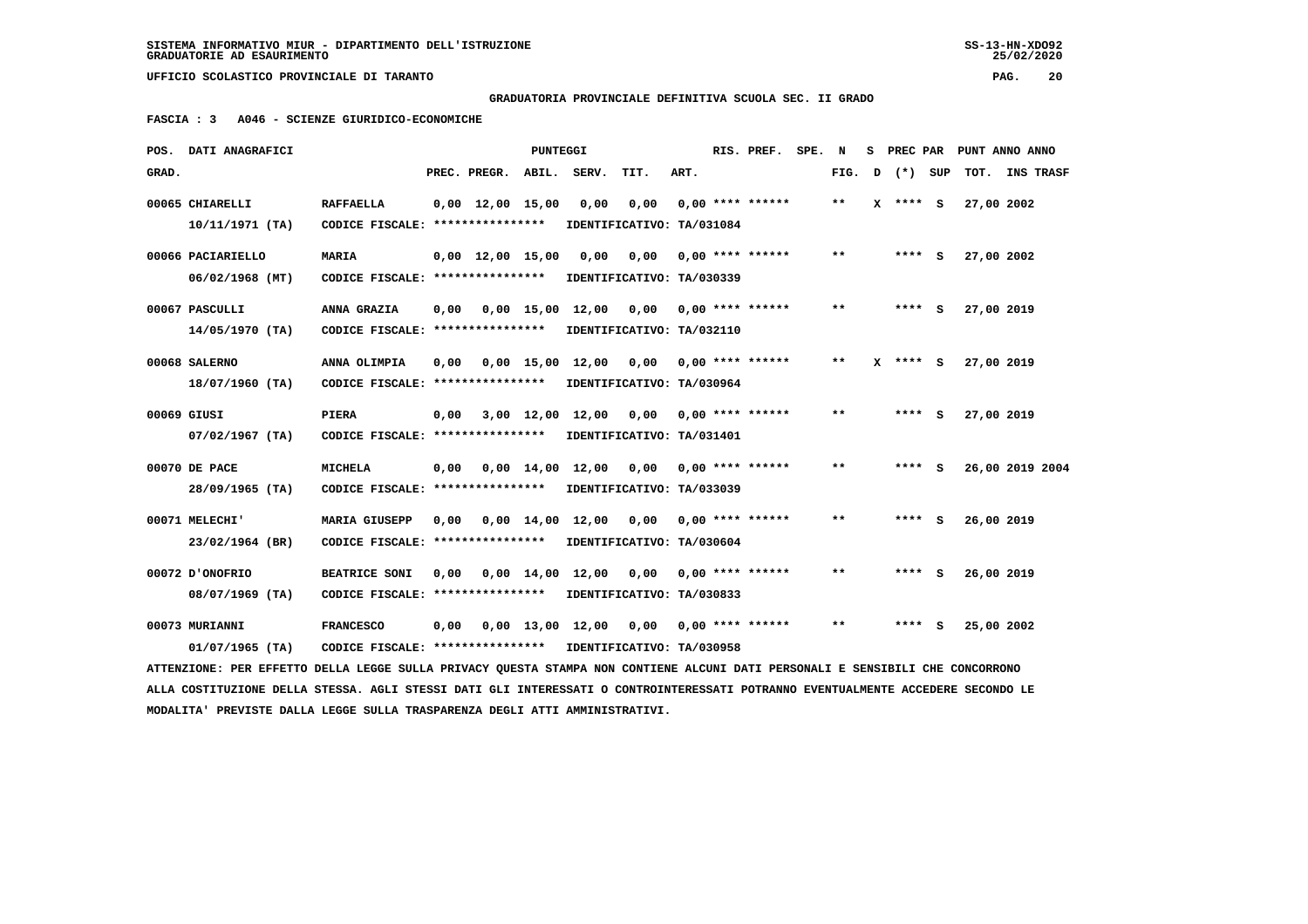$25/02/2020$ 

 **GRADUATORIA PROVINCIALE DEFINITIVA SCUOLA SEC. II GRADO**

 **FASCIA : 3 A046 - SCIENZE GIURIDICO-ECONOMICHE**

|            | POS. DATI ANAGRAFICI                                                                                                            |                                   |      |                                | PUNTEGGI   |                                |                           |      | RIS. PREF. SPE.    | N                          |   | S PREC PAR |            | PUNT ANNO ANNO   |  |
|------------|---------------------------------------------------------------------------------------------------------------------------------|-----------------------------------|------|--------------------------------|------------|--------------------------------|---------------------------|------|--------------------|----------------------------|---|------------|------------|------------------|--|
| GRAD.      |                                                                                                                                 |                                   |      | PREC. PREGR. ABIL. SERV.       |            |                                | TIT.                      | ART. |                    | FIG.                       | D | (*) SUP    | тот.       | <b>INS TRASF</b> |  |
| 00074 ZITO |                                                                                                                                 | MARIA PINA                        | 0,00 |                                |            | $0,00 \quad 13,00 \quad 12,00$ | 0,00                      |      | $0.00$ **** ****** | $* *$                      |   | **** S     |            | 25,00 2019 2019  |  |
|            | 24/12/1970 (TA)                                                                                                                 | CODICE FISCALE: ****************  |      |                                |            |                                | IDENTIFICATIVO: TA/096278 |      |                    |                            |   |            |            |                  |  |
|            | 00075 PASSANTINO                                                                                                                | <b>ROBERTA</b>                    | 0,00 |                                |            | $0,00$ 13,00 12,00             | 0,00                      |      | $0.00$ **** ****** | $\pmb{\times}\pmb{\times}$ |   | **** S     | 25,00 2019 |                  |  |
|            | $23/12/1963$ (TA)                                                                                                               | CODICE FISCALE: ****************  |      |                                |            |                                | IDENTIFICATIVO: TA/020259 |      |                    |                            |   |            |            |                  |  |
|            | 00076 DE FLORIO                                                                                                                 | <b>TIZIANA</b>                    |      | $0,00 \quad 12,00 \quad 13,00$ |            | 0,00                           | 0,00                      |      | $0.00$ **** ****** | $* *$                      |   | $***$ S    | 25,00 2019 |                  |  |
|            | $07/09/1970$ (TA)                                                                                                               | CODICE FISCALE: ****************  |      |                                |            |                                | IDENTIFICATIVO: TA/030760 |      |                    |                            |   |            |            |                  |  |
|            | 00077 DIMONOPOLI                                                                                                                | <b>MARIA GIUSEPP</b>              | 0.00 |                                | 0,00 13,00 | 12,00                          | 0,00                      |      | $0.00$ **** ****** | $***$                      |   | **** S     | 25,00 2019 |                  |  |
|            | 21/03/1970 (TA)                                                                                                                 | CODICE FISCALE: ***************** |      |                                |            |                                | IDENTIFICATIVO: TA/030921 |      |                    |                            |   |            |            |                  |  |
|            | 00078 BARNABA                                                                                                                   | <b>GRAZIA ANNA</b>                | 0.00 |                                |            | $0.00 \quad 13.00 \quad 12.00$ | 0,00                      |      | $0.00$ **** ****** | **                         |   | **** S     | 25,00 2019 |                  |  |
|            | 22/09/1967 (BA)                                                                                                                 | CODICE FISCALE: ****************  |      |                                |            |                                | IDENTIFICATIVO: TA/029766 |      |                    |                            |   |            |            |                  |  |
|            | 00079 DIMONOPOLI                                                                                                                | <b>MARIA GABRIEL</b>              | 0.00 |                                |            | 0,00 13,00 12,00 0,00          |                           |      | $0.00$ **** ****** | $\star\star$               |   | **** S     | 25,00 2019 |                  |  |
|            | 07/11/1966 (BA)                                                                                                                 | CODICE FISCALE: ****************  |      |                                |            |                                | IDENTIFICATIVO: TA/030696 |      |                    |                            |   |            |            |                  |  |
|            | 00080 PULPITO                                                                                                                   | CARMELA                           | 0.00 |                                |            | 0,00 13,00 12,00               | 0,00                      |      | $0.00$ **** ****** | $* *$                      |   | **** S     | 25,00 2019 |                  |  |
|            | 31/03/1966 (TA)                                                                                                                 | CODICE FISCALE: ***************** |      |                                |            |                                | IDENTIFICATIVO: TA/031004 |      |                    |                            |   |            |            |                  |  |
|            | 00081 DONATIELLO                                                                                                                | <b>DANIELA</b>                    | 0,00 |                                |            | $0,00 \quad 12,00 \quad 12,00$ | 0,00                      |      | $0.00$ **** ****** | $* *$                      |   | **** S     |            | 24,00 2019 2019  |  |
|            | 14/10/1972 (BZ)                                                                                                                 | CODICE FISCALE: ****************  |      |                                |            |                                | IDENTIFICATIVO: TA/096253 |      |                    |                            |   |            |            |                  |  |
|            | 00082 D'AMBROSIO                                                                                                                | <b>RAFFAELLA</b>                  | 0,00 |                                |            | 0,00 12,00 12,00               | 0,00                      |      | $0.00$ **** ****** | $***$                      |   | X **** S   | 24,00 2019 |                  |  |
|            | 25/11/1969 (TA)                                                                                                                 | CODICE FISCALE: ***************** |      |                                |            |                                | IDENTIFICATIVO: TA/030966 |      |                    |                            |   |            |            |                  |  |
|            | ATTENZIONE: PER EFFETTO DELLA LEGGE SULLA PRIVACY OUESTA STAMPA NON CONTIENE ALCUNI DATI PERSONALI E SENSIBILI CHE CONCORRONO   |                                   |      |                                |            |                                |                           |      |                    |                            |   |            |            |                  |  |
|            | ALLA COSTITUZIONE DELLA STESSA. AGLI STESSI DATI GLI INTERESSATI O CONTROINTERESSATI POTRANNO EVENTUALMENTE ACCEDERE SECONDO LE |                                   |      |                                |            |                                |                           |      |                    |                            |   |            |            |                  |  |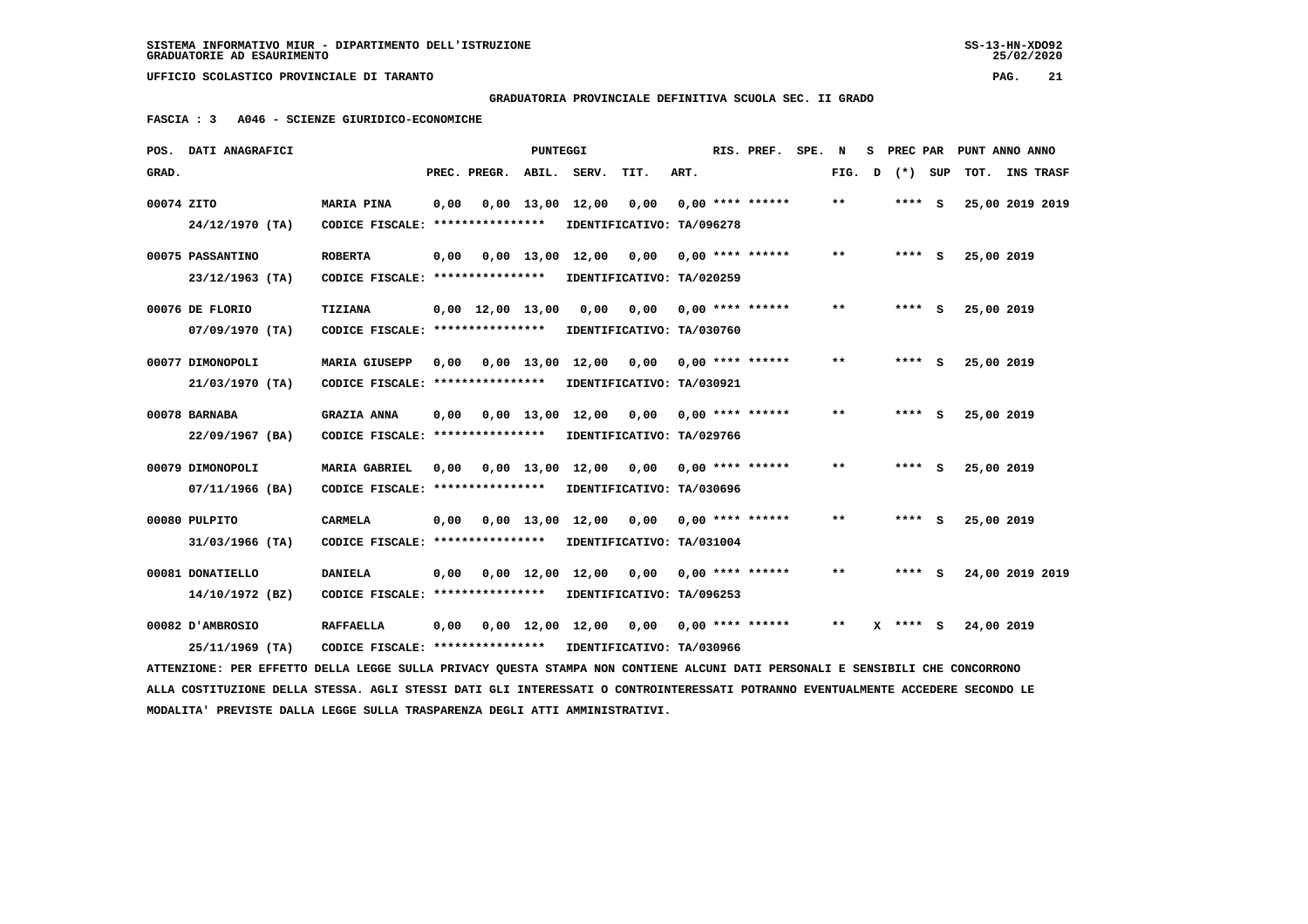**GRADUATORIA PROVINCIALE DEFINITIVA SCUOLA SEC. II GRADO**

 **FASCIA : 3 A046 - SCIENZE GIURIDICO-ECONOMICHE**

|       | POS. DATI ANAGRAFICI                                                                                                            |                                   |      |                          | <b>PUNTEGGI</b> |                                |                                      |      | RIS. PREF.              | SPE. N |       | s |            |            | PREC PAR PUNT ANNO ANNO |
|-------|---------------------------------------------------------------------------------------------------------------------------------|-----------------------------------|------|--------------------------|-----------------|--------------------------------|--------------------------------------|------|-------------------------|--------|-------|---|------------|------------|-------------------------|
| GRAD. |                                                                                                                                 |                                   |      | PREC. PREGR. ABIL. SERV. |                 |                                | TIT.                                 | ART. |                         |        | FIG.  | D | (*) SUP    | тот.       | INS TRASF               |
|       | 00083 MASSARO                                                                                                                   | <b>ANTONIO</b>                    | 0,00 |                          |                 | $0,00 \quad 12,00 \quad 12,00$ | 0,00                                 |      | $0.00$ **** ******      |        | $* *$ |   | $***$ S    | 24,00 2019 |                         |
|       | $12/07/1963$ (TA)                                                                                                               | CODICE FISCALE: ****************  |      |                          |                 |                                | IDENTIFICATIVO: TA/031047            |      |                         |        |       |   |            |            |                         |
|       | 00084 COCCIOLI                                                                                                                  | <b>FRANCESCO</b>                  | 0,00 |                          |                 | $0,00 \quad 12,00 \quad 12,00$ | 0,00                                 |      | $0.00$ **** ******      |        | $* *$ |   | $***$ S    | 24,00 2019 |                         |
|       | $01/01/1967$ (TA)                                                                                                               | CODICE FISCALE: ****************  |      |                          |                 |                                | IDENTIFICATIVO: TA/029954            |      |                         |        |       |   |            |            |                         |
|       | 00085 SEMERARO                                                                                                                  | <b>MARIANNA</b>                   | 0,00 | 0.00                     |                 |                                | $6,00$ 12,00 $6,00$ 0,00 **** ****** |      |                         |        | $* *$ |   | ****       | 24,00 2019 |                         |
| т     | 27/06/1975 (BA)                                                                                                                 | CODICE FISCALE: ****************  |      |                          |                 |                                | IDENTIFICATIVO: TA/096295            |      |                         |        |       |   |            |            |                         |
|       | 00086 DILONARDO                                                                                                                 | <b>MARIA ANTONIE</b>              | 0.00 |                          | 0,00 12,00      | 12,00                          | 0,00                                 |      | $0.00$ **** ******      |        | $* *$ |   | **** S     | 24,00 2019 |                         |
|       | $11/06/1957$ (TA)                                                                                                               | CODICE FISCALE: ****************  |      |                          |                 |                                | IDENTIFICATIVO: TA/021855            |      |                         |        |       |   |            |            |                         |
|       | 00087 OUERO                                                                                                                     | PATRIZIA                          | 0,00 |                          | 6,00 13,00      | 0,00                           |                                      |      | $3,00$ 0,00 **** ****** |        | $* *$ |   | **** S     | 22,00 2018 |                         |
|       | $06/01/1965$ (TA)                                                                                                               | CODICE FISCALE: ***************** |      |                          |                 |                                | IDENTIFICATIVO: TA/020289            |      |                         |        |       |   |            |            |                         |
|       | 00088 BELMONTE                                                                                                                  | <b>ANNA</b>                       | 0,00 |                          | $6,00$ 15,00    | 0,00                           | 0,00                                 |      | $0.00$ **** ******      |        | $* *$ |   | **** S     |            | 21,00 2019 2011         |
|       | 29/01/1969 (TA)                                                                                                                 | CODICE FISCALE: ****************  |      |                          |                 |                                | IDENTIFICATIVO: TA/078085            |      |                         |        |       |   |            |            |                         |
|       | 00089 PANETTIERI                                                                                                                | MARIANGELA                        | 0,00 |                          | $0,00$ 13,00    | 0,00                           | 6,00                                 |      | $0,00$ **** ******      |        | $* *$ |   | $X$ **** S | 19,00 2019 |                         |
|       | 05/07/1972 (TA)                                                                                                                 | CODICE FISCALE: ****************  |      |                          |                 |                                | IDENTIFICATIVO: TA/030927            |      |                         |        |       |   |            |            |                         |
|       | 00090 PALMISANO                                                                                                                 | MARIA LETIZIA                     | 0,00 |                          | 3,00 15,00      | 0,00                           | 0,00                                 |      | $0.00$ **** ******      |        | $* *$ |   | $X$ **** S | 18,00 2019 |                         |
|       | 17/03/1971 (TA)                                                                                                                 | CODICE FISCALE: ****************  |      |                          |                 |                                | IDENTIFICATIVO: TA/030076            |      |                         |        |       |   |            |            |                         |
|       | 00091 DI DONNA                                                                                                                  | <b>DONATELLA</b>                  | 0,00 |                          | 3,00 15,00      | 0.00                           | 0,00                                 |      | $0,00$ **** ******      |        | $* *$ |   | $***$ S    | 18,00 2019 |                         |
|       | 19/04/1967 (TA)                                                                                                                 | CODICE FISCALE: ***************** |      |                          |                 |                                | IDENTIFICATIVO: TA/030744            |      |                         |        |       |   |            |            |                         |
|       | ATTENZIONE: PER EFFETTO DELLA LEGGE SULLA PRIVACY OUESTA STAMPA NON CONTIENE ALCUNI DATI PERSONALI E SENSIBILI CHE CONCORRONO   |                                   |      |                          |                 |                                |                                      |      |                         |        |       |   |            |            |                         |
|       | ALLA COSTITUZIONE DELLA STESSA. AGLI STESSI DATI GLI INTERESSATI O CONTROINTERESSATI POTRANNO EVENTUALMENTE ACCEDERE SECONDO LE |                                   |      |                          |                 |                                |                                      |      |                         |        |       |   |            |            |                         |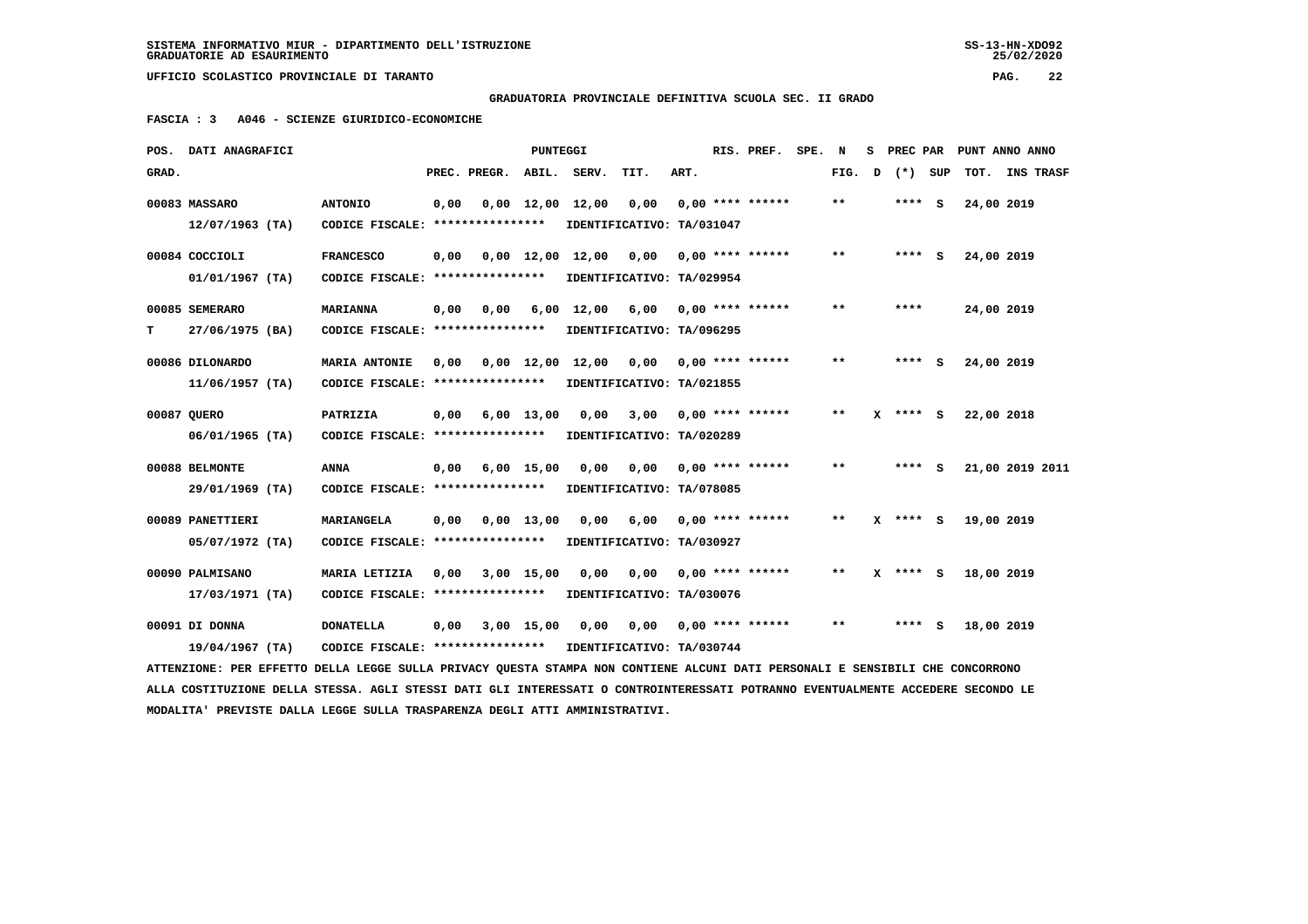$25/02/2020$ 

 **UFFICIO SCOLASTICO PROVINCIALE DI TARANTO PAG. 23**

 **GRADUATORIA PROVINCIALE DEFINITIVA SCUOLA SEC. II GRADO**

 **FASCIA : 3 A046 - SCIENZE GIURIDICO-ECONOMICHE**

|       | POS. DATI ANAGRAFICI                                                                                                            |                                                            |      |                    | PUNTEGGI           |                           |      |      | RIS. PREF.                | SPE. N |       |   |              |         |            | S PREC PAR PUNT ANNO ANNO |
|-------|---------------------------------------------------------------------------------------------------------------------------------|------------------------------------------------------------|------|--------------------|--------------------|---------------------------|------|------|---------------------------|--------|-------|---|--------------|---------|------------|---------------------------|
| GRAD. |                                                                                                                                 |                                                            |      | PREC. PREGR. ABIL. |                    | SERV.                     | TIT. | ART. |                           |        | FIG.  | D |              | (*) SUP |            | TOT. INS TRASF            |
|       | 00092 VOZZA                                                                                                                     | PATRIZIA                                                   | 0,00 |                    | $6,00$ 12,00       | 0,00                      | 0,00 |      | $0.00$ **** ******        |        | $***$ |   | $***$ S      |         | 18,00 2019 |                           |
|       | 23/11/1962 (TA)                                                                                                                 | CODICE FISCALE: ****************                           |      |                    |                    | IDENTIFICATIVO: TA/031055 |      |      |                           |        |       |   |              |         |            |                           |
|       | 00093 CINGARI                                                                                                                   | <b>GAETANO</b>                                             | 0,00 |                    | 4,00 14,00         | 0,00                      | 0,00 |      | $0,00$ **** ******        |        | $* *$ |   | $X$ **** S   |         | 18,00 2019 |                           |
|       | 01/09/1965 (FG)                                                                                                                 | CODICE FISCALE: ****************                           |      |                    |                    | IDENTIFICATIVO: TA/030920 |      |      |                           |        |       |   |              |         |            |                           |
|       | 00094 MARINI                                                                                                                    | <b>TIZIANA</b>                                             | 0,00 |                    | 0,00 14,00         | 0,00                      |      |      | $3,00$ 0,00 **** ******   |        | $* *$ |   | ****         |         |            | 17,00 2019 2019           |
|       | 22/08/1974 (TA)                                                                                                                 | CODICE FISCALE: ****************                           |      |                    |                    | IDENTIFICATIVO: TA/096274 |      |      |                           |        |       |   |              |         |            |                           |
|       |                                                                                                                                 |                                                            |      |                    |                    |                           |      |      |                           |        |       |   |              |         |            |                           |
|       | 00095 LOSCALZO                                                                                                                  | <b>MICHELE</b>                                             | 0,00 |                    | $0,00 \quad 14,00$ | 0,00                      | 3,00 |      | $0.00$ **** ******        |        | $***$ |   | $X$ **** $S$ |         | 17,00 2019 |                           |
|       | 08/06/1968 (TA)                                                                                                                 | CODICE FISCALE: ****************                           |      |                    |                    | IDENTIFICATIVO: TA/031360 |      |      |                           |        |       |   |              |         |            |                           |
|       | 00096 NOBILE                                                                                                                    | <b>CHIARA</b>                                              | 0,00 | 0,00 14,00         |                    | 0,00                      | 3,00 |      | $0.00$ **** ******        |        | $**$  |   | $***$ S      |         | 17,00 2019 |                           |
|       | 10/01/1970 (RM)                                                                                                                 | CODICE FISCALE: *****************                          |      |                    |                    | IDENTIFICATIVO: TA/031329 |      |      |                           |        |       |   |              |         |            |                           |
|       | 00097 PETTA                                                                                                                     | <b>MARIA TERESA</b>                                        | 0,00 |                    | $0,00 \quad 16,00$ | 0,00                      | 0,00 |      | $0.00$ **** ******        |        | $* *$ |   | **** S       |         |            | 16,00 2019 2019           |
|       | 30/06/1971 (CS)                                                                                                                 | CODICE FISCALE: *****************                          |      |                    |                    | IDENTIFICATIVO: TA/096277 |      |      |                           |        |       |   |              |         |            |                           |
|       |                                                                                                                                 |                                                            |      |                    |                    |                           |      |      |                           |        |       |   |              |         |            |                           |
|       | 00098 MACRIPO'                                                                                                                  | <b>TONIA</b>                                               |      | 0,00 2,00 14,00    |                    | 0,00                      | 0.00 |      | $0.00$ **** ******        |        | $* *$ |   | X **** S     |         | 16,00 2019 |                           |
|       | 12/10/1967 (TA)                                                                                                                 | CODICE FISCALE: ****************                           |      |                    |                    | IDENTIFICATIVO: TA/031226 |      |      |                           |        |       |   |              |         |            |                           |
|       | 00099 GALLUZZO                                                                                                                  | <b>GIANLUCA</b>                                            | 0,00 |                    | $0,00 \quad 16,00$ | 0,00                      | 0,00 |      | $0.00$ **** ******        |        | $***$ |   | **** S       |         | 16,00 2019 |                           |
|       | $16/06/1974$ (TA)                                                                                                               | CODICE FISCALE: ****************                           |      |                    |                    | IDENTIFICATIVO: TA/032099 |      |      |                           |        |       |   |              |         |            |                           |
|       |                                                                                                                                 |                                                            |      |                    |                    |                           |      |      |                           |        |       |   |              |         |            |                           |
|       | 00100 DIROMA                                                                                                                    | <b>VINCENZO</b>                                            | 0,00 |                    | 0,00 16,00         | 0,00                      |      |      | $0,00$ $0,00$ **** ****** |        | $* *$ |   | **** S       |         | 16,00 2019 |                           |
|       | 22/08/1971 (TA)                                                                                                                 | CODICE FISCALE: **************** IDENTIFICATIVO: TA/030980 |      |                    |                    |                           |      |      |                           |        |       |   |              |         |            |                           |
|       | ATTENZIONE: PER EFFETTO DELLA LEGGE SULLA PRIVACY QUESTA STAMPA NON CONTIENE ALCUNI DATI PERSONALI E SENSIBILI CHE CONCORRONO   |                                                            |      |                    |                    |                           |      |      |                           |        |       |   |              |         |            |                           |
|       | ALLA COSTITUZIONE DELLA STESSA. AGLI STESSI DATI GLI INTERESSATI O CONTROINTERESSATI POTRANNO EVENTUALMENTE ACCEDERE SECONDO LE |                                                            |      |                    |                    |                           |      |      |                           |        |       |   |              |         |            |                           |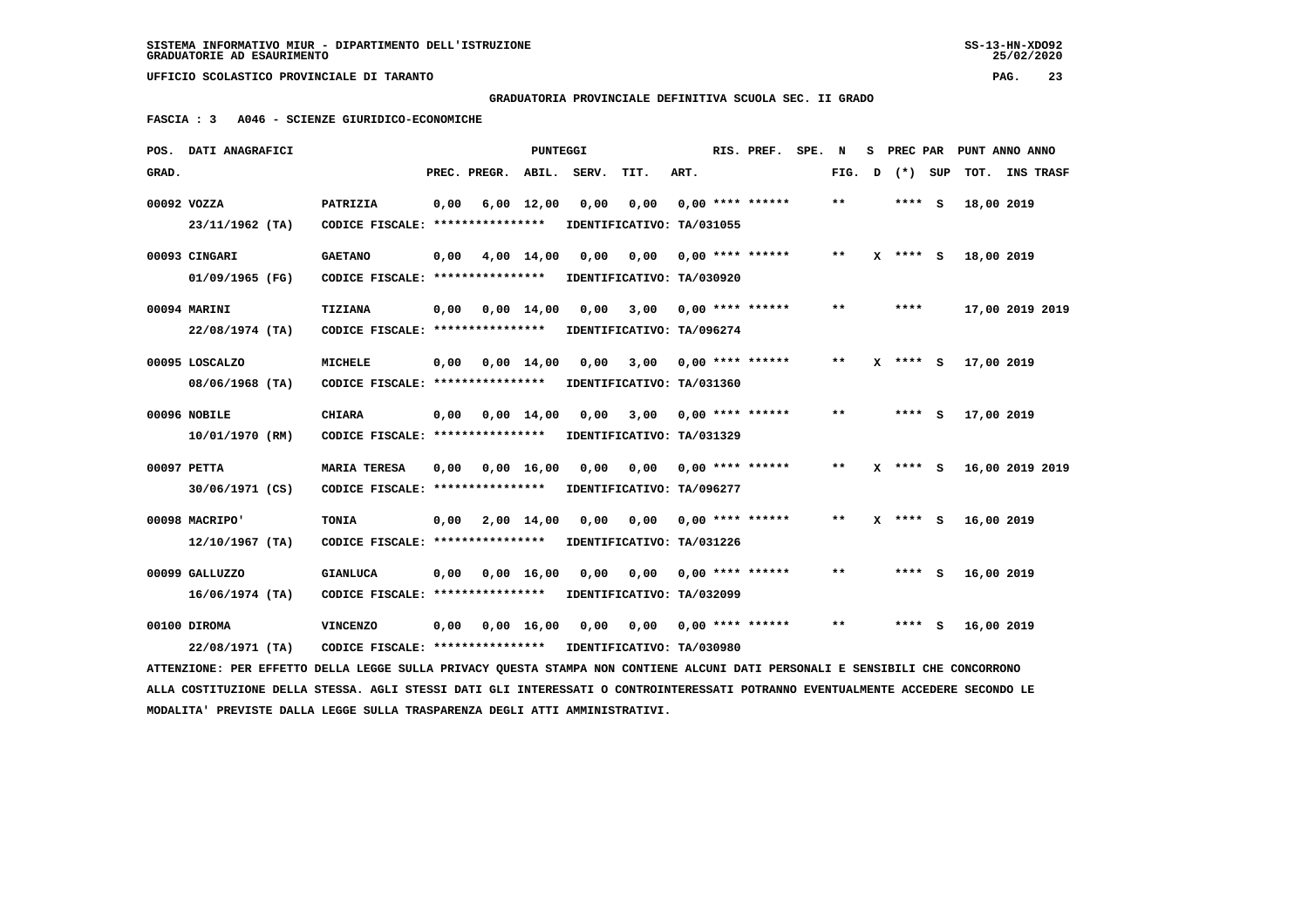$25/02/2020$ 

 **UFFICIO SCOLASTICO PROVINCIALE DI TARANTO PAG. 24**

# **GRADUATORIA PROVINCIALE DEFINITIVA SCUOLA SEC. II GRADO**

 **FASCIA : 3 A046 - SCIENZE GIURIDICO-ECONOMICHE**

|       | POS. DATI ANAGRAFICI                                                                                                            |                                                            |      |              | <b>PUNTEGGI</b>    |      |                                   |      | RIS. PREF.                | SPE. | N     | s. | PREC PAR     | PUNT ANNO ANNO  |  |
|-------|---------------------------------------------------------------------------------------------------------------------------------|------------------------------------------------------------|------|--------------|--------------------|------|-----------------------------------|------|---------------------------|------|-------|----|--------------|-----------------|--|
| GRAD. |                                                                                                                                 |                                                            |      | PREC. PREGR. | ABIL. SERV.        |      | TIT.                              | ART. |                           |      | FIG.  | D  | (*) SUP      | TOT. INS TRASF  |  |
|       | 00101 CATUCCI<br>24/01/1962 (TA)                                                                                                | <b>MARIA</b><br>CODICE FISCALE: ****************           | 0,00 |              | $0,00 \quad 13,00$ | 0,00 | 3,00<br>IDENTIFICATIVO: TA/032089 |      | $0.00$ **** ******        |      | $* *$ |    | **** S       | 16,00 2019      |  |
|       | 00102 DE PACE                                                                                                                   | <b>ALESSANDRO</b>                                          | 0.00 |              | 0.00 16.00         | 0.00 | 0,00                              |      | 0,00 **** ******          |      | $* *$ |    | **** S       | 16,00 2019      |  |
|       | 13/08/1974 (TA)                                                                                                                 | CODICE FISCALE: ****************                           |      |              |                    |      | IDENTIFICATIVO: TA/032092         |      |                           |      |       |    |              |                 |  |
|       | 00103 FESTINANTE                                                                                                                | <b>MARIA</b>                                               | 0,00 | 0,00 15,00   |                    | 0,00 | 0,00                              |      | 0,00 **** ******          |      | $* *$ |    | $X$ **** $S$ | 15,00 2002      |  |
|       | $05/04/1966$ (TA)                                                                                                               | CODICE FISCALE: ****************                           |      |              |                    |      | IDENTIFICATIVO: TA/031408         |      |                           |      |       |    |              |                 |  |
|       | 00104 GRANDINETTI                                                                                                               | <b>VITO</b>                                                | 0,00 |              | $0.00$ 15.00       | 0.00 | 0.00                              |      | $0.00$ **** ******        |      | $* *$ |    | **** S       | 15,00 2002      |  |
|       | 03/05/1971 (TA)                                                                                                                 | CODICE FISCALE: ****************                           |      |              |                    |      | IDENTIFICATIVO: TA/031215         |      |                           |      |       |    |              |                 |  |
|       | 00105 SANTACROCE                                                                                                                | <b>FEDERICA</b>                                            | 0,00 | 1,00 14,00   |                    | 0,00 |                                   |      | $0,00$ $0,00$ **** ****** |      | $* *$ |    | $***$ S      | 15,00 2018      |  |
|       | $18/07/1974$ (TA)                                                                                                               | CODICE FISCALE: ****************                           |      |              |                    |      | IDENTIFICATIVO: TA/030863         |      |                           |      |       |    |              |                 |  |
|       | 00106 COSTA                                                                                                                     | <b>ROBERTO</b>                                             | 0,00 |              | $0.00$ 15.00       | 0.00 | 0,00                              |      | $0.00$ **** ******        |      | $* *$ |    | **** S       | 15,00 2018      |  |
|       | 25/03/1968 (LE)                                                                                                                 | CODICE FISCALE: ****************                           |      |              |                    |      | IDENTIFICATIVO: TA/030639         |      |                           |      |       |    |              |                 |  |
|       | 00107 CASTELLI                                                                                                                  | PASQUALE ALES                                              | 0,00 |              | $0,00$ 15,00       | 0,00 | 0,00                              |      | $0,00$ **** ******        |      | $***$ |    | **** S       | 15,00 2019 2019 |  |
|       | 23/10/1966 (TA)                                                                                                                 | CODICE FISCALE: *****************                          |      |              |                    |      | IDENTIFICATIVO: TA/096237         |      |                           |      |       |    |              |                 |  |
|       | 00108 MASSARO                                                                                                                   | <b>ALDO</b>                                                | 0,00 |              | $0,00$ 15,00       | 0.00 | 0.00                              |      | 0,00 **** ******          |      | $* *$ |    | $X$ **** $S$ | 15,00 2019 2019 |  |
|       | 08/04/1971 (BA)                                                                                                                 | CODICE FISCALE: ****************                           |      |              |                    |      | IDENTIFICATIVO: TA/096275         |      |                           |      |       |    |              |                 |  |
|       | 00109 LIUZZI                                                                                                                    | <b>GIOVANNA</b>                                            | 0,00 |              | $0,00$ 15,00       | 0,00 |                                   |      | $0,00$ 0,00 **** ******   |      | $***$ |    | $X$ **** S   | 15,00 2019      |  |
|       | $23/12/1968$ (TA)                                                                                                               | CODICE FISCALE: **************** IDENTIFICATIVO: TA/030996 |      |              |                    |      |                                   |      |                           |      |       |    |              |                 |  |
|       | ATTENZIONE: PER EFFETTO DELLA LEGGE SULLA PRIVACY OUESTA STAMPA NON CONTIENE ALCUNI DATI PERSONALI E SENSIBILI CHE CONCORRONO   |                                                            |      |              |                    |      |                                   |      |                           |      |       |    |              |                 |  |
|       | ALLA COSTITUZIONE DELLA STESSA. AGLI STESSI DATI GLI INTERESSATI O CONTROINTERESSATI POTRANNO EVENTUALMENTE ACCEDERE SECONDO LE |                                                            |      |              |                    |      |                                   |      |                           |      |       |    |              |                 |  |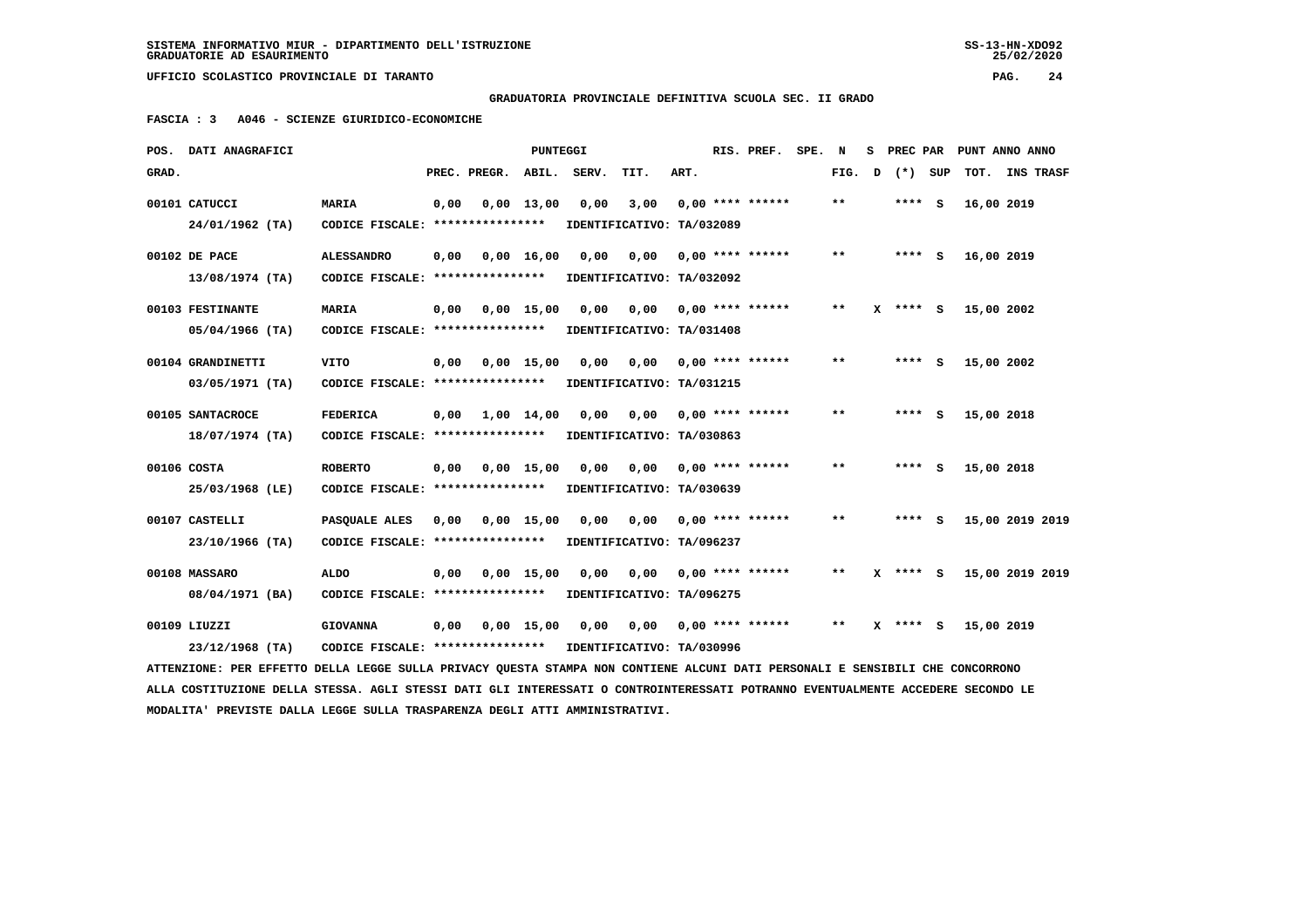$25/02/2020$ 

 **GRADUATORIA PROVINCIALE DEFINITIVA SCUOLA SEC. II GRADO**

 **FASCIA : 3 A046 - SCIENZE GIURIDICO-ECONOMICHE**

|            | POS. DATI ANAGRAFICI                                                                                                            |                                  |      |              | <b>PUNTEGGI</b>    |       |                           |      | RIS. PREF.                | SPE. | N                          | s | PREC PAR |            | PUNT ANNO ANNO   |
|------------|---------------------------------------------------------------------------------------------------------------------------------|----------------------------------|------|--------------|--------------------|-------|---------------------------|------|---------------------------|------|----------------------------|---|----------|------------|------------------|
| GRAD.      |                                                                                                                                 |                                  |      | PREC. PREGR. | ABIL.              | SERV. | TIT.                      | ART. |                           |      | FIG.                       | D | (*) SUP  | TOT.       | <b>INS TRASF</b> |
|            | 00110 DI MAGGIO                                                                                                                 | <b>MARIA GABRIEL</b>             | 0,00 |              | $0,00$ 15,00       | 0,00  | 0,00                      |      | $0.00$ **** ******        |      | $***$                      |   | **** S   | 15,00 2019 |                  |
|            | $09/02/1969$ (TA)                                                                                                               | CODICE FISCALE: **************** |      |              |                    |       | IDENTIFICATIVO: TA/030911 |      |                           |      |                            |   |          |            |                  |
|            | 00111 DONVITO                                                                                                                   | PAOLA ANTONIA                    | 0.00 |              | $1,00$ $14,00$     | 0.00  | 0,00                      |      | 0,00 **** ******          |      | $\pmb{\times}\pmb{\times}$ |   | $***$ S  | 15,00 2019 |                  |
|            | $06/04/1968$ (BA)                                                                                                               | CODICE FISCALE: **************** |      |              |                    |       | IDENTIFICATIVO: TA/031370 |      |                           |      |                            |   |          |            |                  |
|            | 00112 DE BENEDICTIS                                                                                                             | GIOVANNI                         | 0,00 |              | $0,00$ 15,00       | 0,00  |                           |      | $0,00$ $0,00$ **** ****** |      | $***$                      |   | **** S   | 15,00 2019 |                  |
|            | 04/02/1968 (LE)                                                                                                                 | CODICE FISCALE: **************** |      |              |                    |       | IDENTIFICATIVO: TA/030822 |      |                           |      |                            |   |          |            |                  |
|            | 00113 PINTO                                                                                                                     | MARIA ROSA                       | 0,00 |              | $0,00$ 15,00       | 0,00  | 0,00                      |      | $0.00$ **** ******        |      | $\pmb{\times}\pmb{\times}$ |   | $***5$   | 15,00 2019 |                  |
|            | 21/07/1963 (BR)                                                                                                                 | CODICE FISCALE: **************** |      |              |                    |       | IDENTIFICATIVO: TA/035611 |      |                           |      |                            |   |          |            |                  |
|            | 00114 LASORTE                                                                                                                   | <b>ANTONELLA</b>                 | 0,00 |              | 0.00 15.00         | 0,00  |                           |      | $0,00$ $0,00$ **** ****** |      | $* *$                      |   | ****     | 15,00 2019 |                  |
|            | $12/01/1975$ (TA)                                                                                                               | CODICE FISCALE: **************** |      |              |                    |       | IDENTIFICATIVO: TA/031304 |      |                           |      |                            |   |          |            |                  |
|            | 00115 MURIANNI                                                                                                                  | <b>ANTONIA</b>                   | 0,00 |              | $0,00 \quad 14,00$ | 0,00  | 0,00                      |      | $0,00$ **** ******        |      | $* *$                      |   | ****     |            | 14,00 2019 2019  |
|            | 21/08/1967 (TA)                                                                                                                 | CODICE FISCALE: **************** |      |              |                    |       | IDENTIFICATIVO: TA/096272 |      |                           |      |                            |   |          |            |                  |
|            | 00116 LIMONGELLI                                                                                                                | <b>ANNAMARIA</b>                 | 0,00 |              | $0,00 \quad 14,00$ | 0,00  | 0,00                      |      | $0.00$ **** ******        |      | $\pmb{\times}\pmb{\times}$ |   | $***$ S  |            | 14,00 2019 2019  |
|            | 15/05/1967 (EE)                                                                                                                 | CODICE FISCALE: **************** |      |              |                    |       | IDENTIFICATIVO: TA/096227 |      |                           |      |                            |   |          |            |                  |
|            | 00117 PAGLIAMINUTO                                                                                                              | <b>ROCCO</b>                     | 0,00 |              | $0,00 \quad 14,00$ | 0,00  | 0,00                      |      | $0.00$ **** ******        |      | $* *$                      |   | $X$ **** |            | 14,00 2019 2019  |
|            | $04/03/1963$ (CS)                                                                                                               | CODICE FISCALE: **************** |      |              |                    |       | IDENTIFICATIVO: TA/096273 |      |                           |      |                            |   |          |            |                  |
| 00118 LUPO |                                                                                                                                 | MARIO                            | 0,00 |              | $0.00 \quad 14.00$ | 0,00  | 0,00                      |      | $0,00$ **** ******        |      | $***$                      |   | $***$ S  | 14,00 2019 |                  |
|            | 17/07/1968 (TA)                                                                                                                 | CODICE FISCALE: **************** |      |              |                    |       | IDENTIFICATIVO: TA/031072 |      |                           |      |                            |   |          |            |                  |
|            | ATTENZIONE: PER EFFETTO DELLA LEGGE SULLA PRIVACY OUESTA STAMPA NON CONTIENE ALCUNI DATI PERSONALI E SENSIBILI CHE CONCORRONO   |                                  |      |              |                    |       |                           |      |                           |      |                            |   |          |            |                  |
|            | ALLA COSTITUZIONE DELLA STESSA. AGLI STESSI DATI GLI INTERESSATI O CONTROINTERESSATI POTRANNO EVENTUALMENTE ACCEDERE SECONDO LE |                                  |      |              |                    |       |                           |      |                           |      |                            |   |          |            |                  |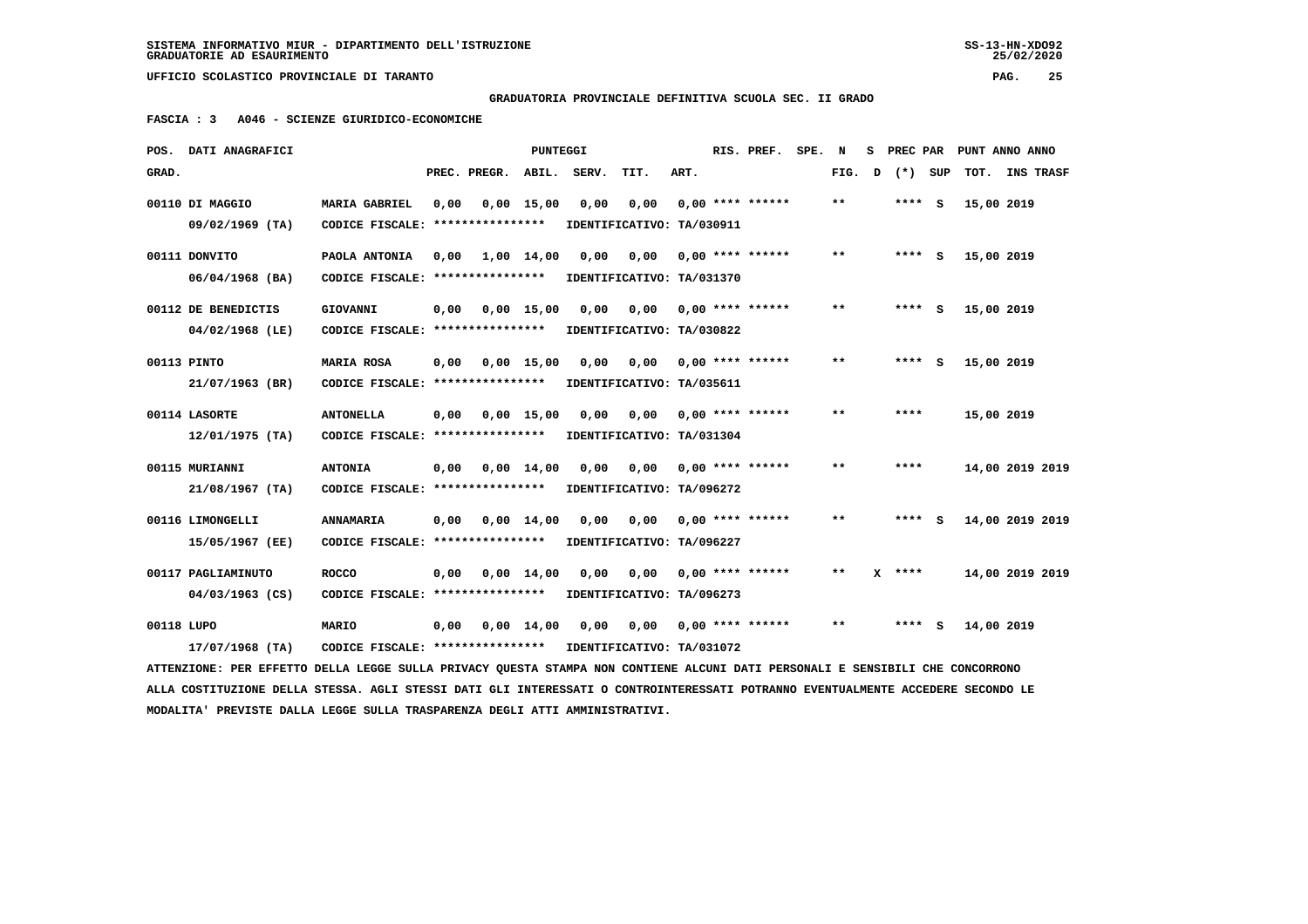## **GRADUATORIA PROVINCIALE DEFINITIVA SCUOLA SEC. II GRADO**

 **FASCIA : 3 A046 - SCIENZE GIURIDICO-ECONOMICHE**

| POS.  | DATI ANAGRAFICI   |                                   |      |                  | PUNTEGGI     |       |                           |      | RIS. PREF.         | SPE. N |        | PREC PAR |     | PUNT ANNO ANNO |                  |
|-------|-------------------|-----------------------------------|------|------------------|--------------|-------|---------------------------|------|--------------------|--------|--------|----------|-----|----------------|------------------|
| GRAD. |                   |                                   |      | PREC. PREGR.     | ABIL.        | SERV. | TIT.                      | ART. |                    |        | FIG. D | $(* )$   | SUP | тот.           | <b>INS TRASF</b> |
|       | 00119 MARAGLINO   | <b>FRANCESCO</b>                  | 0,00 |                  | $0,00$ 14,00 | 0,00  | 0,00                      |      | $0,00$ **** ****** |        | $* *$  | ****     |     | 14,00 2019     |                  |
|       | $06/09/1968$ (TA) | CODICE FISCALE: ***************** |      |                  |              |       | IDENTIFICATIVO: TA/031034 |      |                    |        |        |          |     |                |                  |
|       | 00120 LUCCHESE    | <b>MARIA LUISA</b>                | 0.00 | 0,00             | 13,00        | 0,00  | 0,00                      |      | $0.00$ **** ****** |        | $* *$  | ****     | s   | 13,00 2019     |                  |
|       | 23/01/1968 (TA)   | CODICE FISCALE: ***************** |      |                  |              |       | IDENTIFICATIVO: TA/030627 |      |                    |        |        |          |     |                |                  |
|       | 00121 BRESCIA     | <b>GRAZIA</b>                     | 0.00 | 0,00             | 13,00        | 0,00  | 0.00                      |      | $0.00$ **** ****** |        | $* *$  | ****     | s   | 13,00 2019     |                  |
|       | $14/03/1966$ (TA) | CODICE FISCALE:                   |      | **************** |              |       | IDENTIFICATIVO: TA/030607 |      |                    |        |        |          |     |                |                  |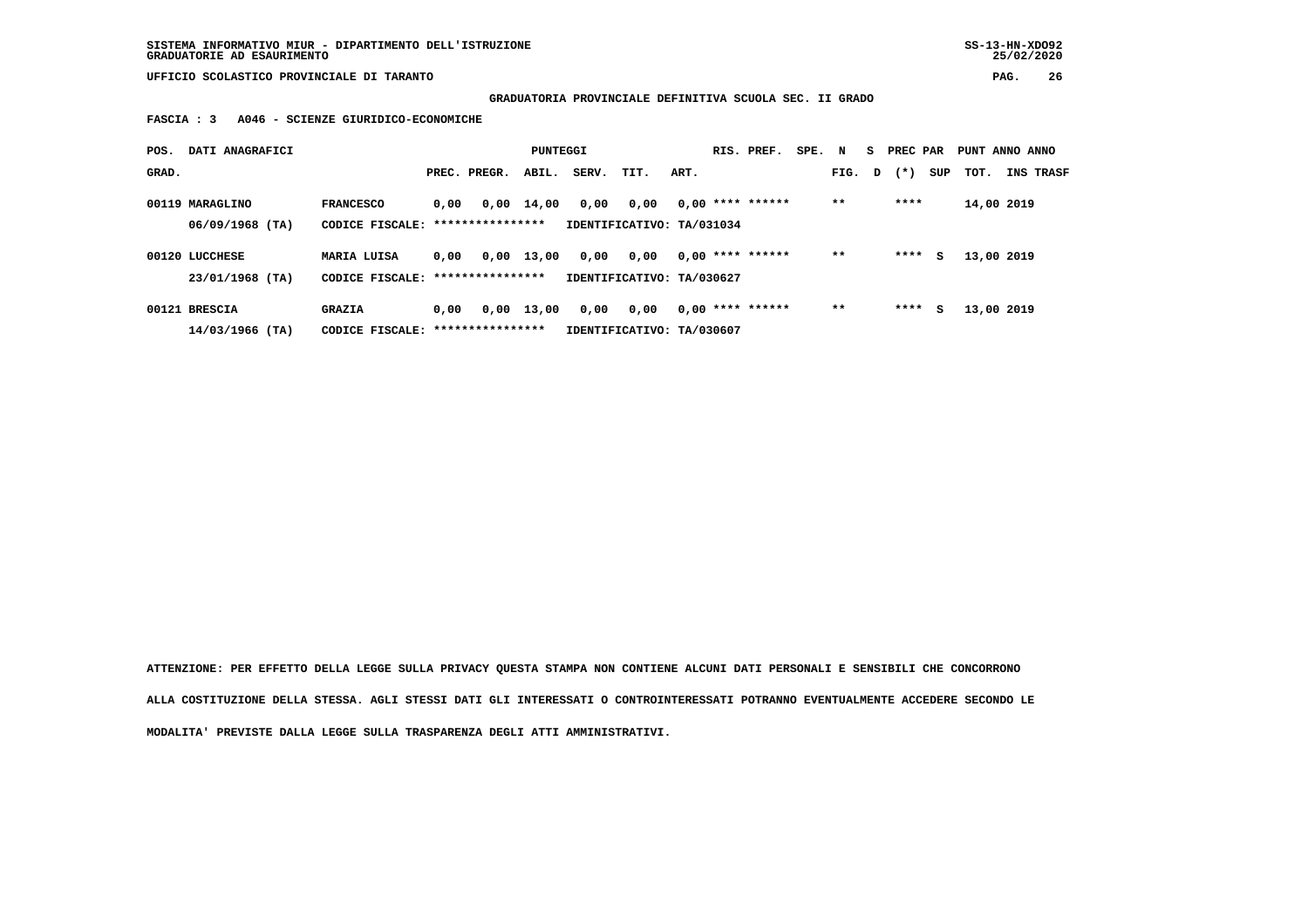**GRADUATORIA PROVINCIALE DEFINITIVA SCUOLA SEC. II GRADO**

 **FASCIA : 3 A047 - SCIENZE MATEMATICHE APPLICATE**

| POS.  | DATI ANAGRAFICI |                 |      |                  | PUNTEGGI   |                           |                           |      | RIS. PREF.         | SPE. N |        |              | S PREC PAR |          | PUNT ANNO ANNO  |           |
|-------|-----------------|-----------------|------|------------------|------------|---------------------------|---------------------------|------|--------------------|--------|--------|--------------|------------|----------|-----------------|-----------|
| GRAD. |                 |                 |      | PREC. PREGR.     | ABIL.      | SERV.                     | TIT.                      | ART. |                    |        | FIG. D |              | $(* )$     | SUP      | тот.            | INS TRASF |
|       | 00001 BALTA     | POMPEO          |      | 0,00 89,00 10,00 |            | 48,00                     | 0,00                      |      | $0.00$ **** ****** |        | $**$   |              | ****       | <b>S</b> | 147,00 2014     |           |
|       | 26/04/1965 (FG) | CODICE FISCALE: |      | **************** |            | IDENTIFICATIVO: TA/020019 |                           |      |                    |        |        |              |            |          |                 |           |
|       | 00002 BORRACCIA | VALENTINA       |      |                  |            | 0,00 13,00 42,00 40,00    | 0,00                      |      | $0.00$ **** ****** |        | $* *$  | $\mathbf{x}$ | $***$ S    |          | 95,00 2019 2019 |           |
|       | 25/04/1977 (MT) | CODICE FISCALE: |      | **************** |            | IDENTIFICATIVO: TA/096233 |                           |      |                    |        |        |              |            |          |                 |           |
|       | 00003 ANTEZZA   | VALERIA         | 0,00 |                  | 6,00 16,00 | 0,00                      | 6,00                      |      | $0,00$ **** ****** |        | $* *$  | x            | **** S     |          | 28,00 2005 2005 |           |
|       | 27/12/1977 (MT) | CODICE FISCALE: |      | **************** |            |                           | IDENTIFICATIVO: TA/035289 |      |                    |        |        |              |            |          |                 |           |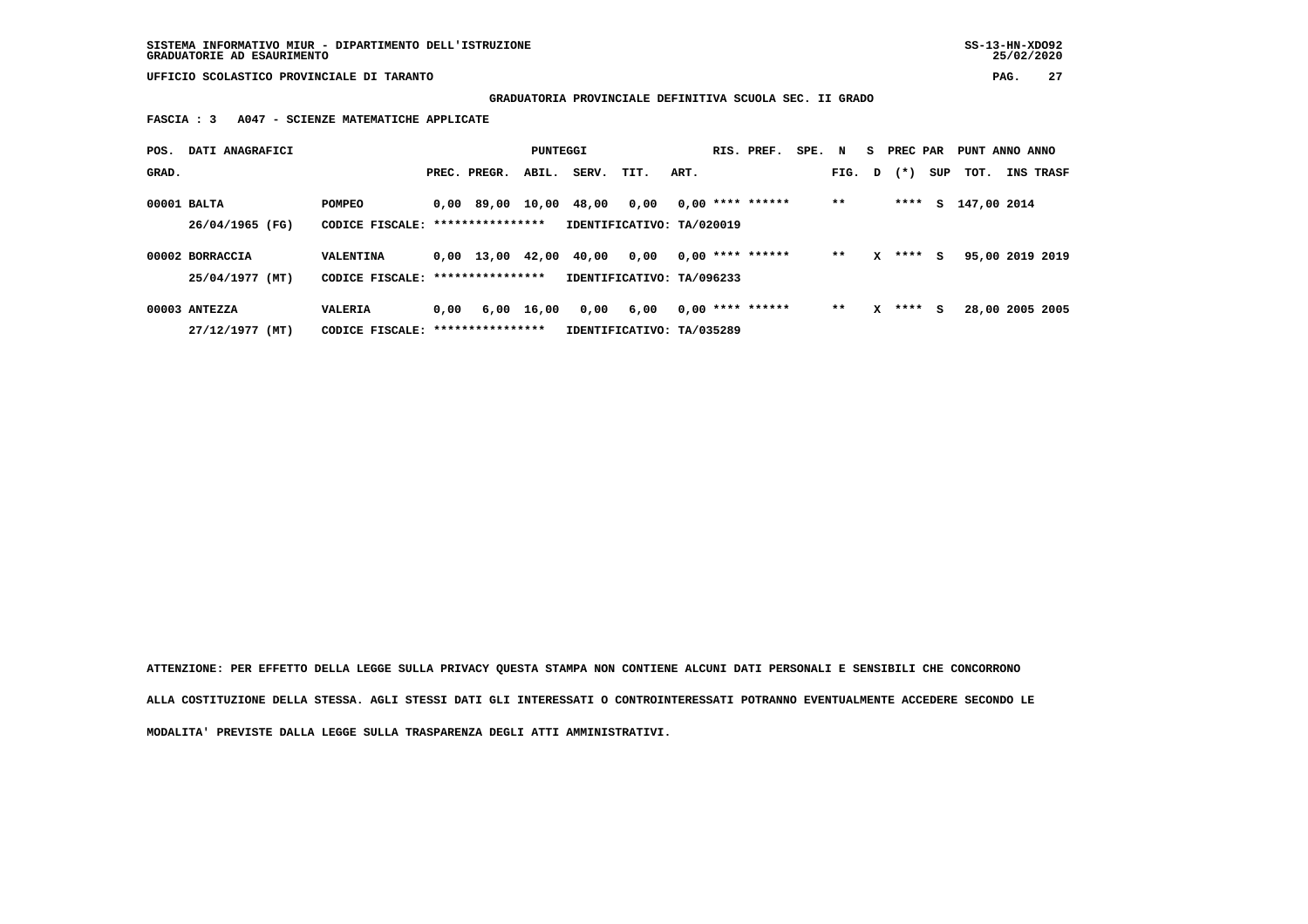| SISTEMA INFORMATIVO MIUR - DIPARTIMENTO DELL'ISTRUZIONE<br>GRADUATORIE AD ESAURIMENTO    |                       |                           |                                                         |                         | $SS-13-HN-XDO92$<br>25/02/2020 |  |  |  |  |  |  |  |  |  |
|------------------------------------------------------------------------------------------|-----------------------|---------------------------|---------------------------------------------------------|-------------------------|--------------------------------|--|--|--|--|--|--|--|--|--|
| UFFICIO SCOLASTICO PROVINCIALE DI TARANTO                                                |                       |                           |                                                         |                         | 28<br>PAG.                     |  |  |  |  |  |  |  |  |  |
|                                                                                          |                       |                           | GRADUATORIA PROVINCIALE DEFINITIVA SCUOLA SEC. II GRADO |                         |                                |  |  |  |  |  |  |  |  |  |
| A051 - SCIENZE, TECNOLOGIE E TECNICHE AGRARIE<br>FASCIA : 3                              |                       |                           |                                                         |                         |                                |  |  |  |  |  |  |  |  |  |
| DATI ANAGRAFICI<br>PUNTEGGI<br>RIS. PREF.<br>S PREC PAR PUNT ANNO ANNO<br>SPE. N<br>POS. |                       |                           |                                                         |                         |                                |  |  |  |  |  |  |  |  |  |
| GRAD.                                                                                    | ABIL.<br>PREC. PREGR. | SERV.<br>TIT.             | ART.                                                    | $(* )$<br>SUP<br>FIG. D | тот.<br><b>INS TRASF</b>       |  |  |  |  |  |  |  |  |  |
|                                                                                          |                       |                           |                                                         |                         |                                |  |  |  |  |  |  |  |  |  |
| 00001 QUARTO<br>ELIO                                                                     | $0,00$ 22,00 12,00    | 4,00<br>0,00              | $0,00$ **** ******                                      | $* *$<br>****<br>x.     | 38,00 2019                     |  |  |  |  |  |  |  |  |  |
| 08/02/1958 (TA)<br>CODICE FISCALE:                                                       | ****************      | IDENTIFICATIVO: TA/022159 |                                                         |                         |                                |  |  |  |  |  |  |  |  |  |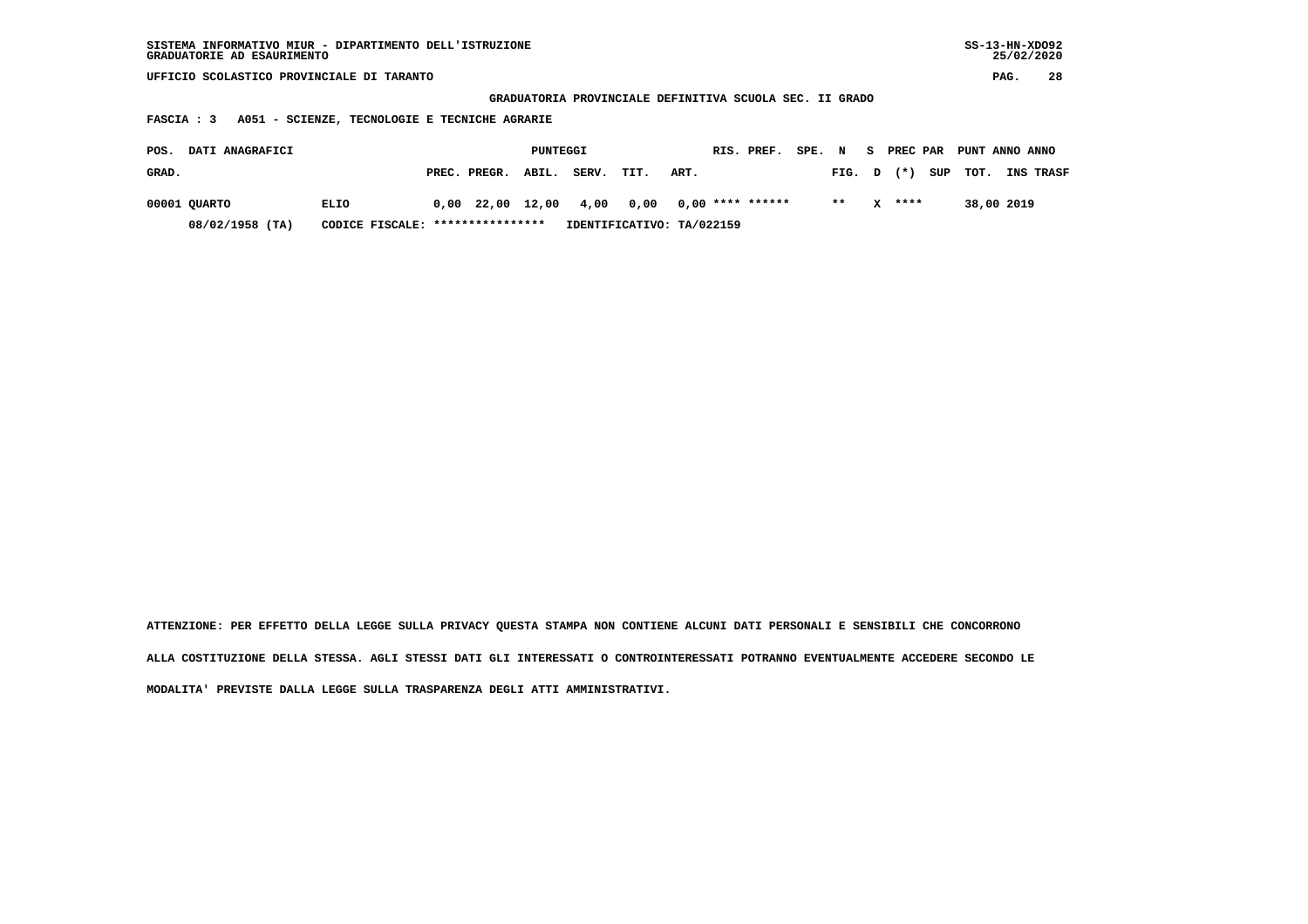**GRADUATORIA PROVINCIALE DEFINITIVA SCUOLA SEC. II GRADO**

 **FASCIA : 3 A054 - STORIA DELL'ARTE**

| POS.  | DATI ANAGRAFICI                         |                                                   |      |                                | PUNTEGGI   |       |                                   |      | RIS. PREF.         | SPE. | N     | s      | PREC PAR |     | PUNT ANNO ANNO  |           |
|-------|-----------------------------------------|---------------------------------------------------|------|--------------------------------|------------|-------|-----------------------------------|------|--------------------|------|-------|--------|----------|-----|-----------------|-----------|
| GRAD. |                                         |                                                   |      | PREC. PREGR.                   | ABIL.      | SERV. | TIT.                              | ART. |                    |      | FIG.  | $\Box$ | $(* )$   | SUP | тот.            | INS TRASF |
|       | 00001 DE VINCENTIS<br>$25/04/1970$ (TA) | <b>DANIELA</b><br>CODICE FISCALE:                 |      | 0,00 19,00<br>**************** | 14,00      | 0,00  | 0,00<br>IDENTIFICATIVO: TA/021667 |      | $0.00$ **** ****** |      | $***$ | x      | ****     | s   | 33,00 2019      |           |
|       | 00002 D'AMELIO<br>28/03/1965 (RM)       | <b>PAOLO</b><br>CODICE FISCALE: ***************** | 0,00 |                                | 6,00 16,00 | 2,00  | 0.00<br>IDENTIFICATIVO: TA/096280 |      | $0.00$ **** ****** |      | $* *$ |        | ****     | s   | 24,00 2019 2019 |           |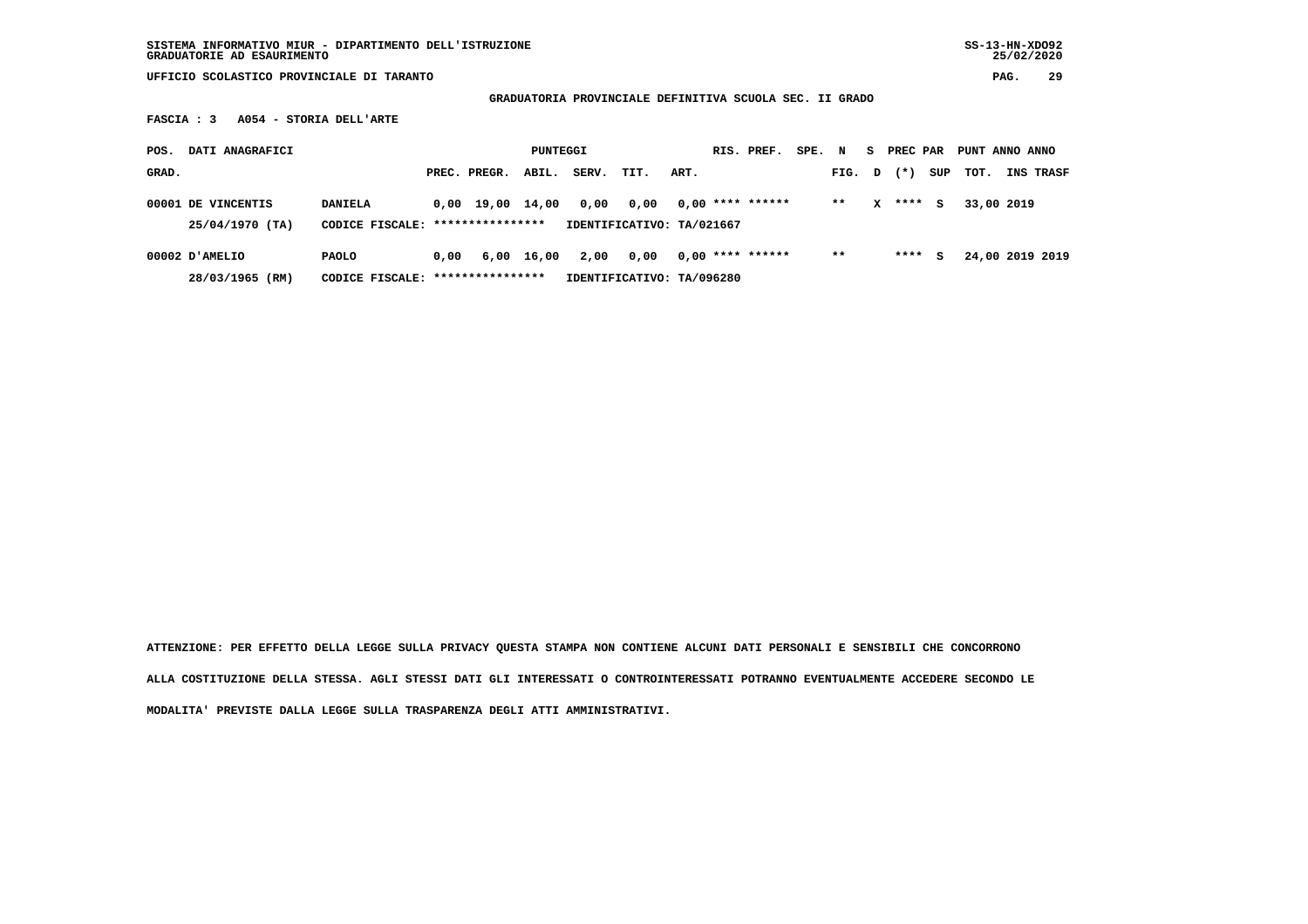| SISTEMA INFORMATIVO MIUR - DIPARTIMENTO DELL'ISTRUZIONE<br>GRADUATORIE AD ESAURIMENTO                        |                                   |                        |          |                           |      |      |  |                    |        |        |    |          |     | $SS-13-HN-XDO92$ |      | 25/02/2020       |
|--------------------------------------------------------------------------------------------------------------|-----------------------------------|------------------------|----------|---------------------------|------|------|--|--------------------|--------|--------|----|----------|-----|------------------|------|------------------|
| UFFICIO SCOLASTICO PROVINCIALE DI TARANTO                                                                    |                                   |                        |          |                           |      |      |  |                    |        |        |    |          |     |                  | PAG. | 30               |
| GRADUATORIA PROVINCIALE DEFINITIVA SCUOLA SEC. II GRADO<br>B011 - LABORATORI DI SCIENZE E TECNOLOGIE AGRARIE |                                   |                        |          |                           |      |      |  |                    |        |        |    |          |     |                  |      |                  |
| FASCIA : 3                                                                                                   |                                   |                        |          |                           |      |      |  |                    |        |        |    |          |     |                  |      |                  |
|                                                                                                              |                                   |                        |          |                           |      |      |  |                    |        |        |    |          |     |                  |      |                  |
| DATI ANAGRAFICI<br>POS.                                                                                      |                                   |                        | PUNTEGGI |                           |      |      |  | RIS. PREF.         | SPE. N |        | S. | PREC PAR |     | PUNT ANNO ANNO   |      |                  |
| GRAD.                                                                                                        |                                   | PREC. PREGR.           | ABIL.    | SERV.                     | TIT. | ART. |  |                    |        | FIG. D |    | $(*)$    | SUP | TOT.             |      | <b>INS TRASF</b> |
| 00001 MASI                                                                                                   | LUCIANA MIREL                     | 0,00 66,00 15,00 44,00 |          |                           | 0,00 |      |  | $0,00$ **** ****** |        | $***$  |    | ****     |     | S 125,00 2007    |      |                  |
|                                                                                                              |                                   |                        |          |                           |      |      |  |                    |        |        |    |          |     |                  |      |                  |
| $20/07/1962$ (TA)                                                                                            | CODICE FISCALE: ***************** |                        |          | IDENTIFICATIVO: TA/032246 |      |      |  |                    |        |        |    |          |     |                  |      |                  |